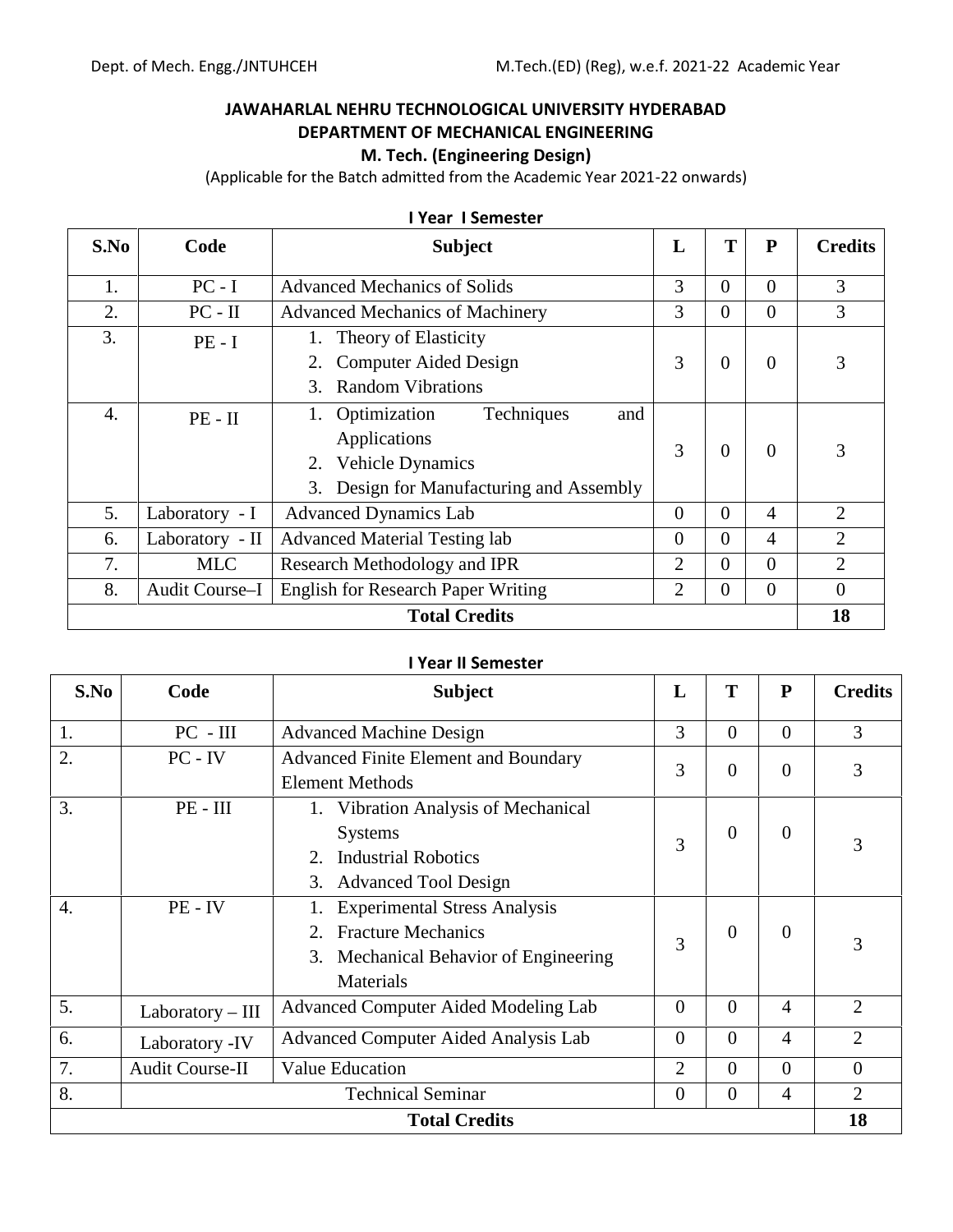### **JAWAHARLAL NEHRU TECHNOLOGICAL UNIVERSITY HYDERABAD DEPARTMENT OF MECHANICAL ENGINEERING M. Tech. (Engineering Design)**

(Applicable for the Batch admitted from the Academic Year 2021-22 onwards)

| S.No | Code                 | <b>Subject</b>                                                                                         | L              | Т              | P        | <b>Credits</b> |
|------|----------------------|--------------------------------------------------------------------------------------------------------|----------------|----------------|----------|----------------|
| 1.   | $PE - V$             | 1. Geometric Modeling<br>2. Concurrent Engineering<br>3. Design for Process and Product<br>Development | 3              | $\overline{0}$ | $\Omega$ | 3              |
| 2.   | Open Elective        | Open Elective                                                                                          | 3              | $\overline{0}$ | $\Omega$ | 3              |
| 3.   | Project/Dissertation | Dissertation Phase $- I$                                                                               | $\overline{0}$ | $\overline{0}$ | 20       | 10             |
|      |                      | <b>Total Credits</b>                                                                                   |                |                |          | 16             |

### **II Year I Semester**

### **II Year II Semester**

| S.No | Code | <b>Subject</b>                                   | $\mathbf{r}$ |           | Credits |
|------|------|--------------------------------------------------|--------------|-----------|---------|
| . .  |      | Project/Dissertation   Dissertation Phase $-$ II |              | 20<br>ے ر |         |
|      |      | <b>Total Credits</b>                             |              |           | 10      |

Open Elective:

- 1. Advanced Mechanics Of Composite Materials & Structures
- 2. Tribology And Bearing Design
- 3. Smart Materials And Structures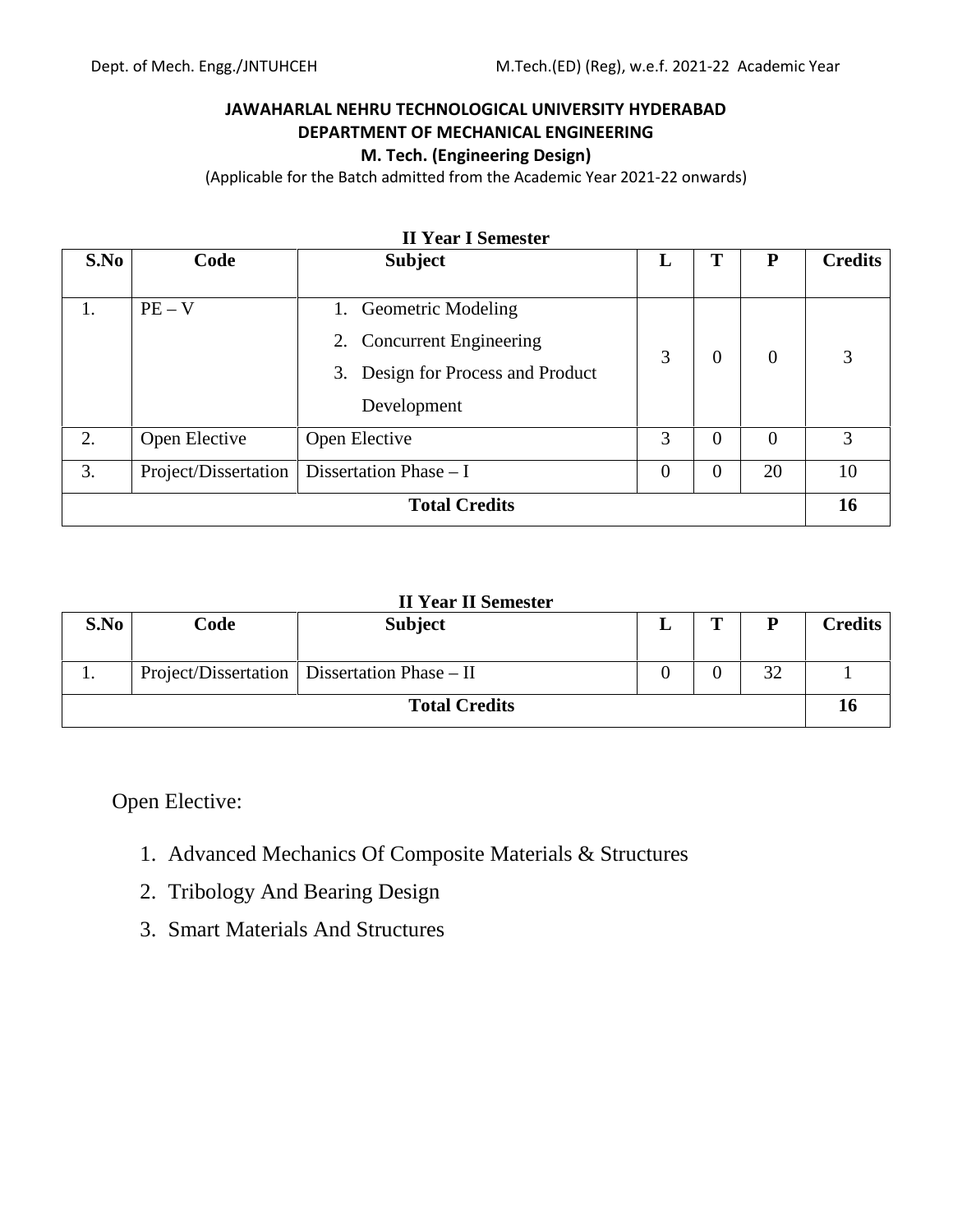#### **ADVANCED MECHANICS OF SOLIDS**

 $(PC - I)$ 

M.Tech. (TE) (FT) I Year I Sem

| . . |  | <b>Credits</b> |
|-----|--|----------------|
|     |  |                |

**Prerequisite**: Applied Mechanics, Mechanics of solids

**Course Objectives**: This course is concerned with the development of analytical methods for solving problems in mechanics of materials that are generally considered beyond the scope of basic course in the discipline.

**Course outcomes**: After completing this course, the student should be able to

- Determined the point of location of applied load to avoid twisting in thin sections used in aerospace applications.
- Understand the concept of distinguish between neutral and centroidal axes in curved beams.
- Understanding the analogy models developed for analyzing the non circular bars subjected to torsion, and also analyzing the stresses developed between rolling bodies and stress in three dimensional bodies.

### **UNIT–I:**

**Shear center:** Bending axis and shear center-shear center for axi-symmetric and unsymmetrical sections.

**Unsymmetrical bending:** Bending stresses in Beams subjected to Nonsymmetrical bending, Deflection of straight beams due to nonsymmetrical bending.

### **UNIT–II:**

**Curved beam theory:** Winkler Bach formula for circumferential stress – Limitations – Correction factors –Radial stress in curved beams – closed ring subjected to concentrated and uniform loads-stresses in chain links.

### **UNIT–III:**

**Torsion:** Linear elastic solution Prandtl elastic membrane (Soap-Film) Analogy; Narrow rectangular cross Section, Hollow thin wall torsion members, Multiply connected Cross Section.

### **UNIT–IV:**

**Contact stresses:** Introduction, problem of determining contact stresses, Assumptions on which a solution for contact stresses is based; Expressions for principal stresses; Method of computing contact stresses, Deflection of bodies in point contact; Stresses for two bodies in contact over narrow rectangular area (Line contact) Loads normal to area, Stresses for two bodies in line contact, loads normal and Tangent to contact area.

### **UNIT–V:**

**Introduction to Three Dimensional Problems:** Uniform stress stretching of a prismatic bar by its own weight twist of circular shafts of constant cross section, pure bending of plates.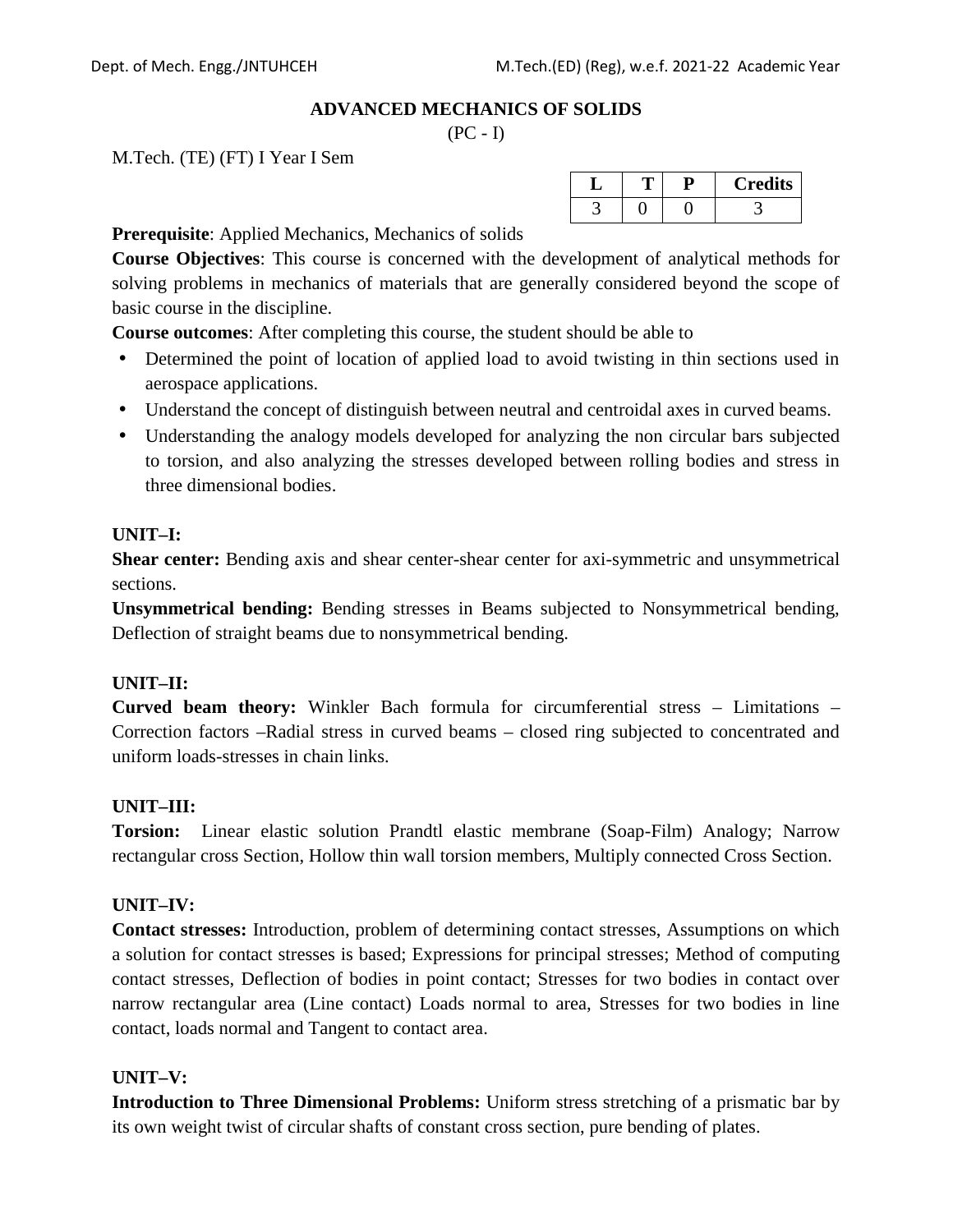### **Text Books:**

- 1. Advanced Mechanics of materials by Boresi & Side Bottom, Wiely International.
- 2. Theory of elasticity by Timoschenko S.P. and Goodier J.N. McGraw, Hill Publishers 3<sup>rd</sup> Edition

- 1. Advanced strength of materials by Den Hortog J.P.
- 2. Theory of plates by Timoshenko.
- 3. Strength of materials & Theory of structures by B.C Punmia (Vol I & II)
- 4. Strength of materials by Sadhu singh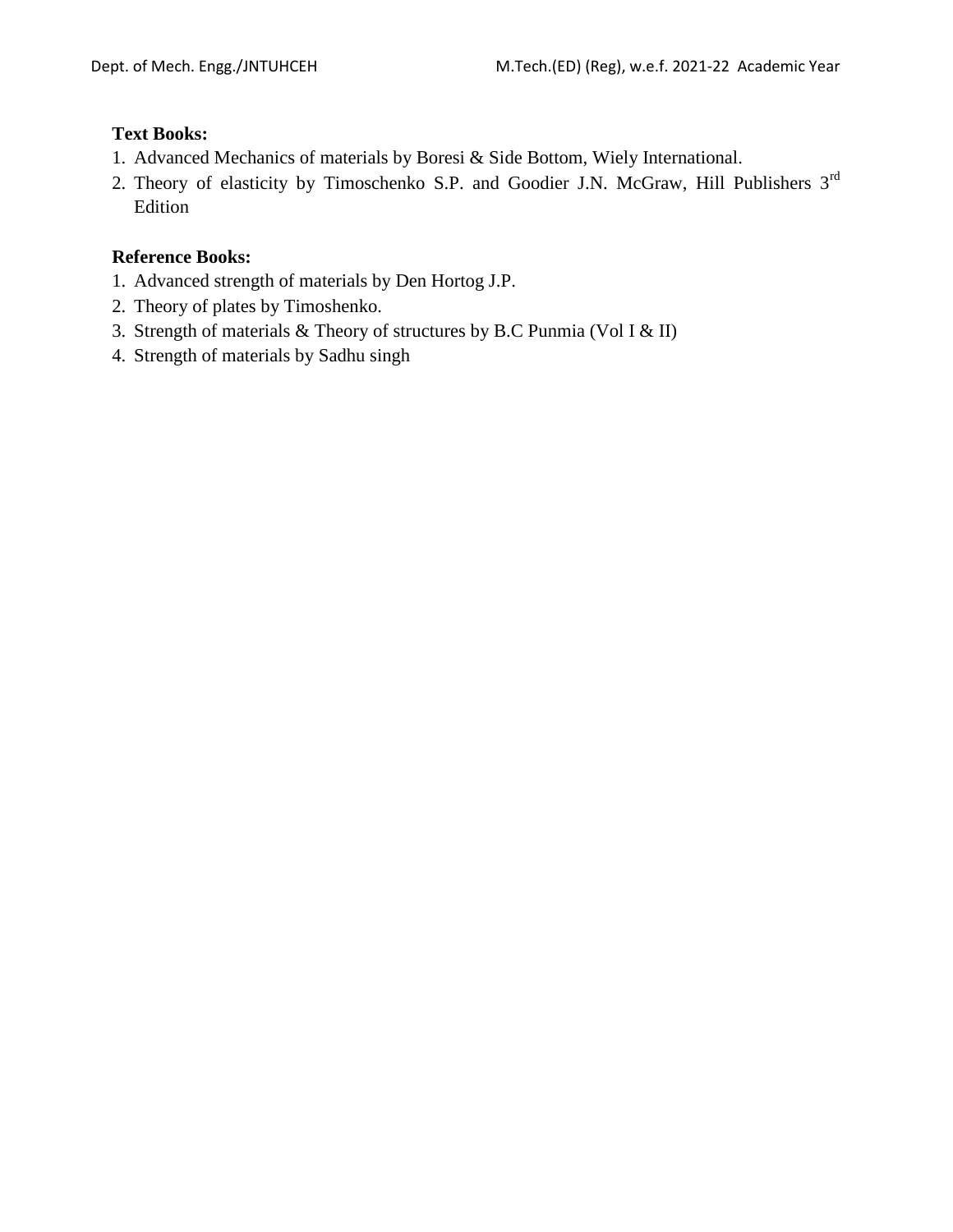**L T P Credits**

3 0 0 3

### **ADVANCED MECHANICS OF MACHINERY**

 $(PC - II)$ 

M.Tech. (TE) (FT) I Year I Sem

**Prerequisite:** Kinematics of machinery

**Course Objectives:** The overall objective of this course is to learn how to analyze the motions of mechanisms, design mechanisms to have given motions, and analyze forces in machines. To find radius of curvature of polodes

**Course outcomes:** After completing this course, the student should be able to

- Understand the kinematic analysis of rolling bodies based on graphical, geometrical and analytical methods.
- Design of mechanisms by using graphically and analytically by involving function generator, rigid body guidance and path generation(Coupler curve) methods

### **UNIT–I:**

**Advanced Kinematics of plane motion- I:** Introduction to plane motion. Euler – Savary Equation, the Inflection circle, Analytical and graphical determination of  $d_i$ , Bobillier's Construction, Collineation axis, Hartmann's Construction, Inflection circle for the relative motion of two moving planes, Application of the Inflection circle to kinematic analysis.

#### **UNIT–II:**

**Advanced Kinematics of plane motion - II:** Polode curvature, Hall's Equation, Polode curvature in the four bar mechanism, coupler motion, relative motion of the output and input links, Freudenstein's Collineation – axis theorem, Carter –Hall circle.

#### **UNIT–III:**

**Introduction to Synthesis-Graphical Methods - I:** The Four bar linkage, Guiding a body through Two distinct positions, Guiding a body through Three distinct positions, The Roto center triangle, Guiding a body through Four distinct positions: Burmester's curve.

#### **UNIT–IV:**

**Introduction to Synthesis-Graphical Methods - II:** Function generation- General discussion, Function generation: Overlay's method, Function generation- Velocity – pole method, Path generation: Hrones's and Nelson's motion Atlas, Roberts's theorem.

#### **UNIT–V:**

**Introduction to Synthesis - Analytical Methods:** Function Generation: Freudenstien's equation, Precision point approximation. Path Generation: Synthesis of Four-bar Mechanisms for specified instantaneous condition, Method of components, Synthesis of Four-bar Mechanisms for prescribed extreme values of the angular velocity of driven link, Method of components.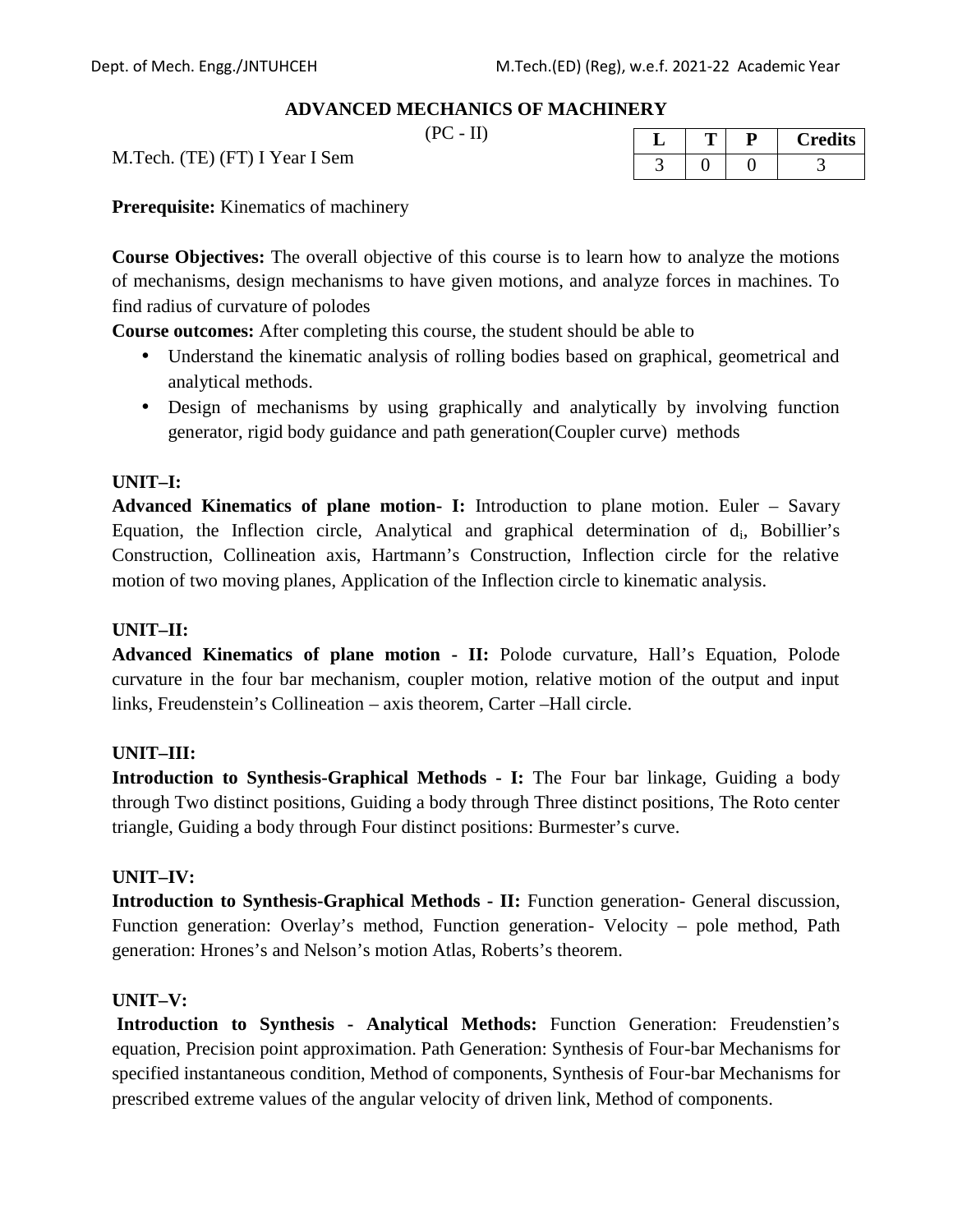### **Text Books:**

- 1. Kinematics and Dynamics of plane mechanisms by Jeremy Hirschhorn, McGraw-Hill, 1962.
- 2. Theory of Mechanisms and Machines by Amitabh Ghosh and Ashok Kumar Mallik, E.W.P. Publishers.

- 1. Kinematics and Linkage Design by Allen S.Hall Jr., PHI, 1964.
- 2. Theory of Machines and Mechanisms by J.E Shigley and J.J. Uicker Jr., McGraw-Hill, 1995.
- 3. A Robot Engineering Text book by Mohsen Shahinpoor, Harper & Row Publishers, New York, 1987.
- 4. Analysis of mechanisms and Robot manipulators by Joseph Duffy, Edward Arnold, 1980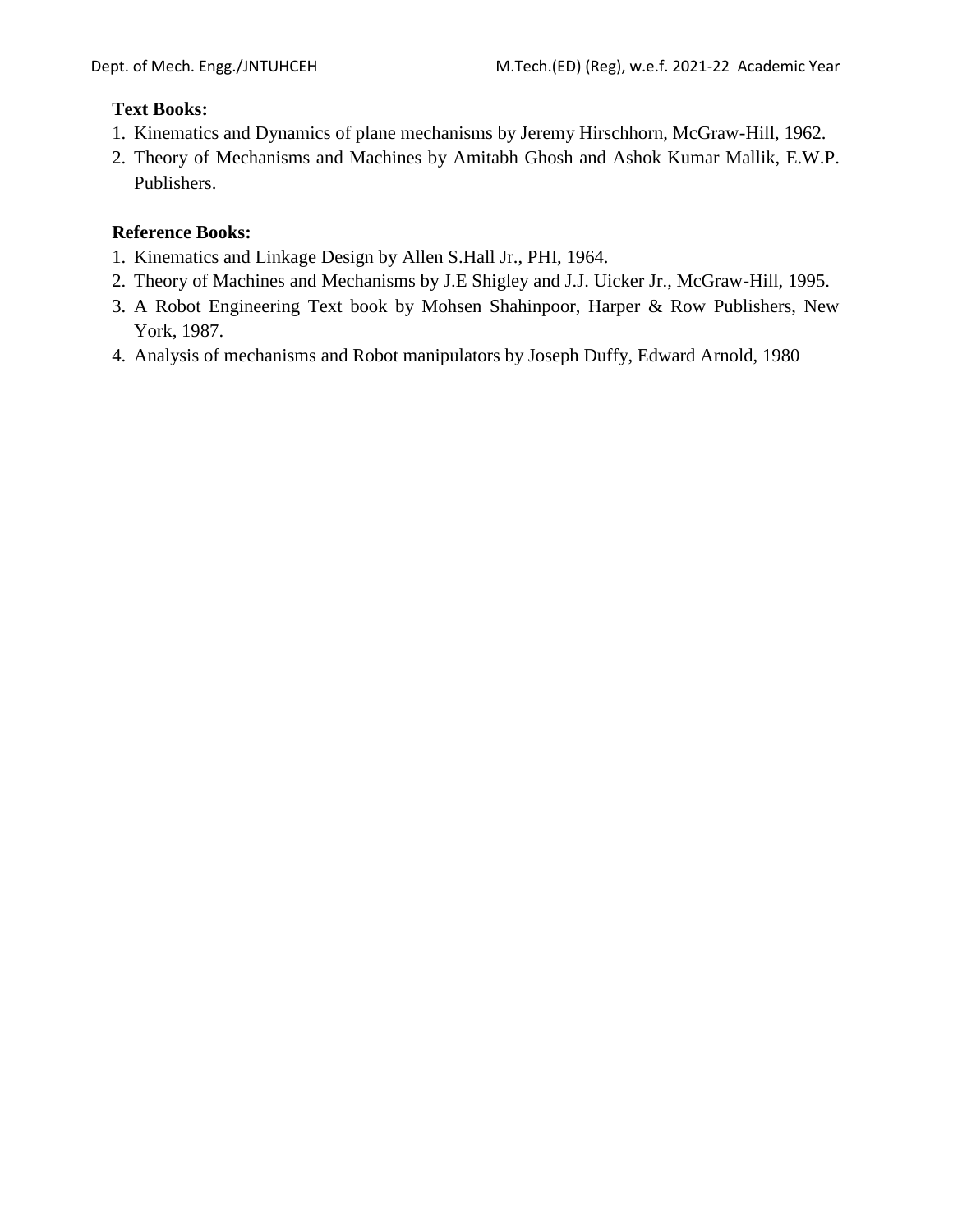#### **THEORY OF ELASTICITY**

 $(PE-I)$ 

M.Tech. (TE) (FT) I Year I Sem

**Prerequisite:** Mechanics of solids

#### **Course Objectives:**

The objectives of this course are to introduce graduate and senor undergraduate's students to advanced topics in linear elasticity. Students will build on the knowledge gained through all mechanical related courses of the undergraduate curriculum (statics, mechanics of materials etc)

**Course Outcomes:** After completing this course, the student should be able to

- Deriving the governing equations for 2D and 3D elastic problems.
- Solve these problems with various solution methodologies.

#### **UNIT-I:**

**Introduction:** Elasticity – notation for forces and stress components of stresses - components of strain - Hooks law. Plane Stress and plain strain analysis - plane stress - plane strain- differential equations of equilibrium - boundary conditions – compatibility equations –stress function boundary condition.

#### **UNIT-II:**

Two dimensional problems in rectangular co-ordinates-solution by polynomials - Saint-vanant's principle-determination of displacements-bending of simple beams-application of Fourier series for two dimensional problems-gravity loading.

#### **UNIT-III:**

Two dimensional problems in polar coordinates - stress distribution symmetrical about an axis pure bending of curved bars - strain components in polar coordinates – displacements displacement for symmetrical stress distribution - simple symmetric and asymmetric problems general solution of two-dimensional problem in polar coordinates - application of general solution in polar coordinates.

#### **UNIT-IV:**

Analysis of stress and strain in three dimensions - principal stress - stress ellipsoid - director surface - determination of principal stresses - max shear stresses - homogeneous deformation principal axes of strain rotation. General Theorems. Differential equations of equilibrium conditions of compatibility - determination of displacement - equations of equilibrium in terms of displacements - principle of super position - uniqueness of solutions - the reciprocal theorem.

#### **UNIT- V:**

Torsion of Prismatic Bars - torsion of prismatic bars - bars with elliptical cross sections - other elementary solution - membrane analogy - torsion of rectangular bars-solution of torsional problems by energy method - use of soap films in solving torsion problem - hydro dynamical analogies - torsion of shafts, tubes, bars etc.

| ↵ |  | <b>Credits</b> |
|---|--|----------------|
|   |  |                |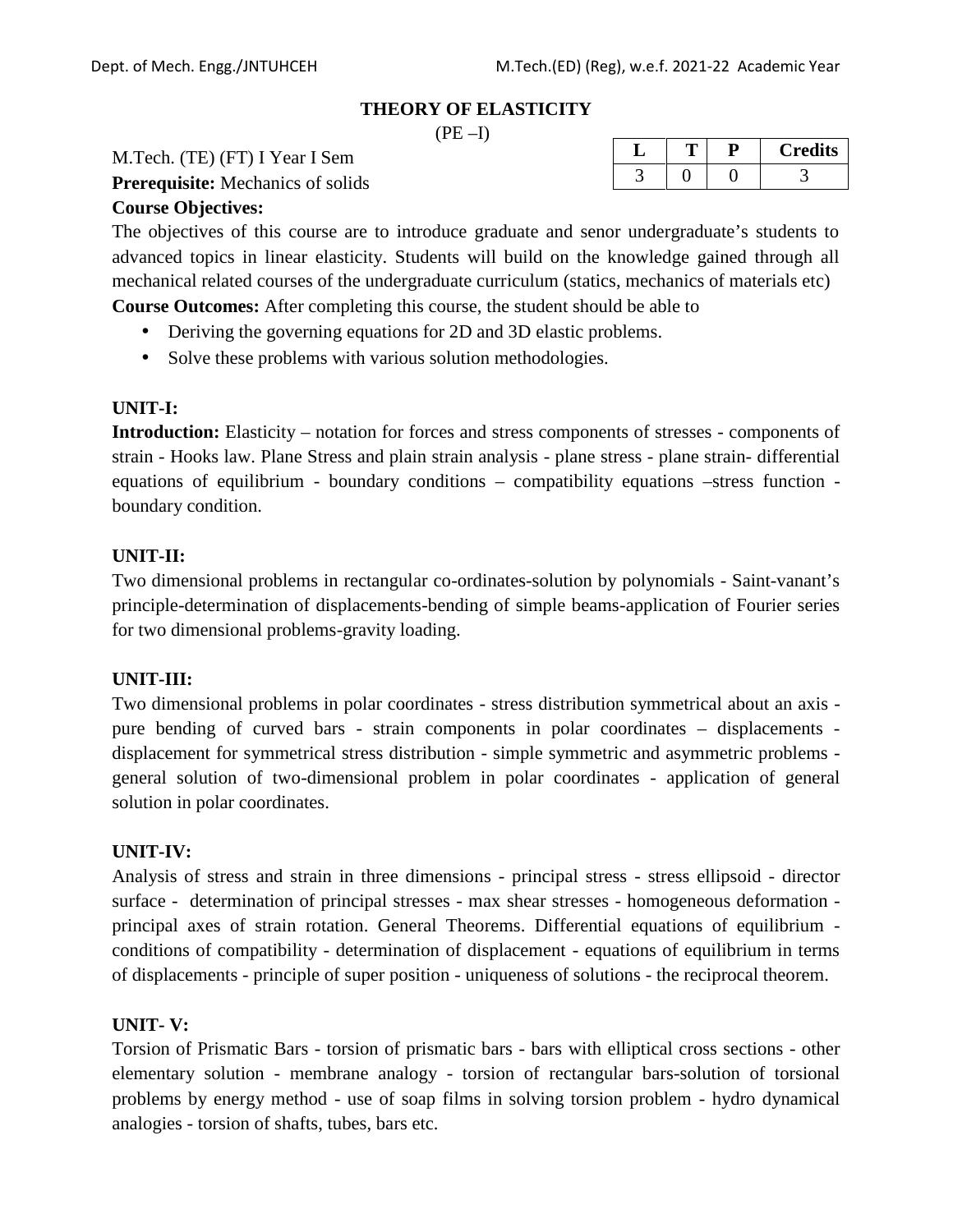#### **Text Books:**

1. Theory of Elasticity by Timeshanko, Mc Grawhill Publications

- 1. Theory of Elasticity by Y.C. Fung.
- 2. Theory of Elasticity by Sadhu Singh. Dhanpat Rai sons Private Limited, New Delhi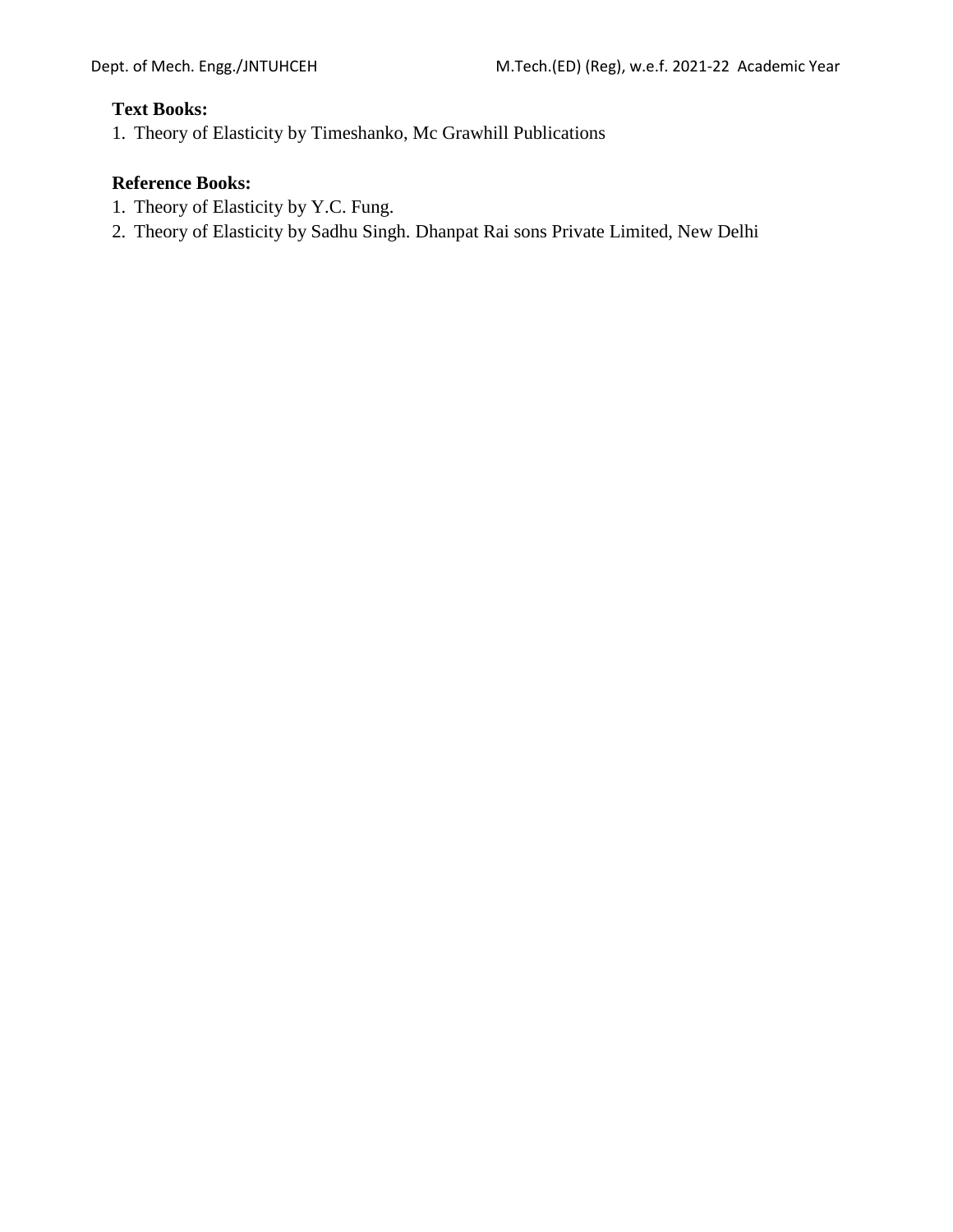#### **COMPUTER AIDED DESIGN**

 $(PE - I)$ 

M.Tech. (TE) (FT) I Year I Sem

| ◡ |  | <b>Credits</b> |
|---|--|----------------|
|   |  |                |

**Pre-requisites:** Basic computer skills, drafting and blueprint reading, elementary machine shop, Engineering technical mathematics

#### **Course objectives:**

To provide an overview of how computers are being used in design, development of manufacturing plans and manufacture. To understand the need for integration of CAD.

#### **Course Outcomes:**

Understand geometric transformation techniques in CAD. Develop mathematical models to represent curves and surfaces .Model engineering components using solid modeling techniques. Develop programs for CNC to manufacture industrial components .To understand the application of computers in various aspects of Manufacturing viz., Design, Proper planning, Manufacturing cost, Layout & Material Handling system.

### **UNIT–I:**

Fundamentals of CAD, Automation , Design process, Application of computers for design, Benefits of CAD, Computer configuration for CAD applications, Computer peripherals for CAD ,Design workstation, Graphic terminal, CAD software- definition of system software and application software ,CAD database and structure.

**Geometric Modeling:** 3-D wire frame modeling, wire frame entities and their definitions, Interpolation and approximation of curves, Concept of parametric and non-parametric representation of curves, Curve fitting techniques, and definitions of cubic spline, Bezier, and B spline.

#### **UNIT-II:**

**Surface modeling:** Algebraic and geometric form, Parametric space of surface, Blending functions, parameterization of surface patch, Subdividing, Cylindrical surface, Ruled surface, Surface of revolution Spherical surface, Composite surface, Bezier surface. B-spline surface, Regenerative surface and pathological conditions.

**Solid Modelling:** Definition of cell composition and spatial occupancy enumeration, Sweep representation, Constructive solid geometry, Boundary representations.

#### **UNIT–III:**

**NC Control Production Systems:** Numerical control, Elements of NC system, NC part programming: Methods of NC part programming, manual part programming, Computer assisted part programming, Post Processor, Computerized part program, SPPL (A Simple Programming Language). CNC, DNC and Adaptive Control Systems.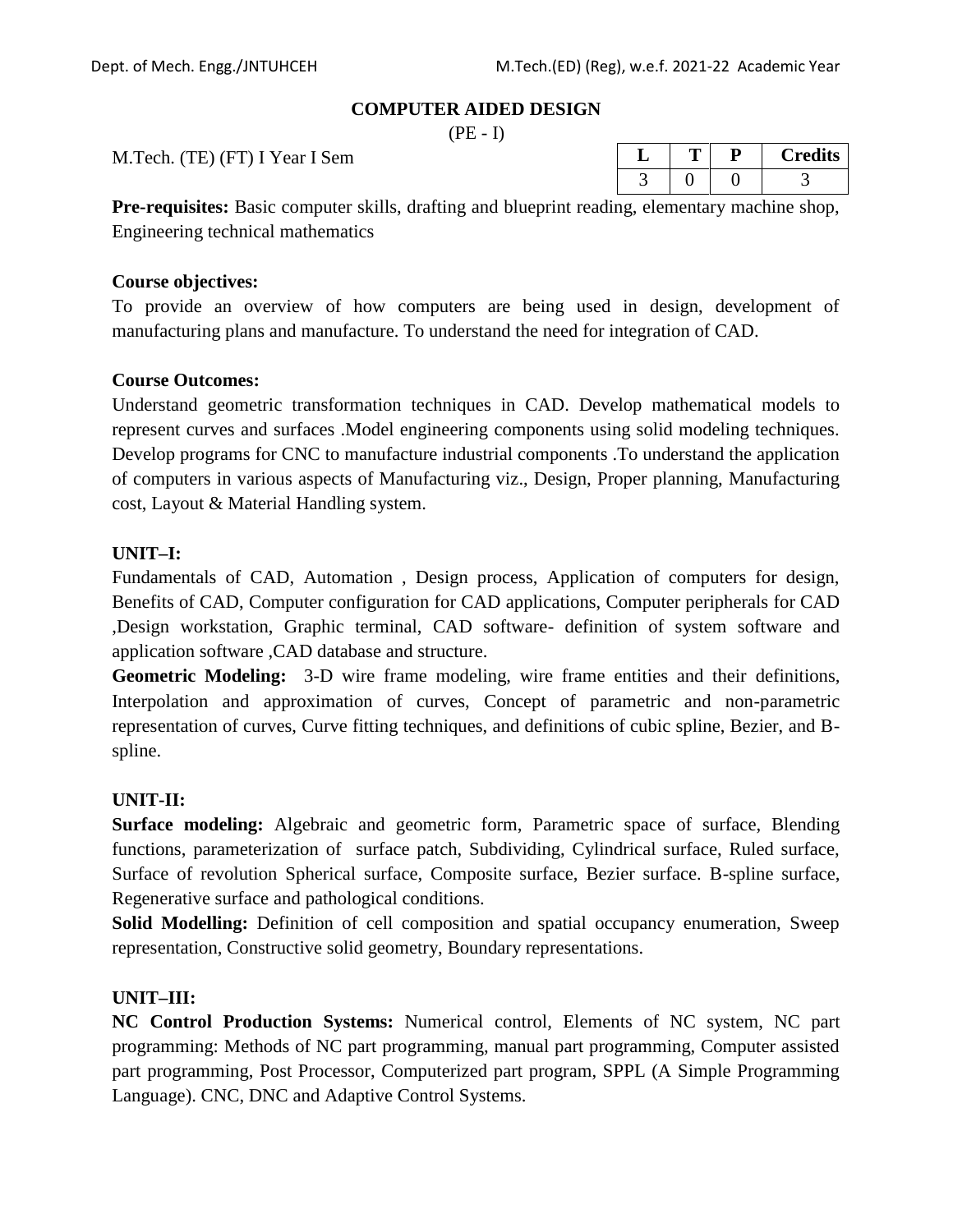### **UNIT–IV:**

**Group Technology:** Part families, Parts classification and coding. Production flow analysis, Machine cell design.

**Computer aided process planning:** Difficulties in traditional process planning, Computer aided process planning: retrieval type and generative type, Machinability data systems.

### **UNIT–V:**

**Flexible manufacturing system**: F.M.S equipment, FMS layouts, Analysis methods for FMS benefits of FMS.

**Computer aided quality control**: Automated inspection- Off-line, On-line, contact, Non contact; Coordinate measuring machines, Machine vision.

### **Text Books:**

- 1. CAD/CAM Principles and Applications by P.N.Rao, TMH
- 2. CAD/CAM Concepts and Applications by Alavala, PHI

- 1. CAD/CAM by Groover M.P., Pearson education
- 2. CAD/CAM Theory and Practice, by Ibrahim Zeid, TMH
- 3. CAD/CAM/CIM by Radhakrishnan and Subramanian, New Age
- 4. Principles of Computer Aided Design and Manufacturing by Farid Amirouche, Pearson
- 5. Computer Numerical Control Concepts and programming by Warren S Shames, Thomson.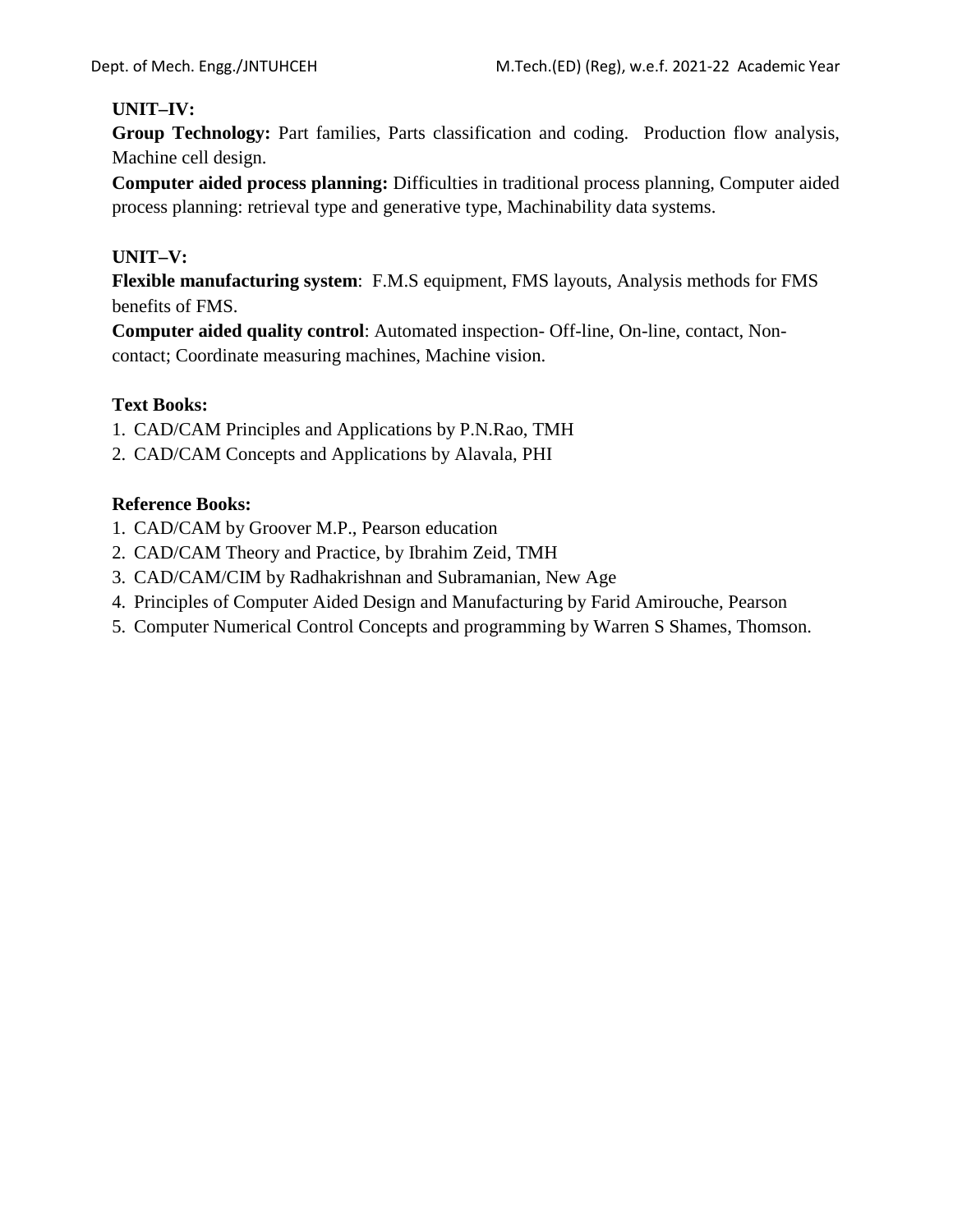#### **RANDOM VIBRATIONS**

 $(PE - I)$ 

M.Tech. (TE) (FT) I Year I Sem

| ◡ |  | <b>Credits</b> |
|---|--|----------------|
|   |  |                |

**Prerequisites:** Probability & Statistics, Kinematic of machinery and Dynamics of machinery.

**Course Objectives** : The main objective of course is to present fundamentals to a modern treatment of vibrations, placing the emphasis on analytical developments and computational solutions. This course will provide the detail knowledge about nonlinear and random vibration with fault diagnosis of machinery using vibration signature analysis.

**Course outcomes:** After completing this course, students should be able to

- Apply tools from probabilistic modeling to analyze dynamic systems while accounting for variability and uncertainties that are inevitably present in real engineered systems.
- Classify random excitations as stationary or non stationary
- Discuss important properties of random processes
- Define and compute power spectral density functions
- Compute auto and cross correlation functions, and relate them to power spectral
- Density functions Describe the dynamic response of a multi degree of freedom system to a stochastic excitation
- Quantify the distributions of peak loads and peak responses from a system subject to stochastic excitation

### **UNIT-I:**

**PROBABILITY THEORY:** Random Vibrations - Probability distribution and density functions - Excreted values - Conditional probability - Characteristic and log characteristic functions - Chebyshev inequality - Functions of random variables.

### **UNIT–II:**

**RANDOM PROCESSES - I:** Concept of stationary and ergodicity - Evolutionary nono stationary process - Auto and cross correlation and covariance Functions - Mean square limit, differentiability and inerrability - Spectral decomposition.

### **UNIT-III:**

**RANDOM PROCESSES - II:** Power spectral and cross spectral density Factions - Wiener - Khintchine relations - Properties of Gaussian. Poisson and Markov processes –Fokker - Planck Equation - Broad band and narrow band random processes - white noise.

### **UNIT-IV:**

**RANDOM VIBRATIONS - I:** Response of linear single and multi - degree of freedom systems to stationary excitation - Response of continuous systems - Normal mode method.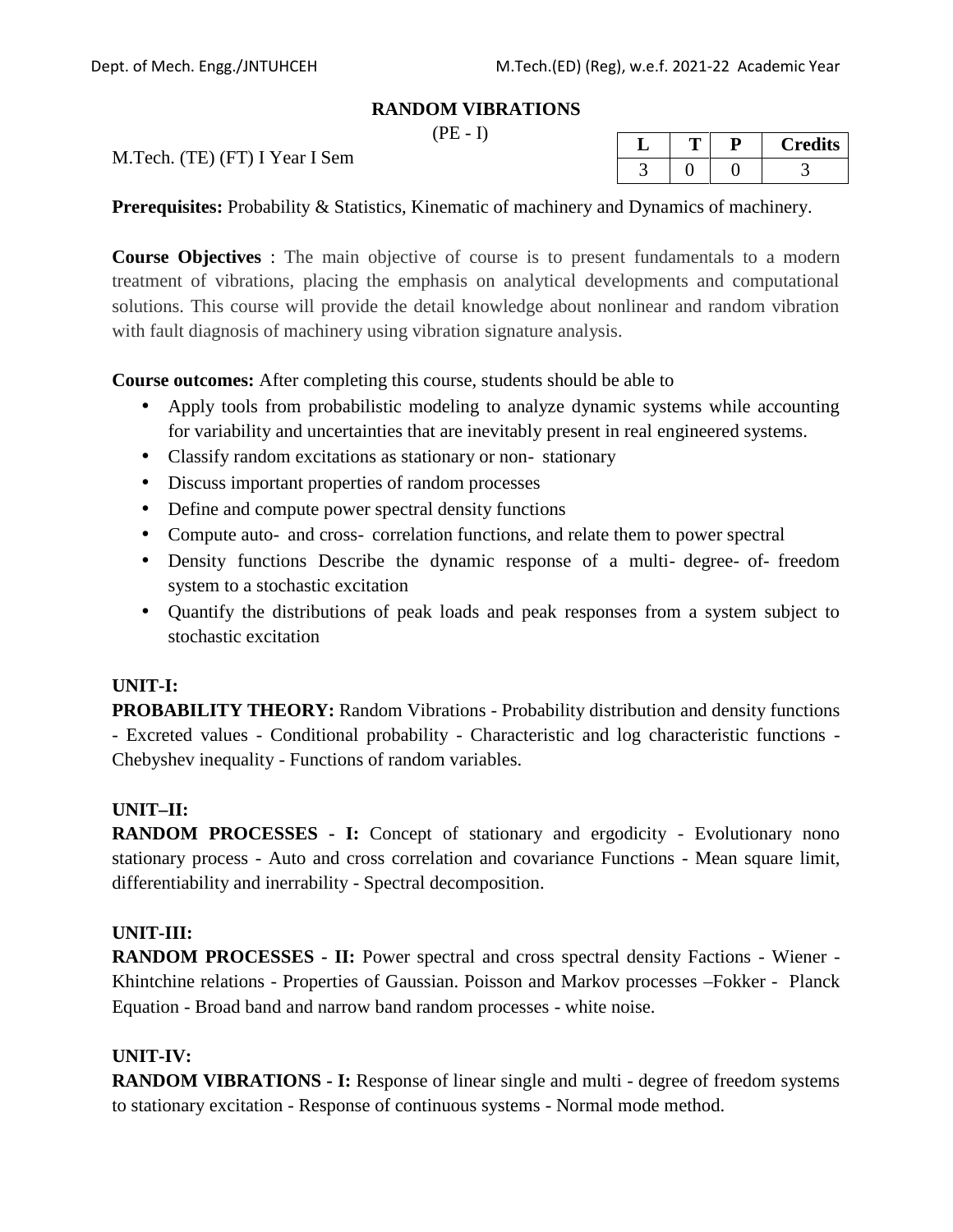### **UNIT-V:**

**RANDOM VIBRATIONS - II:** Level crossing, peak and envelop statistics - First excursion and fatigue.

### **Text Books:**

- 1. Probabilistic Methods in the Theory of Structures by Lishakoff, I John Wiley, New York, 1983.
- 2. An Introduction to Random Vibrations and Spectral Analysis by Newland and D.E Longman Inc., New York, Second Edition, 1984.

- 1. Introduction to Random Vibrations by Nigam, N.C., MIT Press, Cambridge, Massachusettes, 1983.
- 2. Applications of Random Vibrations by Nigam, N.C. and Narayanan, S., Narosa Publications, 1995.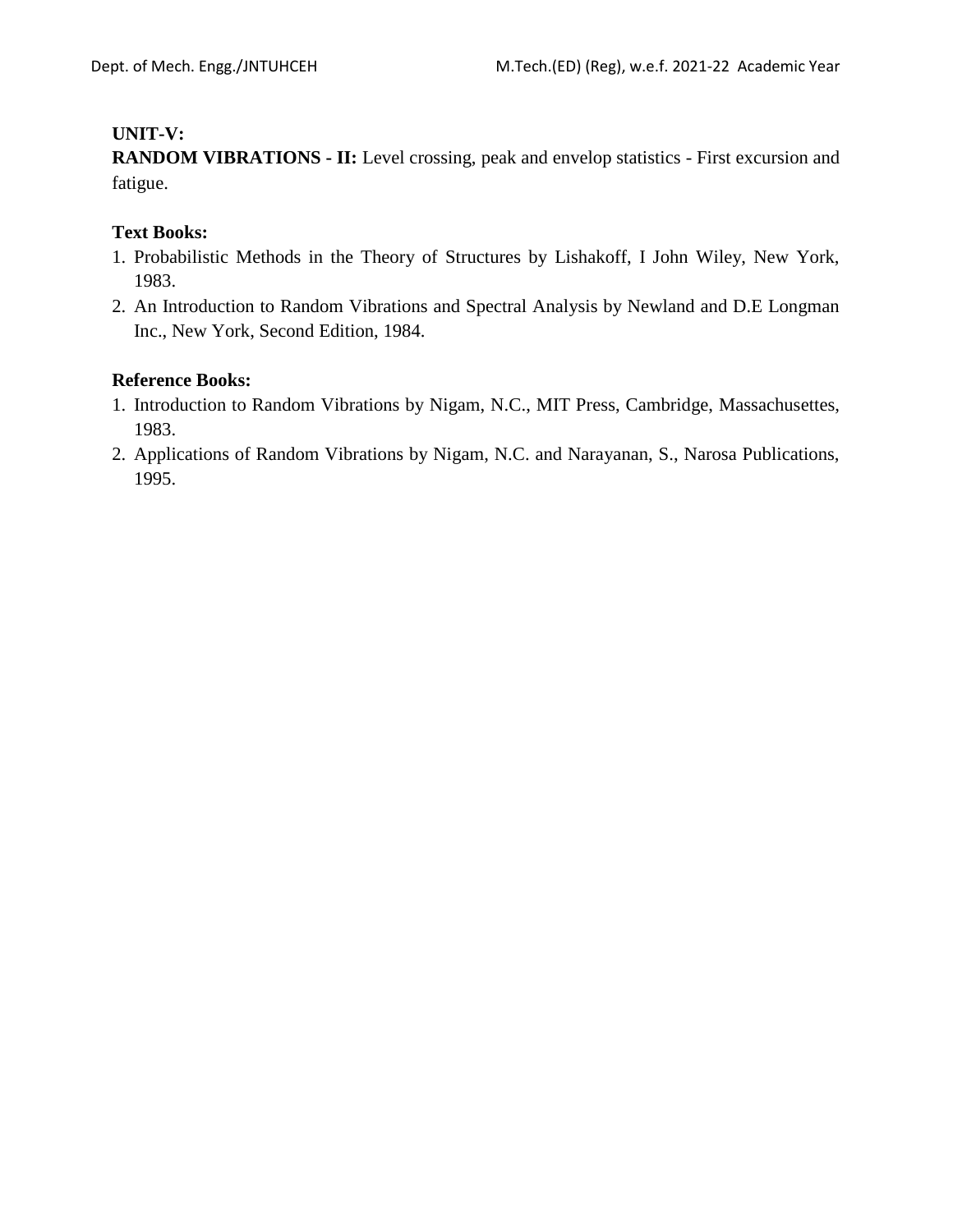### **OPTIMIZATION TECHNIQUES AND APPLICATIONS**

 $(PE - II)$ 

M.Tech. (TE) (FT) I Year I Sem

**Prerequisites:** Operations Research

**Course Objectives:** The main objectives of the course are:

- Numerical optimization techniques for single variable and multi variable non- linear optimization problems.
- Sensitivity analysis on LPP queuing
- Simulation of annexing problem & inventory problem.
- Geometry cutting plane method & branch bound method for linear IPP.
- Meaning of stochastic programming problem simple problems for finding mean variance of random variables chance constrained algorithm.
- Formulation of GP model and solving it using arithmetic geometric inequality theorem.
- State of art nontraditional optimization technique, namely genetic algorithm simulated annealing & particle swarm optimization.

**Course Outcomes:** At the end of the course, the student is able to apply appropriate optimization techniques and solve.

- Based on the type of optimization problem like single variable or multivariable,
- Make sensitivity analysis to study effect of changes in parameters of LPP on the optimal solution without reworking.
- Simulate the system to estimate specified performance measures.
- Solve integer programming problem by either geometry cutting plane algorithm or branch band method.
- Apply chance constrained algorithm and solve stochastic linear programme.
- Formulate GP model and solve it.
- Solve given optimization problem by genetic algorithm or simulated annealing or PSO.

### **UNIT-I:**

**Single Variable Non-Linear Unconstrained Optimization:** Elimination methods: Uni-Model function-its importance, Fibonacci method & Golden section method. Interpolation methods: Quadratic & Cubic interpolation methods.

### **UNIT-II:**

**Multi variable non-linear unconstrained optimization:** Direct search methods – Univariant method, Pattern search methods – Powell's, Hook -Jeeves, Rosenbrock search methods. Gradient methods: Gradient of function& its importance, Steepest descent method, Conjugate direction methods: Fletcher-Reeves method & variable metric method.

|  | <b>Credits</b> |
|--|----------------|
|  |                |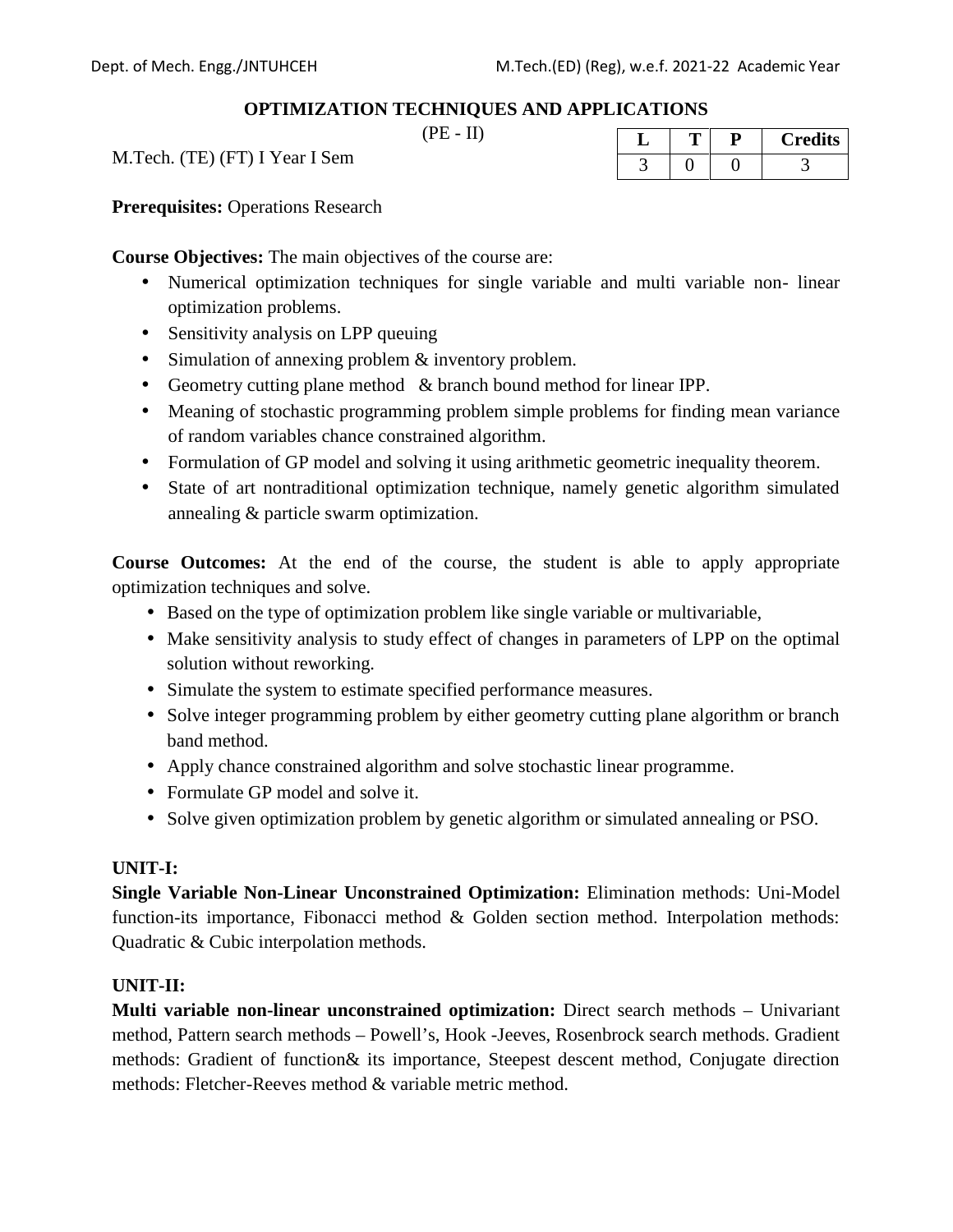### **UNIT-III:**

**Linear Programming** – Formulation, Simplex method & Artificial variable optimization techniques: Big M & Two phase methods. Sensitivity analysis: Changes in the objective coefficients, constants& coefficients of the constraints. Addition of variables, constraints. Simulation – Introduction – Types- steps – applications: inventory  $\&$  queuing – Advantages and disadvantages

### **UNIT-IV:**

**Integer Programming**- Introduction – formulation – Geometry cutting plane algorithm – Zero or one algorithm, branch and bound method

**Stochastic Programming**: Basic concepts of probability theory, random variables- distributions mean, variance, correlation, co variance, joint probability distribution. Stochastic linear programming: Chance constrained algorithm.

### **UNIT-V:**

**Geometric Programming:** Posynomials – Arithmetic - Geometric inequality – unconstrained  $G.P$ - constrained  $G.P$  ( $\theta$  type only)

**Non Traditional Optimization Algorithms:** Genetics Algorithm-Working Principles, Similarities and Differences between Genetic Algorithm & Traditional Methods. Simulated Annealing - Working Principle - Problems. Introduction to Particle Swarm Optimization (PSO), Teaching Learning Based Optimization Algorithm (TLBO) – Problems.

### **Text Books:**

- 1. Optimization theory & Applications by S.S.Rao, New Age International.
- 2. Optimization for Engineering Design by Kalyanmoy Deb, PHI

- 1. Operations Research by S.D.Sharma
- 2. Operation Research by H.A.Taha, TMH
- 3. Optimization in operations research by R. LRardin
- 4. Optimization Techniques by Belugundu & Chandraputla, Pearson Asia.
- 5. Optimization Techniques theory and practice by M.C. Joshi, K.M.Moudgalya, Narosa Publications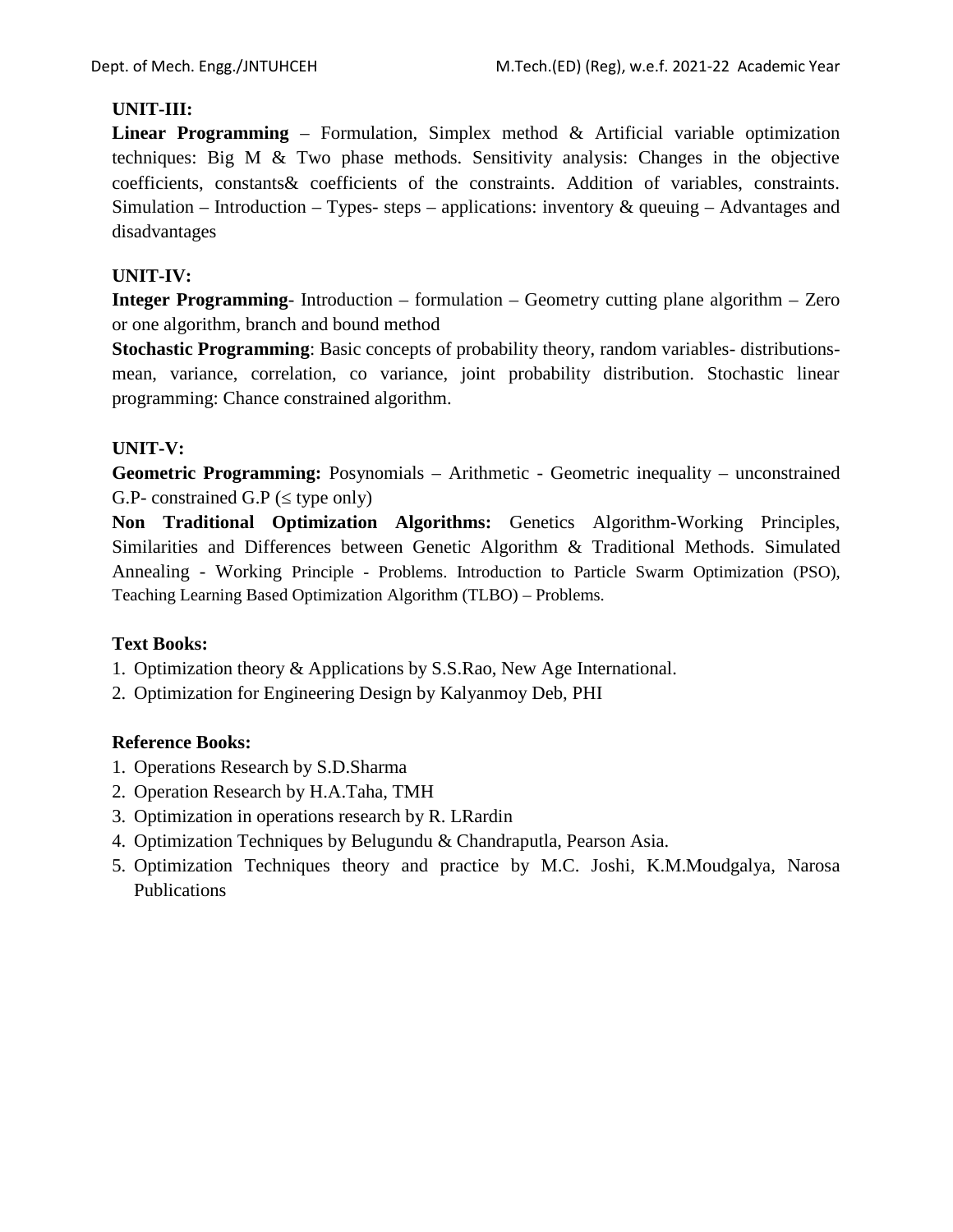#### **VEHICLE DYNAMICS**

 $(PE - II)$ 

M.Tech. (TE) (FT) I Year I Sem

|  | <b>Credits</b> |
|--|----------------|
|  |                |

**Prerequisite:** Automobile Engineering

#### **Course Objectives:**

- The students should be able to understand multi-body system approach to vehicle dynamics.
- The student should be able to use 2-D computational software to solve vehicle dynamics problems

**Course Outcomes:** At the end of the course the students will be able to

 The focus of Automotive System Dynamics is to introduce the fundamentals of vehicle dynamics and the performance indices and evaluation criteria of vehicles, to analyze the influence of vehicle configuration and design parameters on vehicle performance.

#### **UNIT-I:**

**Introduction**: Fundamental Principles, Vehicle tires performance, cornering characteristics, Mechanics of Vehicle Terrain interaction. Vehicle Kinematics, Fundamental principles of velocity, acceleration. Two dimensional mechanisms, Forward Vehicle Dynamics.

#### **UNIT-II:**

Three dimensional Mechanisms, Multi-Body Systems Design, Introduction to 3D vehicle design.

#### **UNIT-III:**

**Suspension Design:** Computer models using Bond Graph Technology, Drive train dynamics, vehicle performance

#### **UNIT-IV:**

**Steering Mechanisms**: Two and three dimensional analysis, Mechanics of Vehicle Terrain interaction. Vehicle Collations, Fundamental laws of motion, energy and momentum, Forces and Moments 2D and 3D. The Dynamics of vehicle rollovers.

#### **UNIT-V:**

Wheeled Vehicle Handling – Handling control loop, vehicle transfer function, Kinematic behavior of vehicles with rigid wheels and with complaint tyres: Neutral steer point, static margin, over and under-steer. Solution with two degree of freedom in the steady state: Stability factor, characteristic and critical speeds. Tracked Vehicle Handling – Analysis of sprocket torques and speeds, required to skid steer a tracked vehicle. Extension of theory to include three degrees of freedom.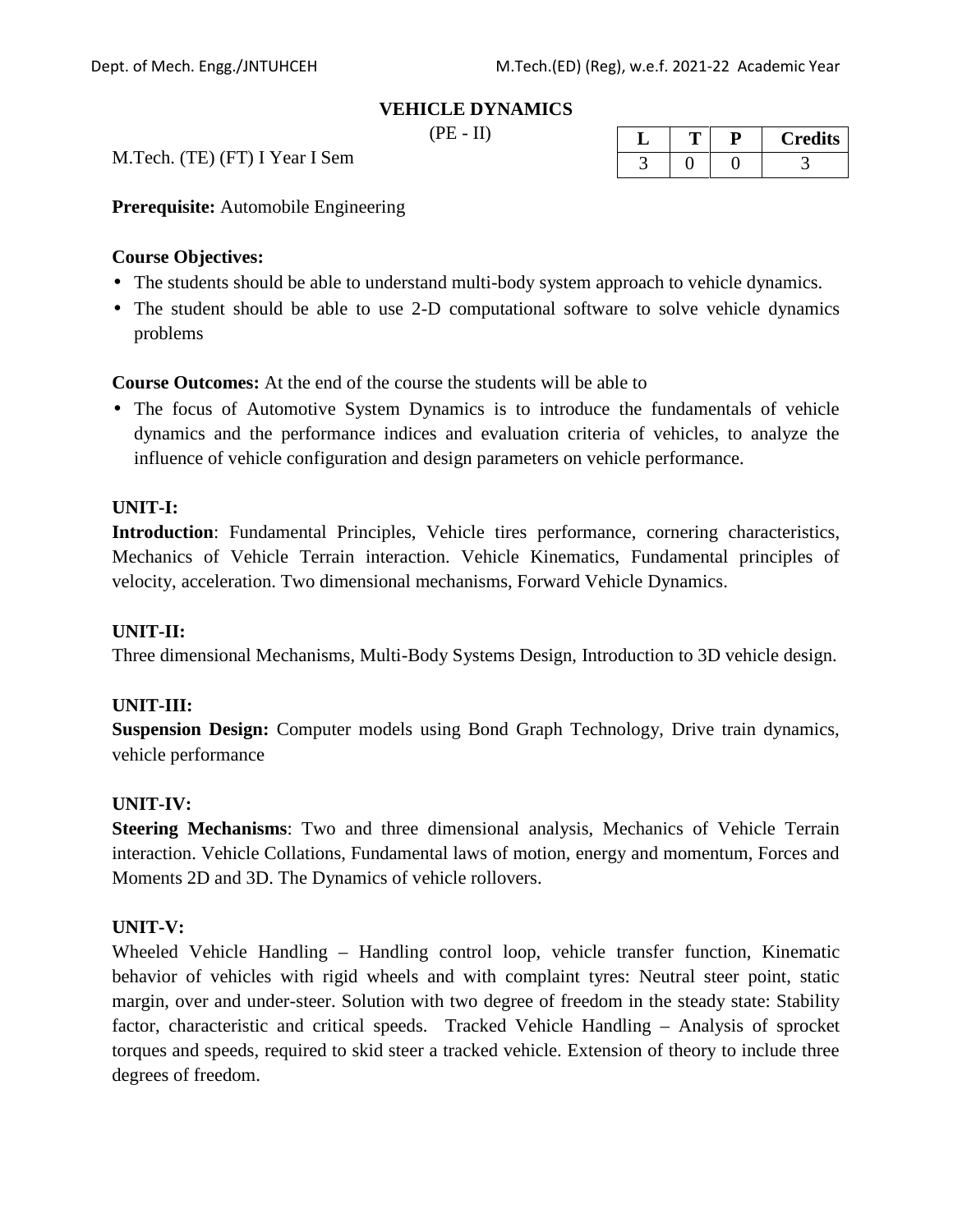### **Text Books:**

- 1. Vehicle Dynamics Theory and Application by Reza Jazar, Springer 2008
- 2. Theory of Ground Vehicles by J.Y.Wong, John Wiley.

- 1. Vehicle stability by Dean Karnopp, Dekker Mechanical Engineering
- 2. Modeling & Simulation of Mechatronics Systems by Karnoop Margolis, Rosenberg, Wiley 2007.
- 3. Suspension and Tyres by Giles J.G. Steering, Illiffe Books Ltd., London.
- 4. Fundamental of Vehicle Dynamics by Gillespie T.D, SAE USA.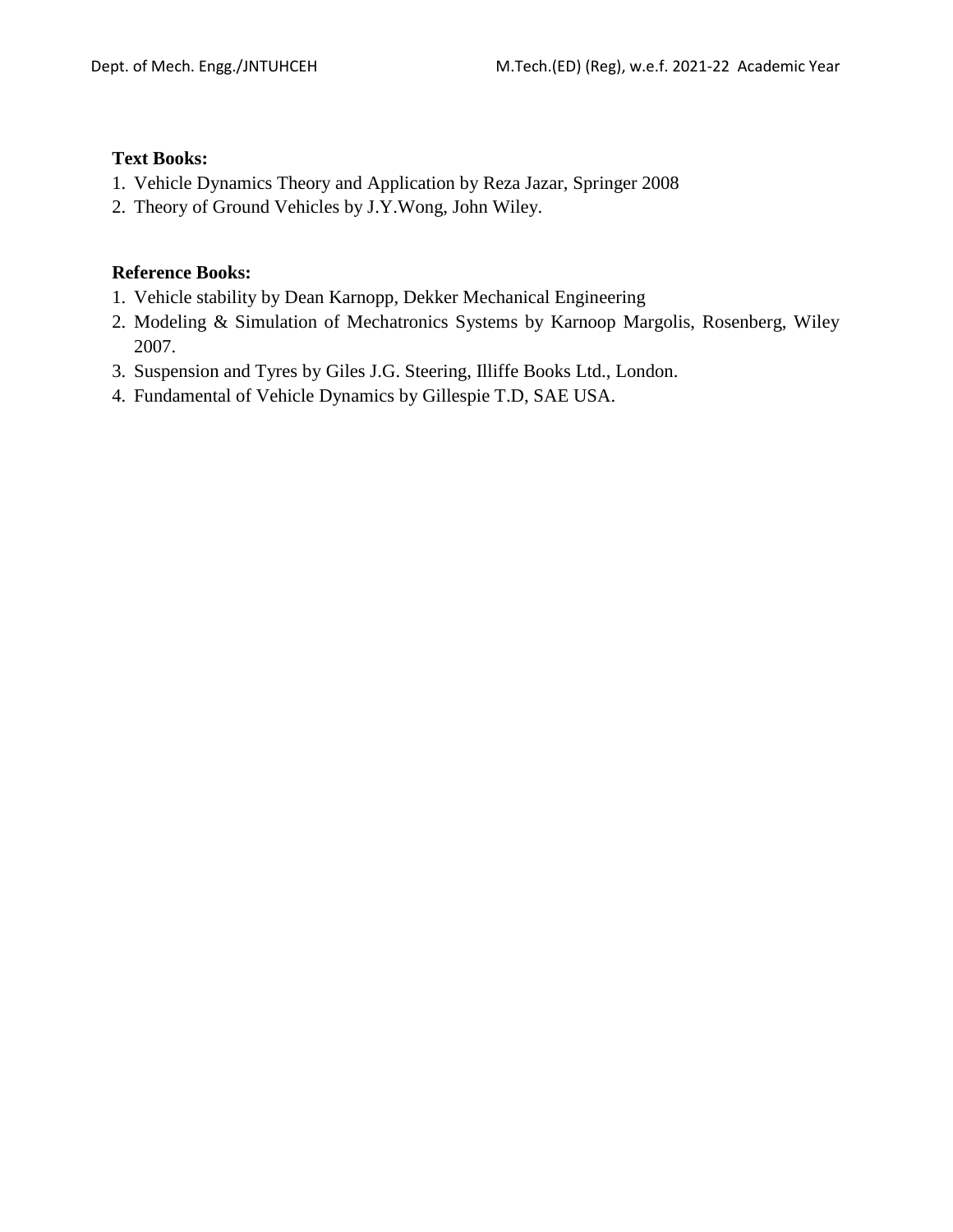### **DESIGN FOR MANUFACTURING AND ASSEMBLY**

 $(PE - II)$ 

| ◡ |  | <b>Credits</b> |
|---|--|----------------|
|   |  |                |

M.Tech. (TE) (FT) I Year I Sem

**Prerequisites:** Manufacturing Processes, Engineering Materials

**Course Objectives**: The objective of course is identify the manufacturing constraints that influence the design of parts and part systems. Students will be introduced to the Design for Manufacturability (DFM) methodology, and will be motivated to understand infeasible or impractical designs.

**Course Outcomes:** At the end of the course, the student will be able to:

- Understand the quality aspects of design for manufacture and assembly
- Apply Boothroyd method of DFM for product design and assembly
- Apply the concept of DFM for casting, welding, forming and assembly
- Identify the design factors and processes as per customer specifications
- Apply the DFM method for a given product

#### **UNIT-I:**

**Introduction:** Design philosophy – Steps in Design process – General Design rules for Manufacturability – Basic principles of designing for economical production – Creativity in design.

Materials: Selection of Materials for design – Developments in Material Technology – Criteria for material selection – Material selection interrelationship with process selection – process selection charts.

### **UNIT-II:**

**MACHINING PROCESS:** Overview of various machining processes – general design rules for machining - Dimensional tolerance and surface roughness – Design for Machining ease – Redesigning of components for machining ease with suitable examples, General design recommendations for machined parts.

METAL CASTING: Appraisal of various casting processes, Selection of casting process, General design considerations for casting – casting tolerances – Use of Solidification Simulation in casting design – Product design rules for sand casting.

### **UNIT-III:**

**METAL JOINING:** Appraisal of various welding processes, Factors in design of weldments – General design guidelines – pre and post treatment of welds – Effects of thermal stresses in weld joints – Design of brazed joints.

**FORGING** – Design factors for Forging – Closed die forging design – parting lines of dies – Drop forging die design – General design recommendations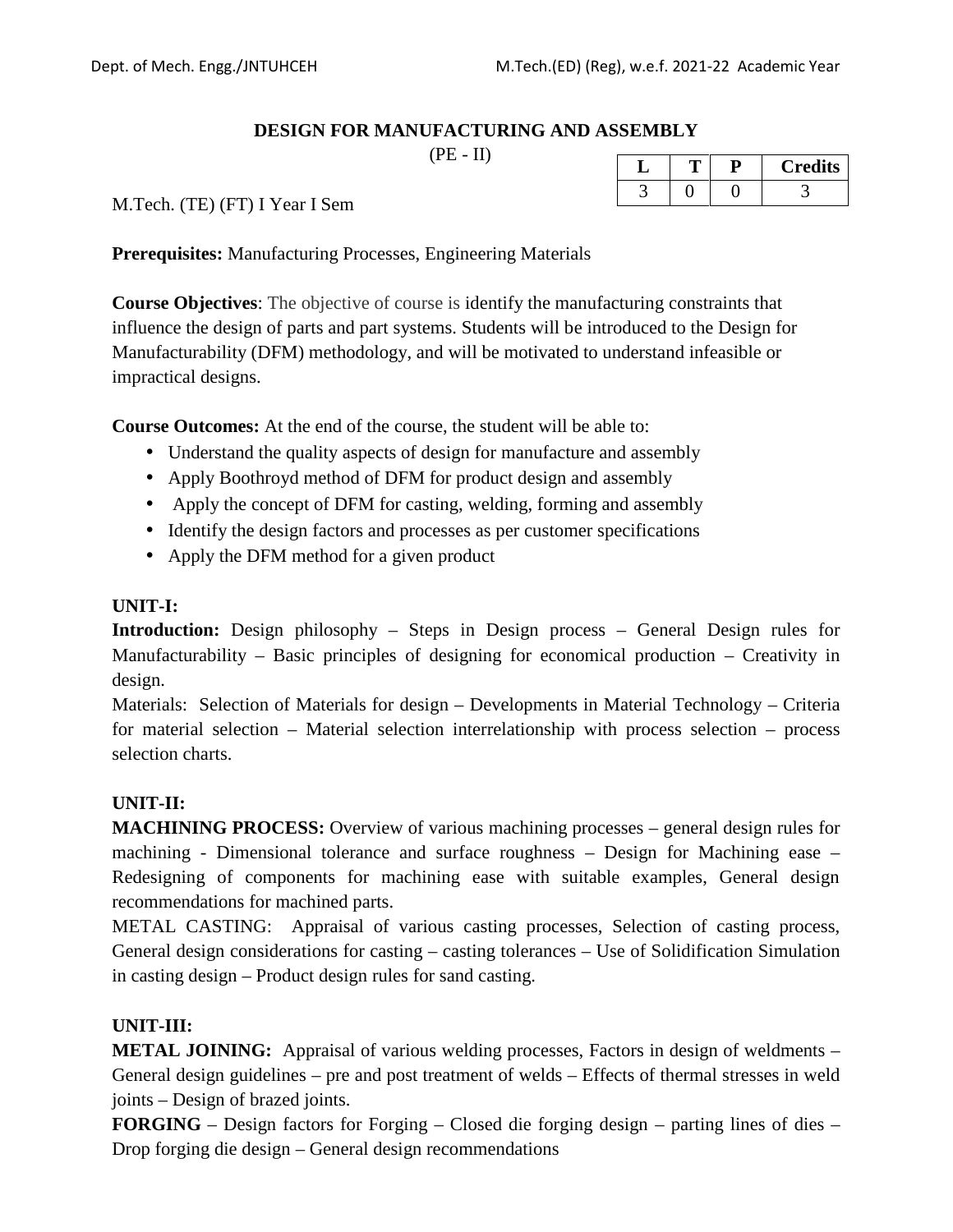### **UNIT-IV:**

**EXTRUSION, SHEET METAL WORK & PLASTICS:** Design guidelines for Extruded sections - Design principles for Punching, Blanking, Bending, Deep Drawing – Keeler Goodman Forming Limit Diagram – Component Design for Blanking.

**PLASTICS:** Viscoelastic and Creep behavior in plastics – Design guidelines for Plastic components – Design considerations for Injection Moulding.

### **UNIT-V:**

**DESIGN FOR ASSEMBLY :** General design guidelines for Manual Assembly - Development of Systematic DFA Methodology - Assembly Efficiency - Classification System for Manual handling- Classification System for Manual Insertion and Fastening - Effect of part symmetry on handling time - Effect of part thickness and size on handling time - Effect of weight on handling time - Effect of symmetry , Further design guidelines.

### **Text Books:**

- 1. Engineering design-Material & Processing Approach by George E. Dieter, Mc. Graw Hill Intl.  $2<sup>nd</sup>$  Ed.2000.
- 2. Product design for Manufacture and Assembly by Geoffrey Boothroyd, Marcel Dekker Inc. NY, 1994.

- 1. Product design and Manufacturing by A.K Chitale and R.C Gupta, Prentice, Hall of India, New Delhi, 2003.
- 2. Design and Manufacturing by Surender Kumar & Goutham Sutradhar, Oxford & IBH Publishing Co. Pvt .Ltd., New Delhi, 1998.
- 3. Hand Book of Product Design by Geoffrey Boothroyd Marcel Dekken Inc. NY, 1990.
- 4. Product Design by Kevin Otto and Kristin Wood, Pearson Education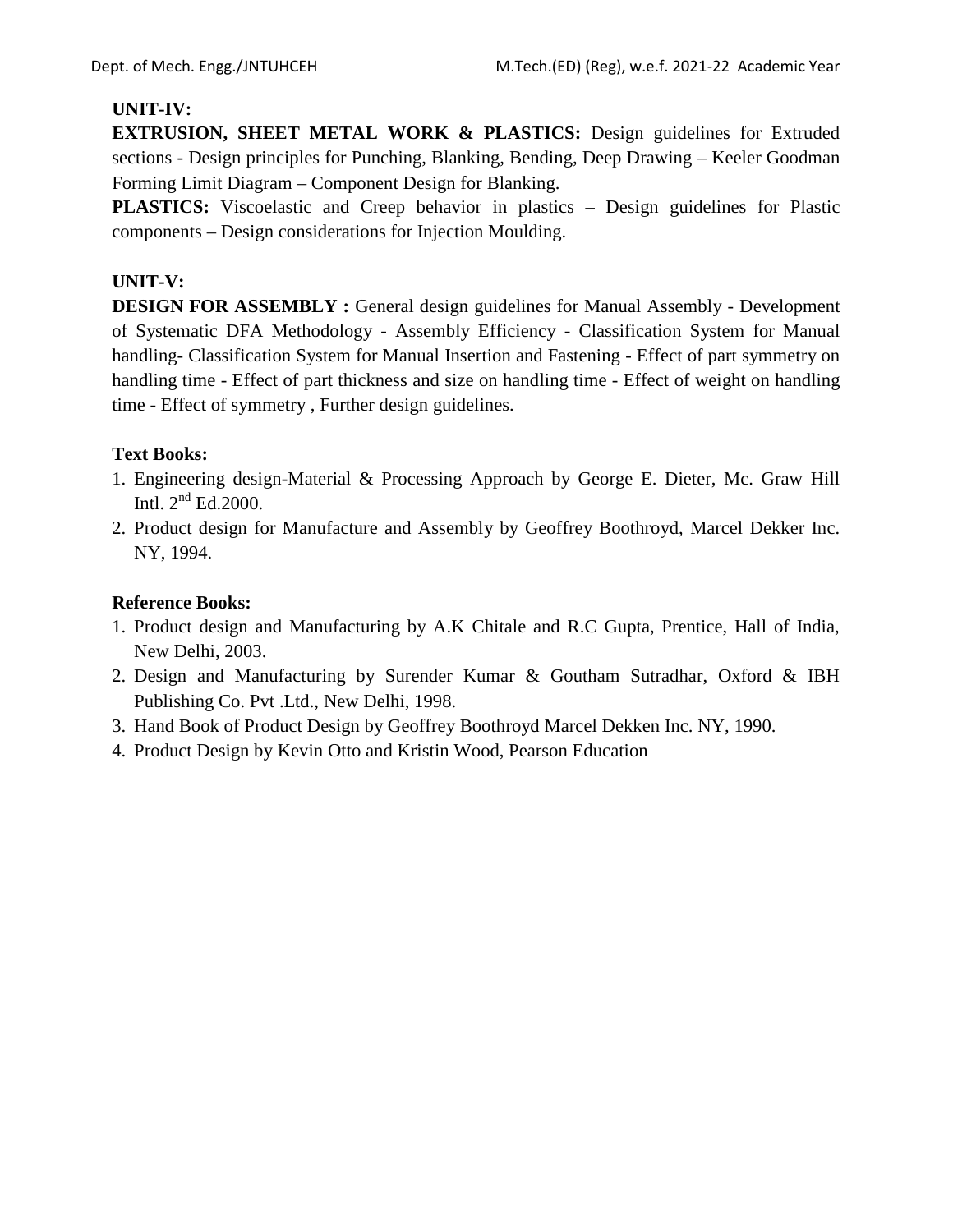#### **ADVANCED DYNAMICS LAB**

(Laboratory- I)

|  | <b>Credits</b> |
|--|----------------|
|  |                |

M.Tech. (TE) (FT) I Year I Sem

- 1. Determination of damped natural frequency of vibration of the vibrating system with different viscous oils.
- 2. Determination of steady state amplitude of a forced vibratory system.
- 3. Static balancing using steel balls.
- 4. Determination of the magnitude and orientation of the balancing mass in dynamic balancing.
- 5. Field balancing of the thin rotors using vibration pickups.
- 6. Determination of the magnitude of gyroscopic couple, angular velocity of precession and representation of vectors.
- 7. Determination of natural frequency of given structure using FFT analyzer.
- 8. Diagnosis of a machine using FFT analyzer.
- 9. Direct Kinematic analysis of a robot.
- 10. Inverse Kinematic analysis of a robot.
- 11. Trajectory planning of a robot in joint space scheme.
- 12. Palletizing operation using Robot programming.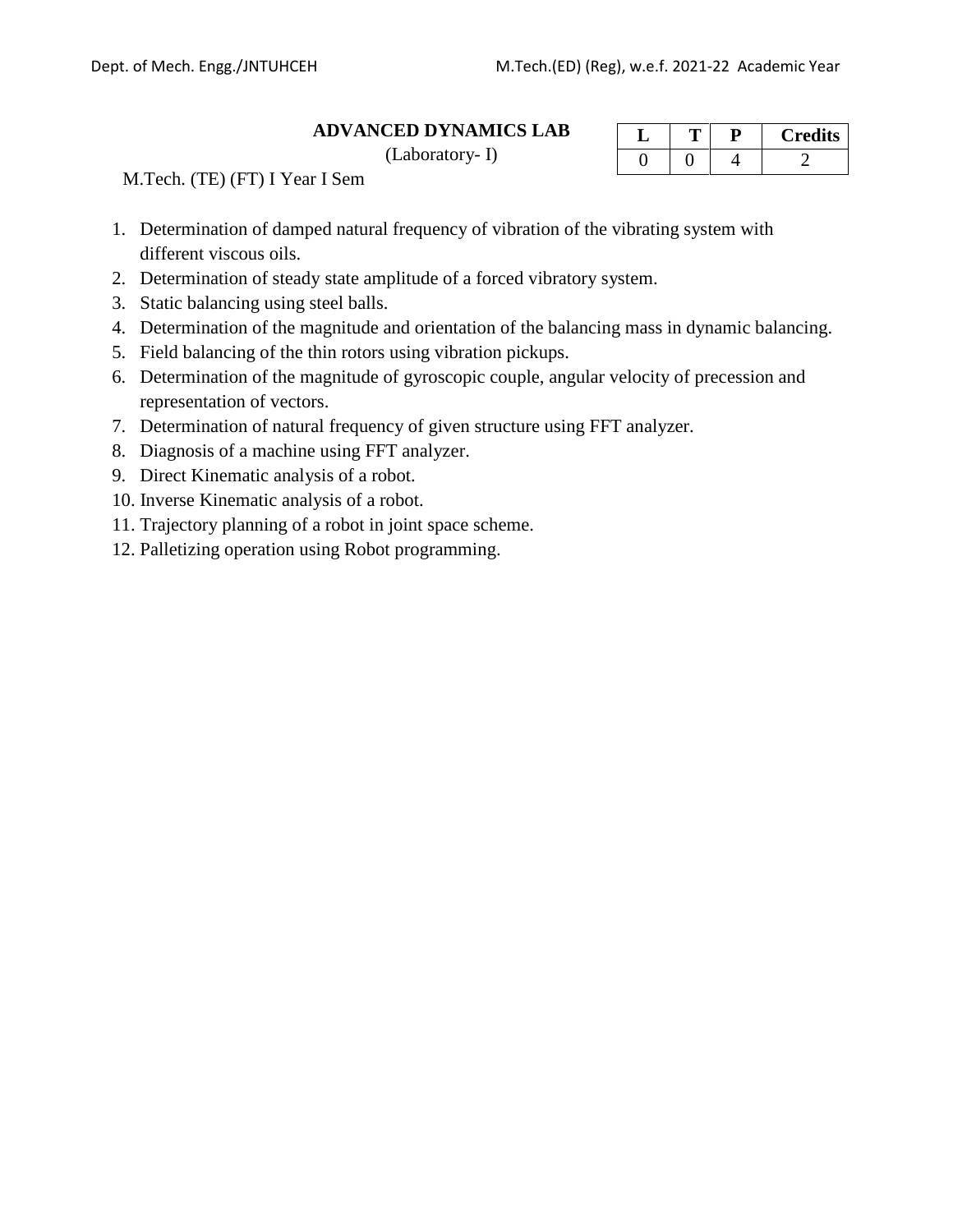### **ADVANCED MATERIAL TESTING LAB**

(Laboratory - II)

M.Tech. (TE) (FT) I Year I Sem

- 1. Determination of tensile strength of PMC / MMC
- 2. Determination of flexural strength of PMC/MMC
- 3. Determination of wear characteristics of PMC / MMC
- 4. Determination of fracture toughness of MMC using fatigue test
- 5. Study of fracture surface of different materials tested under UTM, fatigue test
- 6. Determination of Hardness of PMC/MMC using micro hardness testing machine
- 7. Determination of thermal conductivity of PMC / MMC
- 8. Determination of water absorption in PMC.
- 9. Synthesis of a polymer composite
- 10. Synthesis of a semiconductor nano-particles by chemical method
- 11. Preparation of metal oxide semiconductor thin film
- 12. Determination of optical absorption characteristics

| ◡ |  | <b>Credits</b> |
|---|--|----------------|
|   |  |                |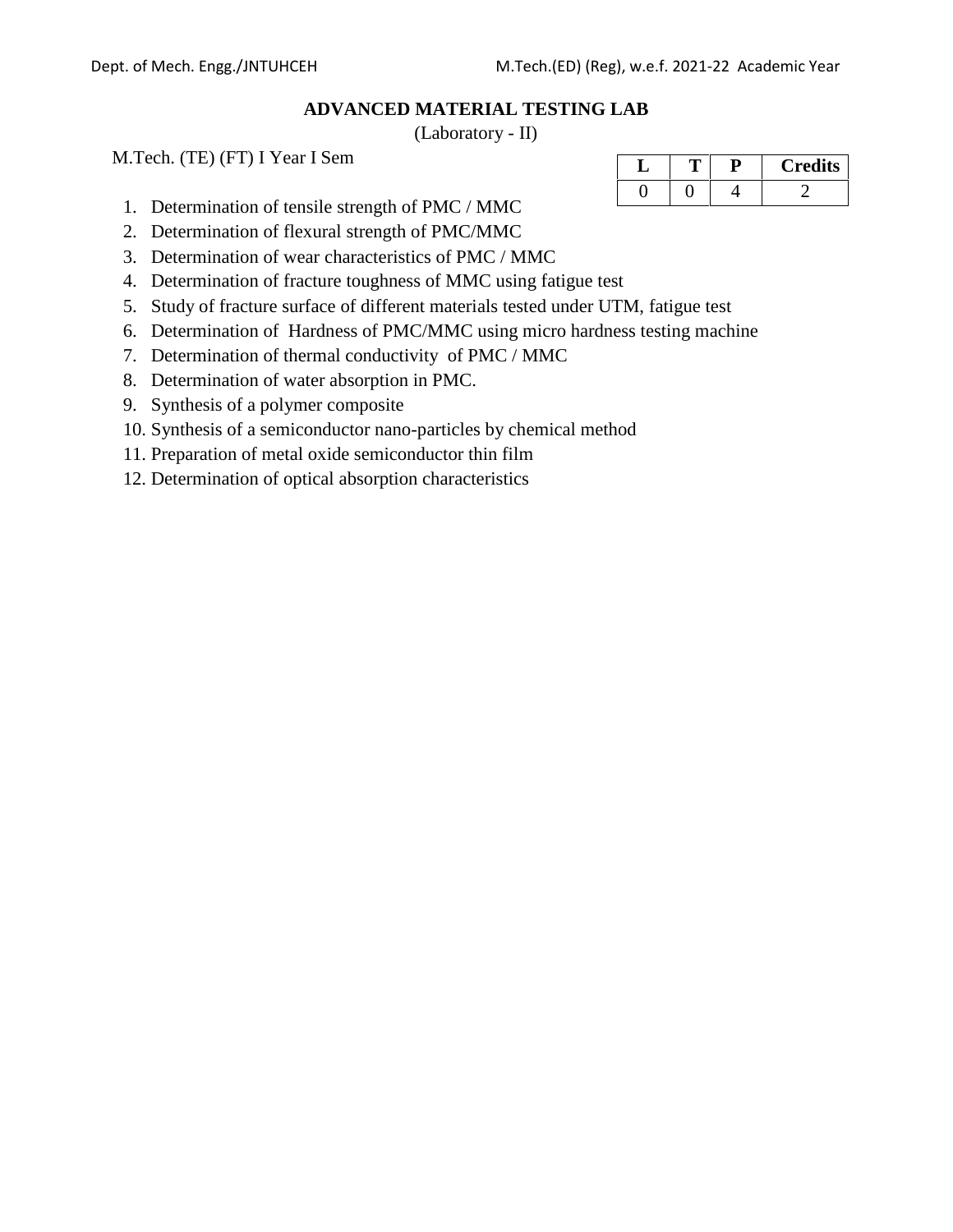# **RESEARCH METHODOLOGY AND IPR**

(MLC)

| ., |  | <b>Credits</b> |
|----|--|----------------|
|    |  |                |

### **Course Objectives:**

- To understand the research problem
- To know the literature studies, plagiarism and ethics
- To get the knowledge about technical writing
- To analyze the nature of intellectual property rights and new developments
- To know the patent rights

**Course Outcomes:** At the end of this course, students will be able to

- Understand research problem formulation.
- Analyze research related information
- Follow research ethics
- Understand that today's world is controlled by Computer, Information Technology, but tomorrow world will be ruled by ideas, concept, and creativity.
- Understanding that when IPR would take such important place in growth of individuals & nation, it is needless to emphasis the need of information about Intellectual Property Right to be promoted among students in general & engineering in particular.
- Understand that IPR protection provides an incentive to inventors for further research work and investment in R & D, which leads to creation of new and better products, and in turn brings about, economic growth and social benefits.

#### **UNIT-I:**

Meaning of research problem, Sources of research problem, Criteria Characteristics of a good research problem, Errors in selecting a research problem, Scope and objectives of research problem. Approaches of investigation of solutions for research problem, data collection, analysis, interpretation, Necessary instrumentations.

#### **UNIT-II:**

Effective literature studies approaches, analysis, Plagiarism, Research ethics.

#### **UNIT-III:**

Effective technical writing, how to write report, Paper Developing a Research Proposal, Format of research proposal, a presentation and assessment by a review committee.

#### **UNIT-IV:**

Nature of Intellectual Property: Patents, Designs, Trade and Copyright. Copyleft and Creative Commons Licensing. Process of Patenting and Development: technological research, innovation, patenting, development. International Scenario: International cooperation on Intellectual Property. Procedure for grants of patents, Patenting under PCT.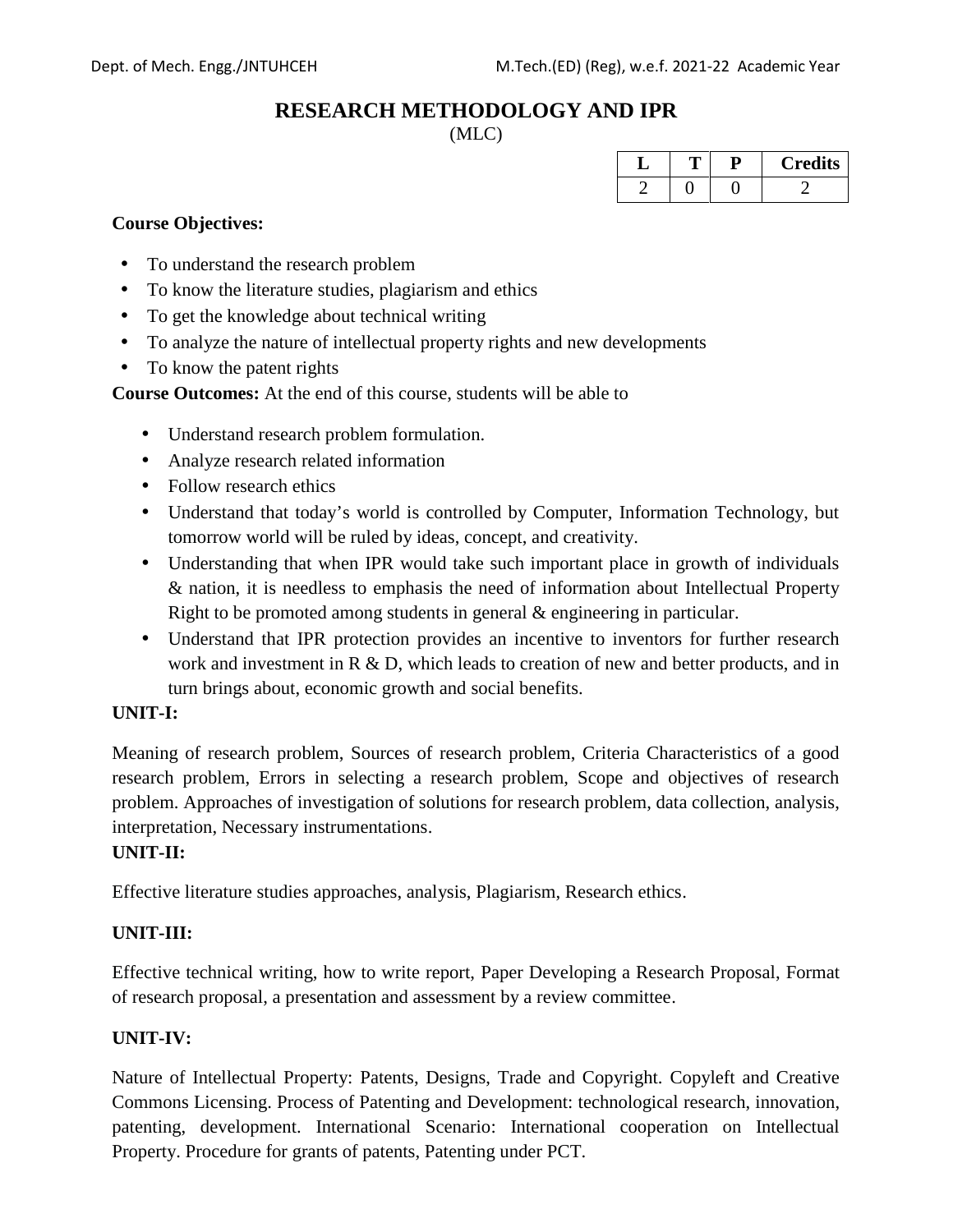### **UNIT-V:**

Patent Rights: Scope of Patent Rights. Licensing and transfer of technology. Patent information and databases. Geographical Indications. New Developments in IPR: Administration of Patent System. New developments in IPR; IPR of Biological Systems, Computer Software etc. Traditional knowledge Case Studies, IPR and IITs.

### **TEXT BOOKS:**

- 1. Stuart Melville and Wayne Goddard, "Research methodology: an introduction for science & engineering students'"
- 2. Wayne Goddard and Stuart Melville, "Research Methodology: An Introduction" **REFERENCES:**
- 1. Ranjit Kumar, 2nd Edition , "Research Methodology: A Step by Step Guide for beginners"
- 2. Halbert, "Resisting Intellectual Property", Taylor & Francis Ltd ,2007.
- 3. Mayall , "Industrial Design", McGraw Hill, 1992.
- 4. Niebel , "Product Design", McGraw Hill, 1974.
- 5. Asimov , "Introduction to Design", Prentice Hall, 1962.
- 6. Robert P. Merges, Peter S. Menell, Mark A. Lemley, " Intellectual Property in New Technological Age", 2016.
- 7. T. Ramappa, "Intellectual Property Rights Under WTO", S. Chand, 2008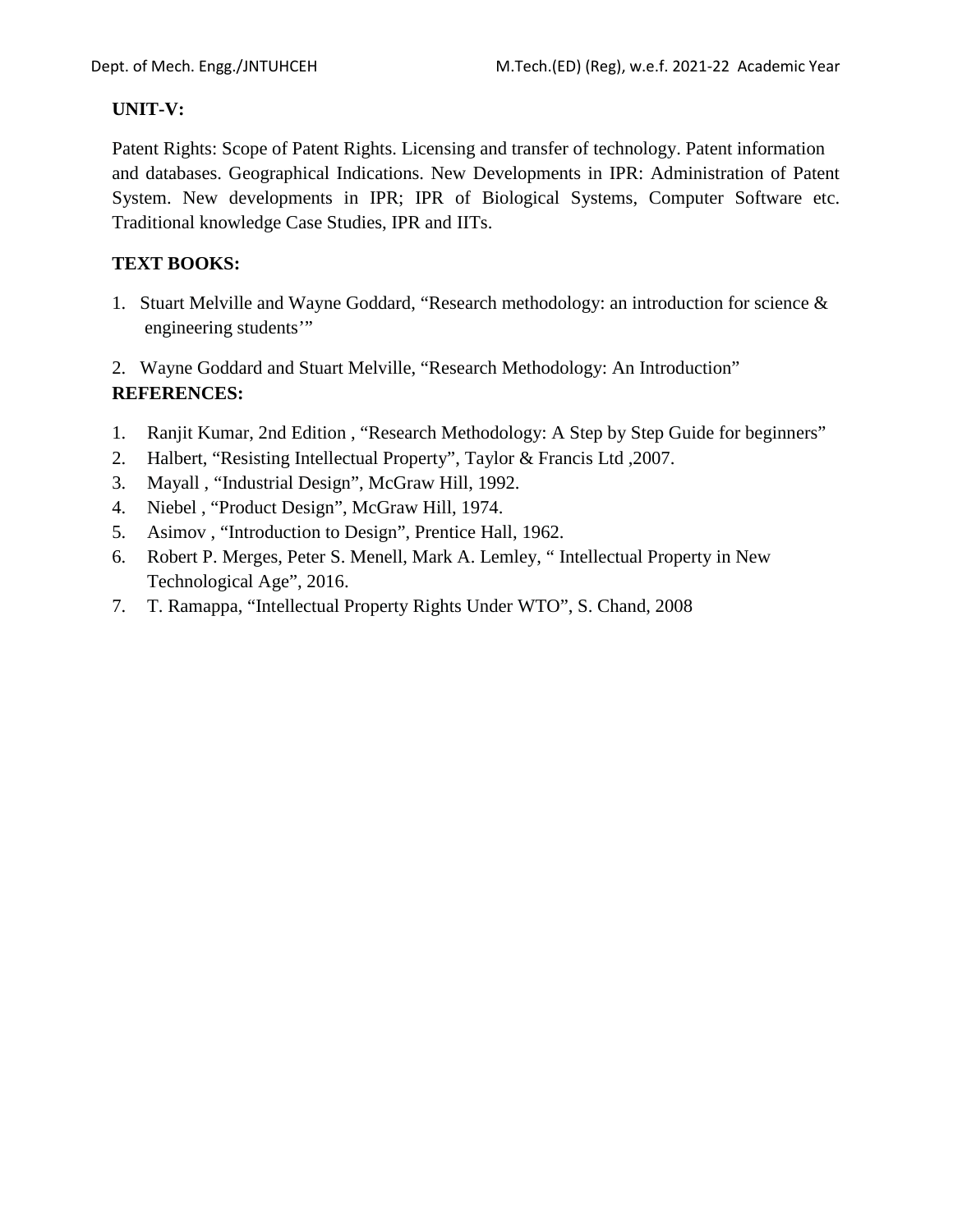# **ENGLISH FOR RESEARCH PAPER WRITING**

**(Audit Course - I)**

**M.Tech. (ED) (FT)–I Year I Sem**

|  |                          | L T P C |  |
|--|--------------------------|---------|--|
|  | $2\quad 0\quad 0\quad 0$ |         |  |

**Course Objectives**: To help students:

1. Understand the essentials of writing skills and their level of readability

- 2. Learn about what to write in each section
- 3. Ensure qualitative presentation with linguistic accuracy.

**Course Outcomes:** Students will be able to:

- 1. Understand writing skills and level of readability
- 2. Write title, abstract, different sections in research paper
- 3. Develop the skills needed while writing a research paper

**Unit I:** Overview of a Research Paper- Planning and Preparation- Word Order- Useful Phrases - Breaking up Long Sentences-Structuring Paragraphs and Sentences -Being Concise and Removing Redundancy -Avoiding Ambiguity.

**Unit II:** Essential Components of a Research Paper- Abstracts- Building Hypothesis-Research Problem - Highlight Findings- Hedging and Criticizing, Paraphrasing and Plagiarism, Chapterisation.

**Unit III:** Introducing Review of the Literature – Methodology - Analysis of the Data-Findings - Discussion- Conclusions-Recommendations.

**Unit IV:** Key skills needed for writing a Title, Abstract, and Introduction.

**Unit V:** Appropriate language to formulate Methodology, incorporate Results, put forth Arguments and draw Conclusions.

#### **Suggested Reading:**

1. Goldbort R (2006) Writing for Science, Yale University Press (available on Google Books) Model Curriculum of Engineering & Technology PG Courses [Volume-I]

2. Day R (2006) How to Write and Publish a Scientific Paper, Cambridge University Press

3. Highman N (1998), Handbook of Writing for the Mathematical Sciences, SIAM. Highman'sbook .

4. Adrian Wallwork , English for Writing Research Papers, Springer New York Dordrecht Heidelberg London, 2011

\*\*\*\*\*\*\*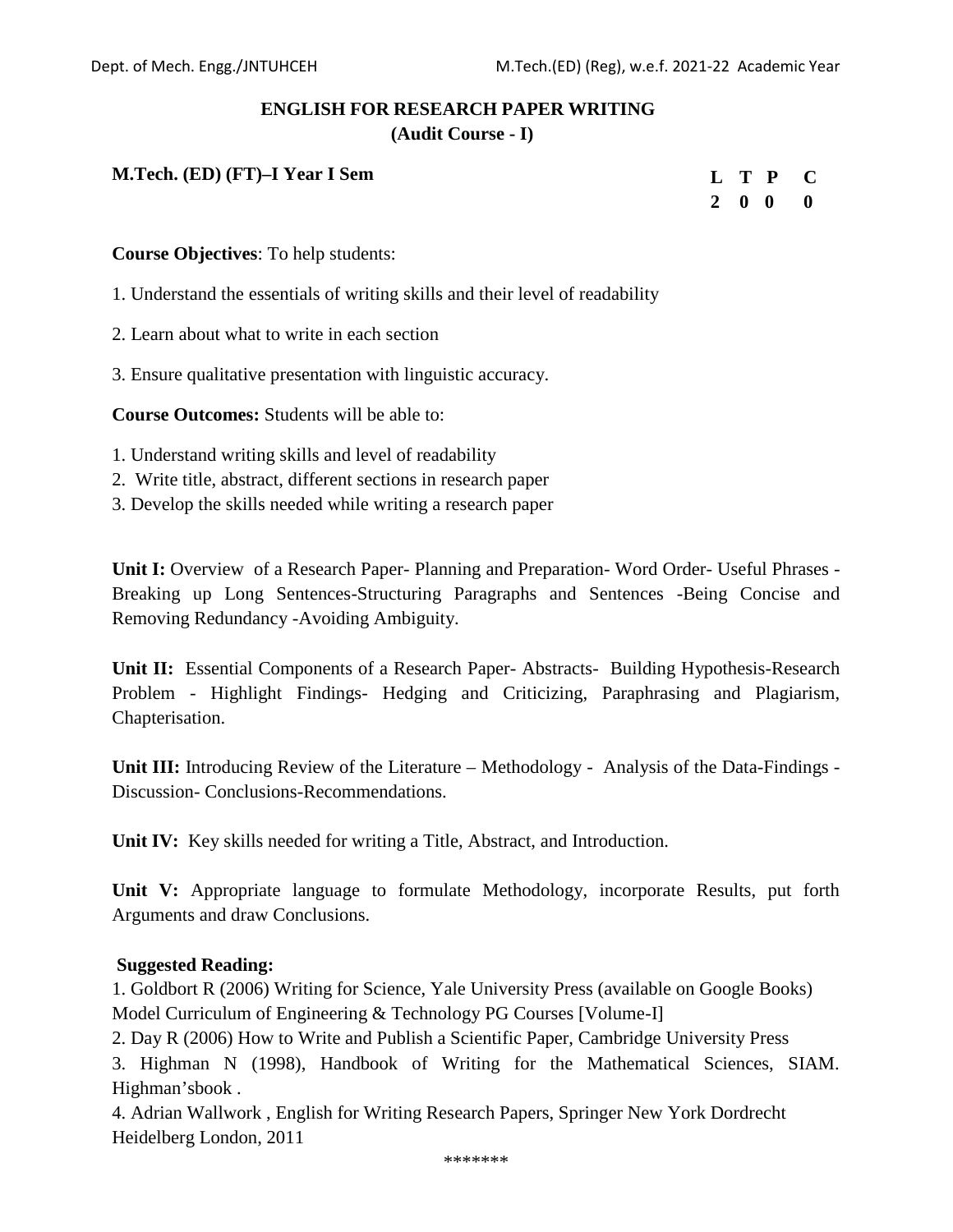#### **ADVANCED MACHINE DESIGN**

 $(PC - III)$ 

M.Tech. (TE) (FT) I Year II Sem

**Prerequisite:** Design of Machine Elements

| ↵ |  | <b>Credits</b> |
|---|--|----------------|
|   |  |                |

### **Course Objectives:**

- To study design concepts in order to enhance the basic design.
- To study behaviour of mechanical components under fatigue and creep.
- To study statistical techniques and its applications in mechanical design.

**Course outcomes:** After completing this course, the student should be able to

- Ability to analyze behaviour of mechanical elements under different loads
- Understand the design of different transmission elements of automobile
- Ability to analyze mechanical elements critically.

### **UNIT-I:**

**Shafts and Axles:** Introduction, Causes of failure in Shafts and Axles and Stresses in Shafts, Materials for Shafts and Axles, Methods of Manufacturing of Shafts, Designing of Straight Shafts, Pure Torsional Load, Designing for Rigidity and Stiffness, Design of Axles, Flexible Shafts.

### **UNIT-II:**

**Rope drive:** Fibre ropes, rope drives for power transmission, fibrous Ropes used in Hoisting Tackle, Wire Ropes, Materials, Wire Rope Construction, Applications of Ropes, properties of various types of Ropes, Approximate wire Diameters and Effective Cross- section of Ropes: Fiber cores for steel wire ropes, Working loads, Friction and Efficiency wire rope, sheaves and Drum, rope fasteners, Selection of wire rope, design procedure.

#### **UNIT-III:**

**Chain drives:** Types of Chain drives, construction of Chains, Roller Chains, Silent Chains, selection of a chain, Design of the chain Drive, Good design practice.

### **UNIT-IV:**

**Gear drives:** Design calculations for helical gears, Definitions, double helical , Gear tooth proportions, Design calculations, forces acting in a Bevel gear, Worm gear drives, worm wheel, designation of a worm gear drive, Materials, efficiency of Drive, Heat Dissipation, Design of worm Gearing, Forces on worm gears, advantages and disadvantages of worm gear drives.

### **UNIT-V:**

**Power screws:** Friction, Types of Power screws, Multiple threads, Comparison of square and trapezoidal threads, Power screw drive, Efficiency of screws, square threads, Trapezoidal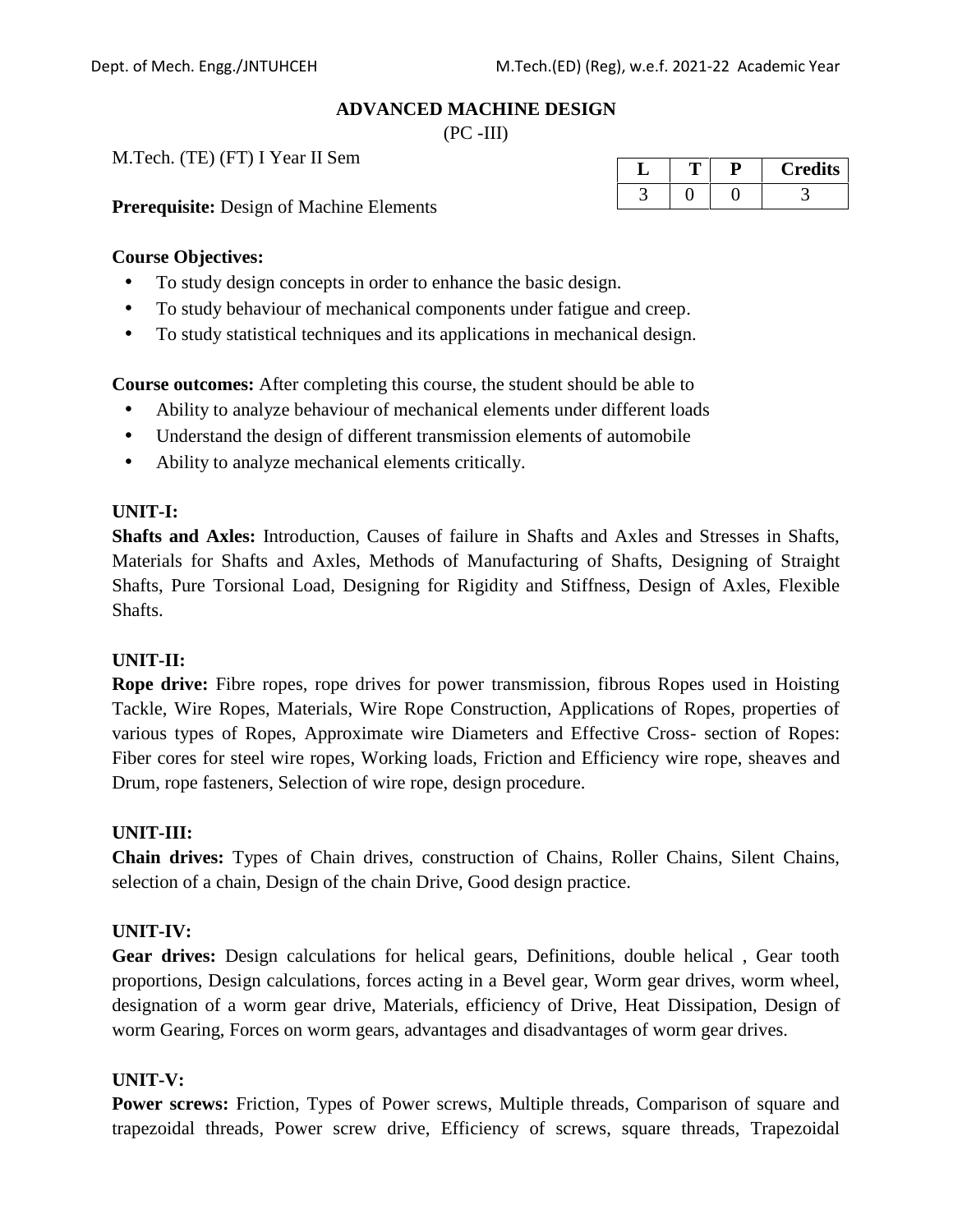Threads, stresses in screws design calculations, design procedure, other types of screws, differential and compounds screws, ball baring screws.

### **Text Books:**

- 1. Machine Design by Dr. P.C. Sharma, S.K.Kataria & sons
- 2. Machine Design by Maleev and Hartman, C.B.S Publishers

- 1. Machine Design by Schaum series
- 2. Mechanical Engineering design by J.E. Shigley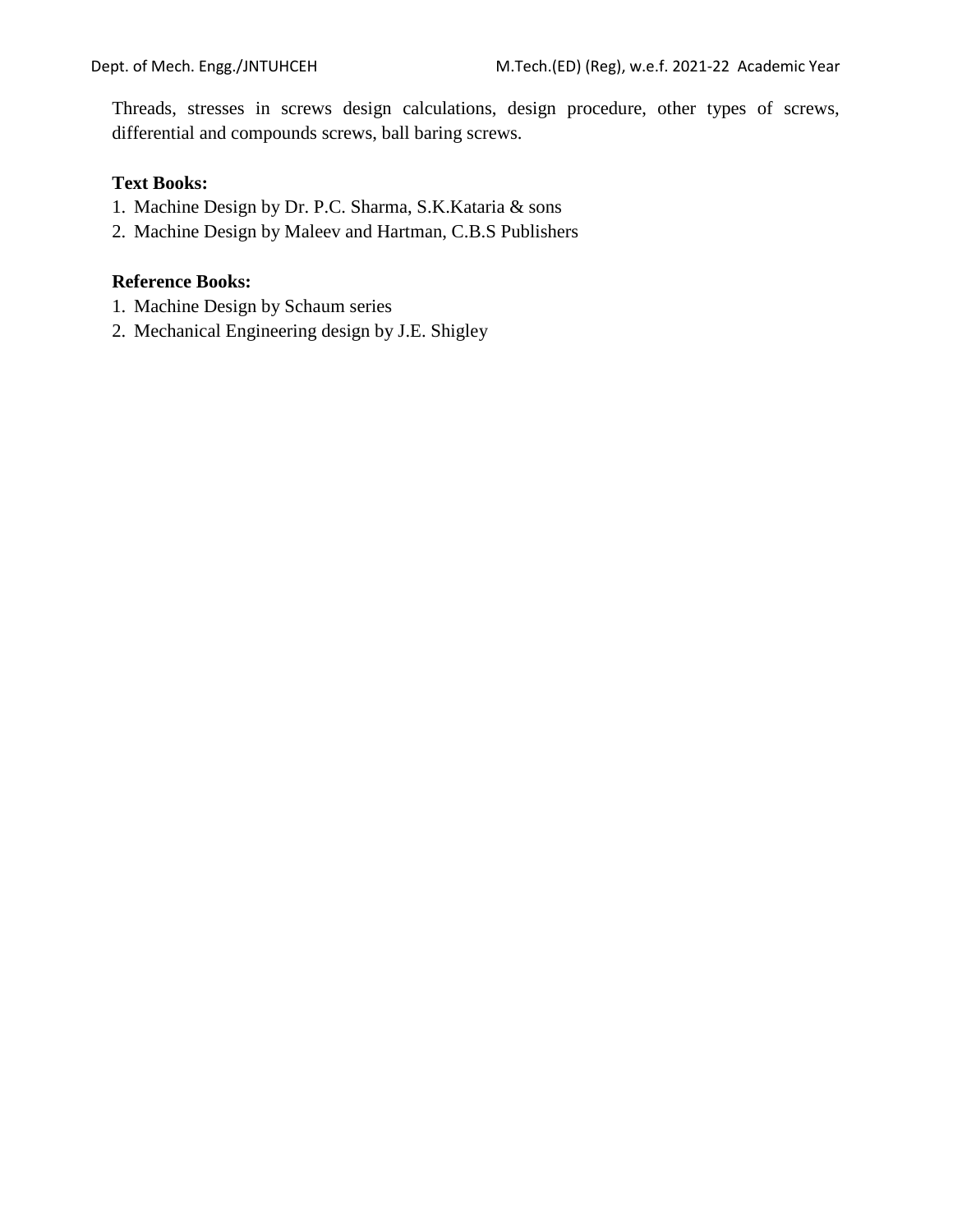### **ADVANCED FINITE ELEMENT AND BOUNDARY ELEMENT METHODS**

 $(PC - IV)$ 

M.Tech. (TE) (FT) I Year II Sem

| ے۔ |  | <b>Credits</b> |
|----|--|----------------|
|    |  |                |

**Prerequisite:** Strength of Materials, Mathematics, Heat Transfer and Vibrations.

### **Course Objectives**:

- To Introduce the basic concepts of the finite element method, the boundary element method
- To discuss the advantages and limitations of each method
- To Demonstrate the capabilities of each method on a variety of problems

**Course outcomes**: After completing this course, the student should be able to

- Understand the background of mathematical equations used for development of modeling software modules to develop the various structural related applications
- Identify mathematical model for solution of common engineering problems.
- Solve structural, thermal, fluid flow problems.
- Use professional-level finite element software to solve engineering problems in Solid mechanics, fluid mechanics and heat transfer.

### **UNIT–I:**

**One Dimensional Problems**: Formulation of Stiffness Matrix for a Bar Element by the Principle of Minimum Potential Energy, Properties of Stiffness Matrix, Characteristics of Shape Functions, Quadratic shape functions.

**Analysis of Trusses:** Derivation of Stiffness Matrix for Trusses, Stress and strain Calculations, Calculation of reaction forces and displacements.

**Analysis of Beams:** Derivation of Stiffness matrix for two noded, two degrees of freedom per node beam element, Load Vector, Deflection, Stresses, Shear force and Bending moment, Problems on uniform and stepped beams for different types of loads applied on beams.

### **UNIT–II:**

**Finite element – formulation of 2D Problems:** Derivation of Element stiffness matrix for two dimensional CST Element, Derivation of shape functions for CST Element, Elasticity Equations, constitutive matrix formulation, Formulation of Gradient matrix. Two dimensional Isoparametric Elements and Numerical integration.

**Finite element – formulation of 3D problems:** Derivation of Element stiffness matrix for Tetrahedron Element, Properties of Shape functions for 3D Tetrahedral Element, Stress-Strain Analysis for 3D Element, Strain Displacement for Relationship Formulation.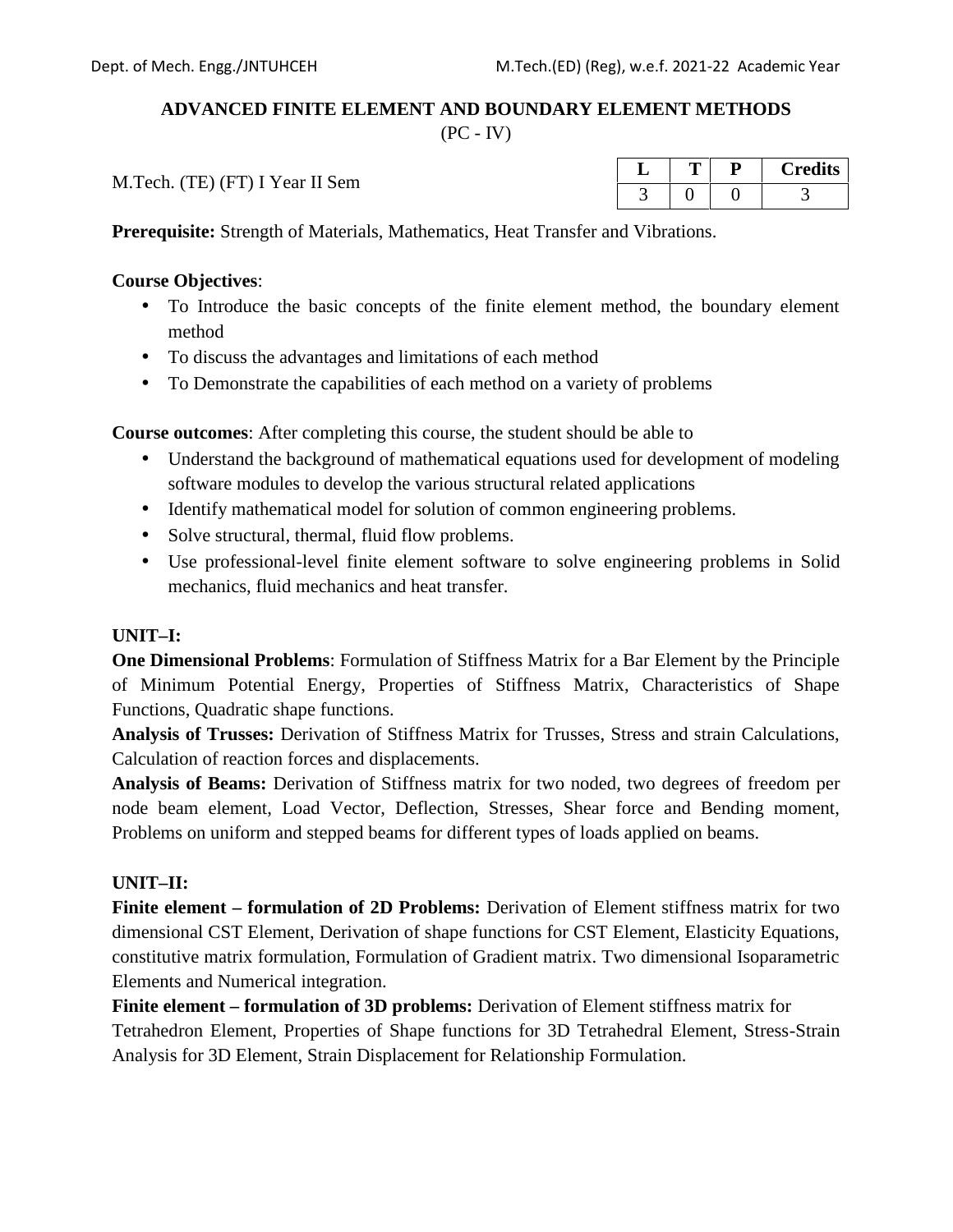### **UNIT–III:**

**Steady state heat transfer analysis**: One Dimensional Finite Element analysis of fin and composite slabs. **Two dimensional steady state heat transfer problems:** Derivation of Thermal Stiffness matrix for 2D heat transfer problems-CST, Derivation of thermal force vector for 2D heat transfer problems.

**Dynamic Analysis**: Formulation of mass matrices for uniform bar and beam Elements using lumped and consistent mass methods, Evaluation of Eigen values and Eigen vectors for a stepped bar and beam Problems.

### **UNIT–IV:**

**Plate Bending**: Introduction – Plate behavior –  $C^1$  (Kirchoff) Plate elements –  $C^0$  (Mindlin) Plate elements – Mindlin beam – More devices for  $C^0$  Plate elements – Boundary conditions -Analytical problems.

**Nonlinear finite element of solids**: Material Nonlinearities, objective rates, nonlinear elasticity, Plasticity, viscoplasticity, viscoelasticity

### **UNIT–V:**

**Boundary Element Method: Potential Problems:** Introduction, boundary Element Approach- Fundamental solution. Numerical Implementation - Determination of Ci, Final Relation, Three dimensional analysis, tackling kernel singularity.

**Boundary Element Formulation for Electrostatic Problems:** Introduction, Basic Relation- Boundary condition, other relations. Discretization and Matrix Formulation – Determination of term  $C(p)_{m}$ .

### **Text Books**:

- 1. Finite and Boundary Element Methods in Engineering by O.P.Gupta, Oxford & IBH Publishing Co. Pvt. Ltd
- 2. The finite element methods in Engineering by S.S. Rao, Elsevier,  $4<sup>th</sup>$  edition

- 1. Finite Element Methods by Alavala, PHI.
- 2. Introduction to Finite Elements in Engineering by Tirupathi K. Chandrupatla and Ashok D. Belagundu.
- 3. An Introduction to Finite Element Methods by J. N. Reddy, Mc Grawhill
- 4. The Finite element method in engineering science by O.C. Zienkowitz, Mc Grawhill.
- 5. Concepts and Applications of Finite Element Analysis by Robert Cook, Wiley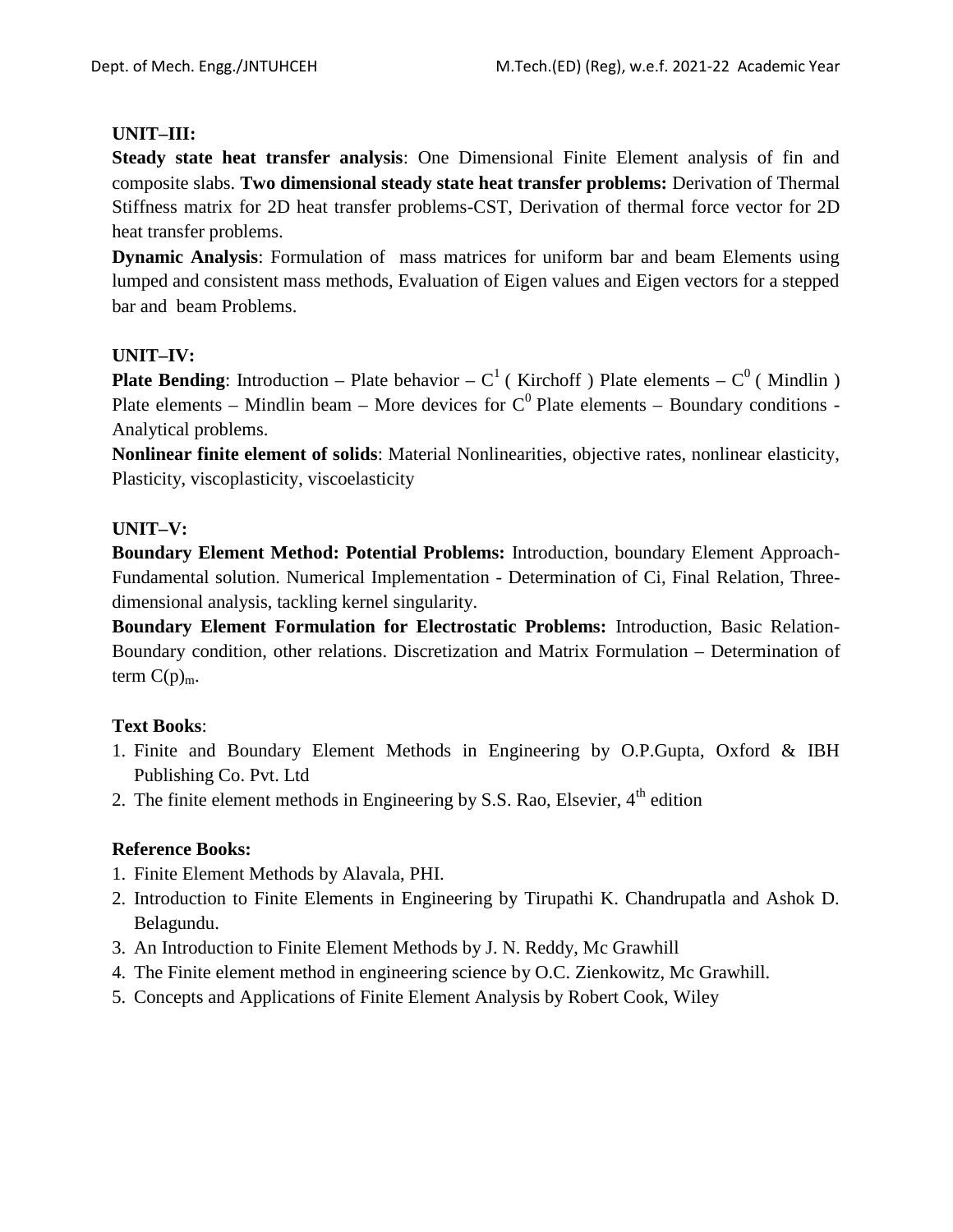### **VIBRATION ANALYSIS OF MECHANICAL SYSTEMS**

 $(PE - III)$ 

M.Tech. (TE) (FT) I Year II Sem

|  | <b>Credits</b> |
|--|----------------|
|  |                |

**Prerequisite:** Basic concepts of Physics

#### **Course Objectives:**

- To understand the fundamentals of Vibration Theory
- To be able to mathematically model real-world mechanical vibration problems

**Course Outcomes:** At the end of the course the students will be able to

- To study the vibrations in machine elements and how to control them.
- Ability to analyze the mathematical model of linear vibratory system to determine its response
- Obtain linear mathematical models of real life engineering systems
- Determine vibratory responses of single and multi degree of freedom systems to harmonic, periodic and non-periodic excitation

### **UNIT-I:**

**Free Vibration of Single Degree of Freedom Systems:** Introduction, Free Vibration of an Undamped Translational System, Equation of Motion using Newton's second law of motion, Equation of motion using other methods, Equation of motion of a spring, mass system in vertical position, solution, Harmonic Motion Free Vibration of an Undamped Torsional System- Equation of motion. Free Vibration with Viscous Damping- Equation of motion.

#### **UNIT-II:**

**Forced Vibration of Single Degree of Freedom Systems:** Introduction, Response of an Undamped system under harmonic force, Total response, Beating Phenomenon. Response of a Damped System under Harmonic Force- Total Response, Quality Factor and Bandwidth, Response of a Damped system under the Harmonic Motion of the base, Fore Transmitted, Relative Motion.

#### **UNIT- III:**

**Two Degree of Freedom Systems:** Introduction, Equations of Motion for forced Vibration, Free Vibration Analysis of and undamped system, Torsional system, Coordinate Coupling and Principal Coordinates, forded Vibration Analysis, Semi definite Systems, Self- Excitation and stability Analysis.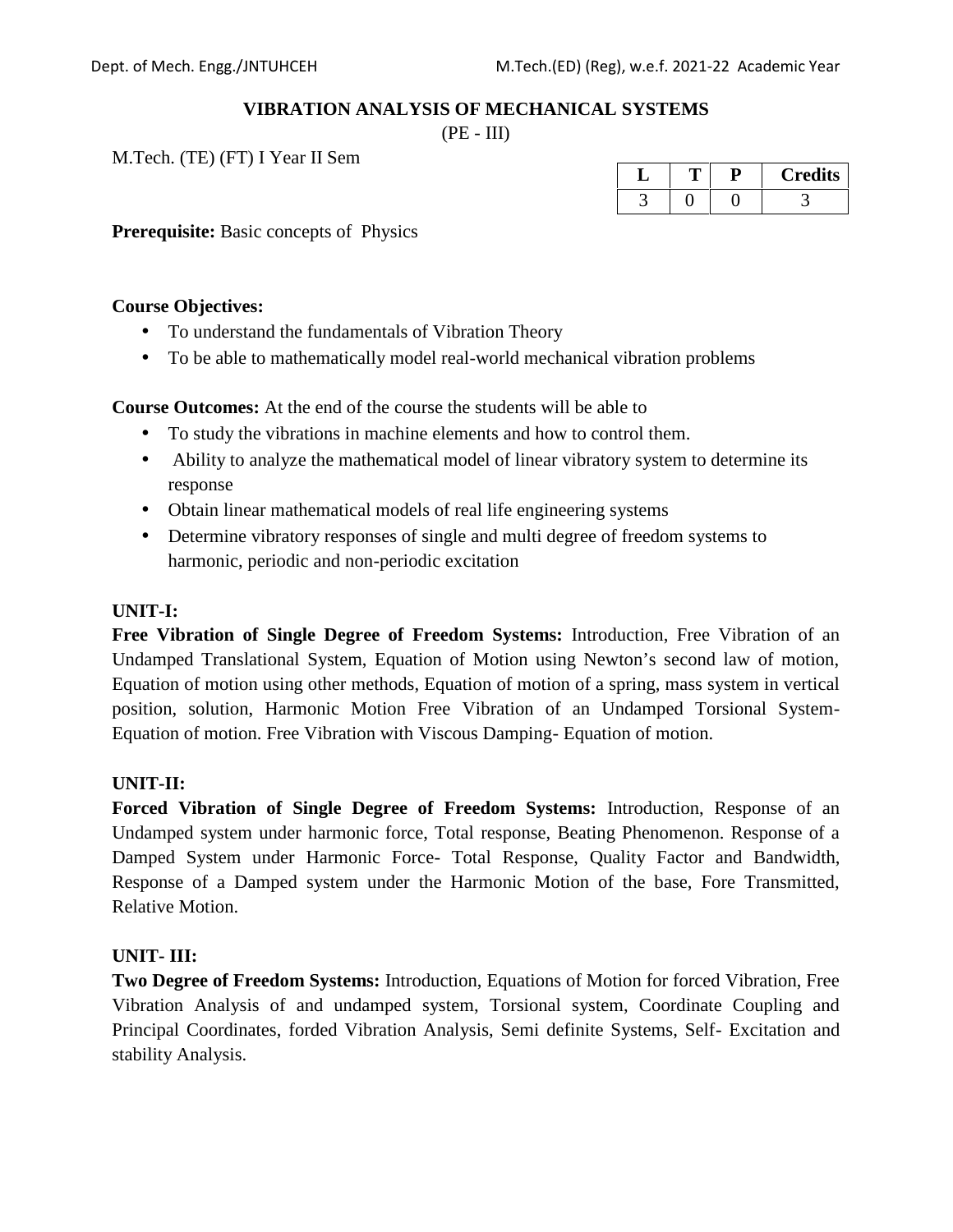### **UNIT-IV:**

**Multi-degree of Freedom Systems:** Introduction Modeling of Continuous systems as Multi degree of Freedom systems, Using Newton's second law to derive equations of motion, Influence Coefficients. Potential and kinetic energy expressions in matrix form, Generalized coordinates and generalized forces, Using Lagrange's equations to derive equations of motion, Equations of motion of undamped systems in matrix form, Eigen value problem, solution of the Eigen value problems – solution of the characteristic equation, orthogonality of normal modes, repeated Eigen values.

### **UNIT-V:**

**Determination of Natural Frequencies and Mode Shapes**: Introduction, Dunkerley's formula, Rayleigh's Method- Properties of Rayleigh's Quotient, Computation of the Fundamental Natural Frequency, Fundamental Frequency of Beams and Shafts. Holzer's Method-Torsional systems, Spring Mass Systems. Jacobi method, Standard Eigen value Problems.

### **Text Books:**

1. Mechanical Vibrations by S.S.Rao, 4<sup>th</sup> Edition, Pearson Publications.

2. Elements of Vibration Analysis by Meirovitch.

- 1. Mechanical Vibrations by G.K. Groover.
- 2. Vibrations by W.T. Thomson
- 3. Mechanical Vibrations by Schaum series.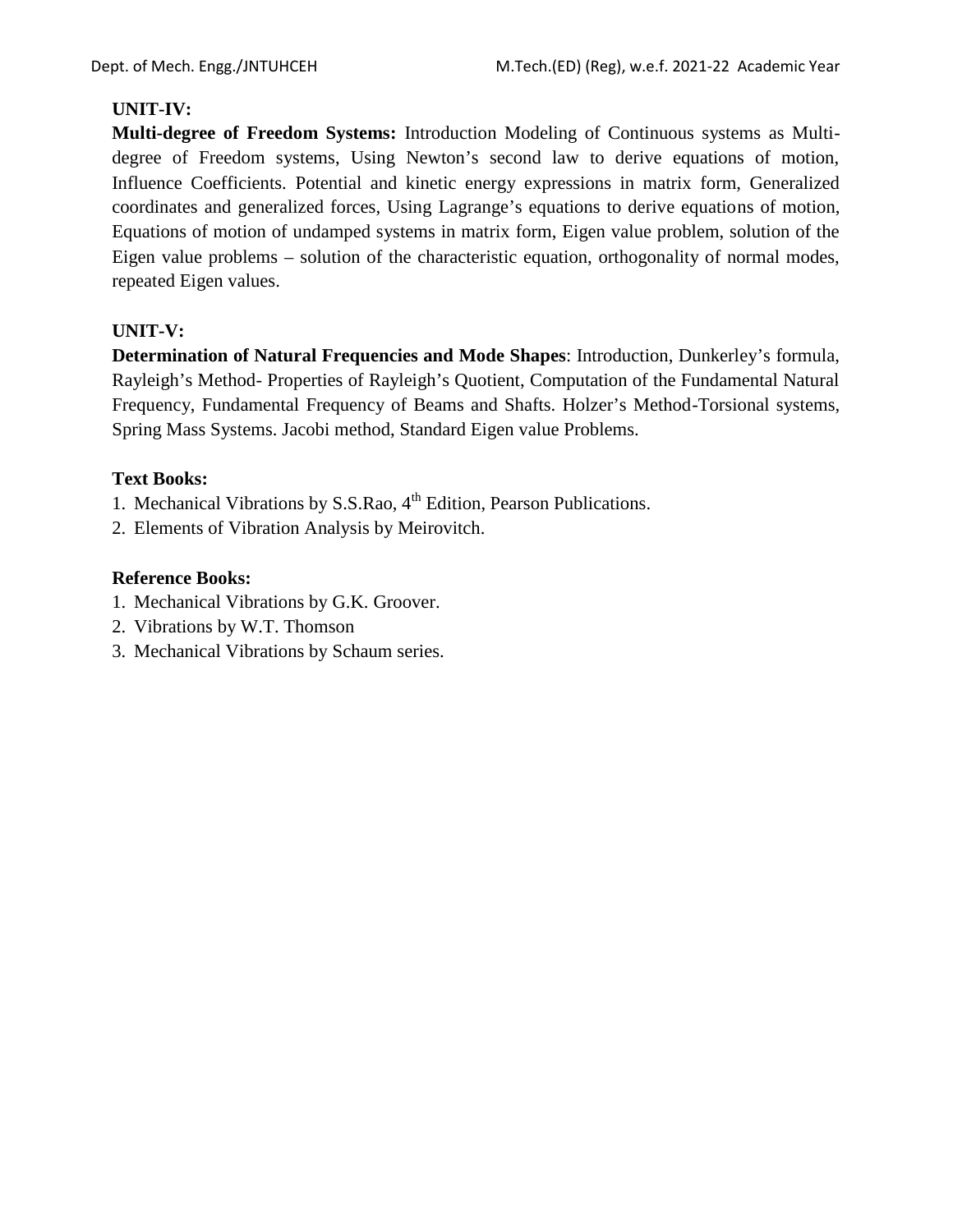# **Industrial Robotics**

 $(PE - III)$ 

M.Tech. (TE) (FT) I Year II Sem

| ╹ |  | <b>Credits</b> |
|---|--|----------------|
|   |  |                |

**Course Outcomes:**After the course, the student will be able to:

- Demonstrate knowledge of the relationship between mechanical structures of industrial robots and their operational workspace characteristics.
- Apply spatial transformation to obtain forward kinematics equation of robot manipulators.
- Solve inverse kinematics of simple robot manipulators.
- Obtain the Jacobian matrix and use it to identify singularities.
- Generate joint trajectory for motion planning and demonstrate knowledge of robot controllers.

### **UNIT I**

**Introduction:** Automation and Robotics, Robot configuration, motions, joint notation, work volume, robot drive system, Robot actuators: Internal & External Sensors, Positions sensors, velocity sensors - Desirable features, tactile, proximity and range sensors, uses sensors in robotics. End Effectors:Types, operation, mechanism, force analysis, consideration in gripper selection and design.Robot Vision:Basics and steps, Robot Programming Methods.

#### **UNIT II:**

**Motion Analysis and Control:** Manipulator kinematics, position representation, Basic and Composite Rotation Matrices, Equivalent Axis and Angle – Euler Angles - Homogeneous transformation, D-H Notation, D-H Transformation Matrix, Forward & Inverse transformations, problems on planar & spatial manipulators,

#### **UNIT III:**

Differential Kinematics, Jacobian Formulation, problems, manipulator path control: Slew, Joint Interpolated & Straight line motions, trajectory planning: Joint space scheme, Cartesian space scheme, Cubic Polynomial fit without and with via point, blending.

#### **UNIT IV:**

**Robot Dynamics:** Lagrange – Euler & Newton - Euler formulations, problems on two link planar manipulators.

#### **UNIT V:**

**Robot Cell Design and Control:** Robot cell layouts-Robot centered cell, In-line robot cell, Considerations in work cell design, Work cell control, Inter locks, Error detection, Work cell controller.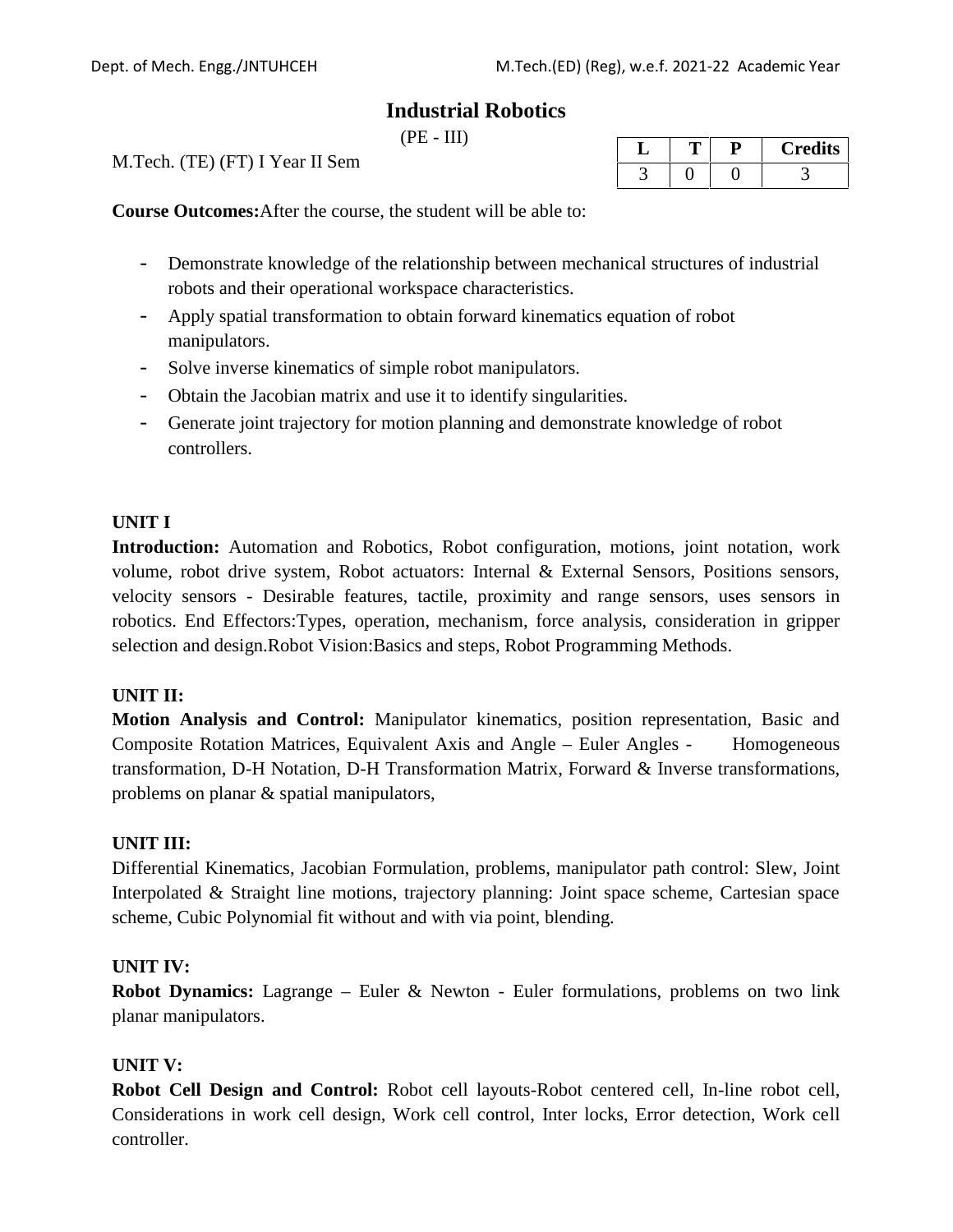**Robot Applications:** Material transfer, Machine loading/unloading. Processing operations, Assembly and Inspection, Future Applications.

### **TEXTBOOKS:**

- 1. Industrial robotics / Mikell P.Groover / McGraw Hill
- 2. Robotics / K.S.Fu / McGraw Hill.

### **REFERENCE BOOKS:**

- 1. Robot Analysis and Control /Asada H. and J. E. Slotin, Wiley, New York
- 2. Theory of Applied Robotics: Kinematics , Dynamics and Control/ Reza N. Jazar, Springer, India.
- 3. Introduction to Robotics Mechanics & Control/ John J.Craig/Pearson
- 4. Robot Analysis/Lung Wen Tsai/John Wiley & Sons
- 5. Robotics & Control /RK Mittal & IJ Nagrath/ Tata Mc-GrawHill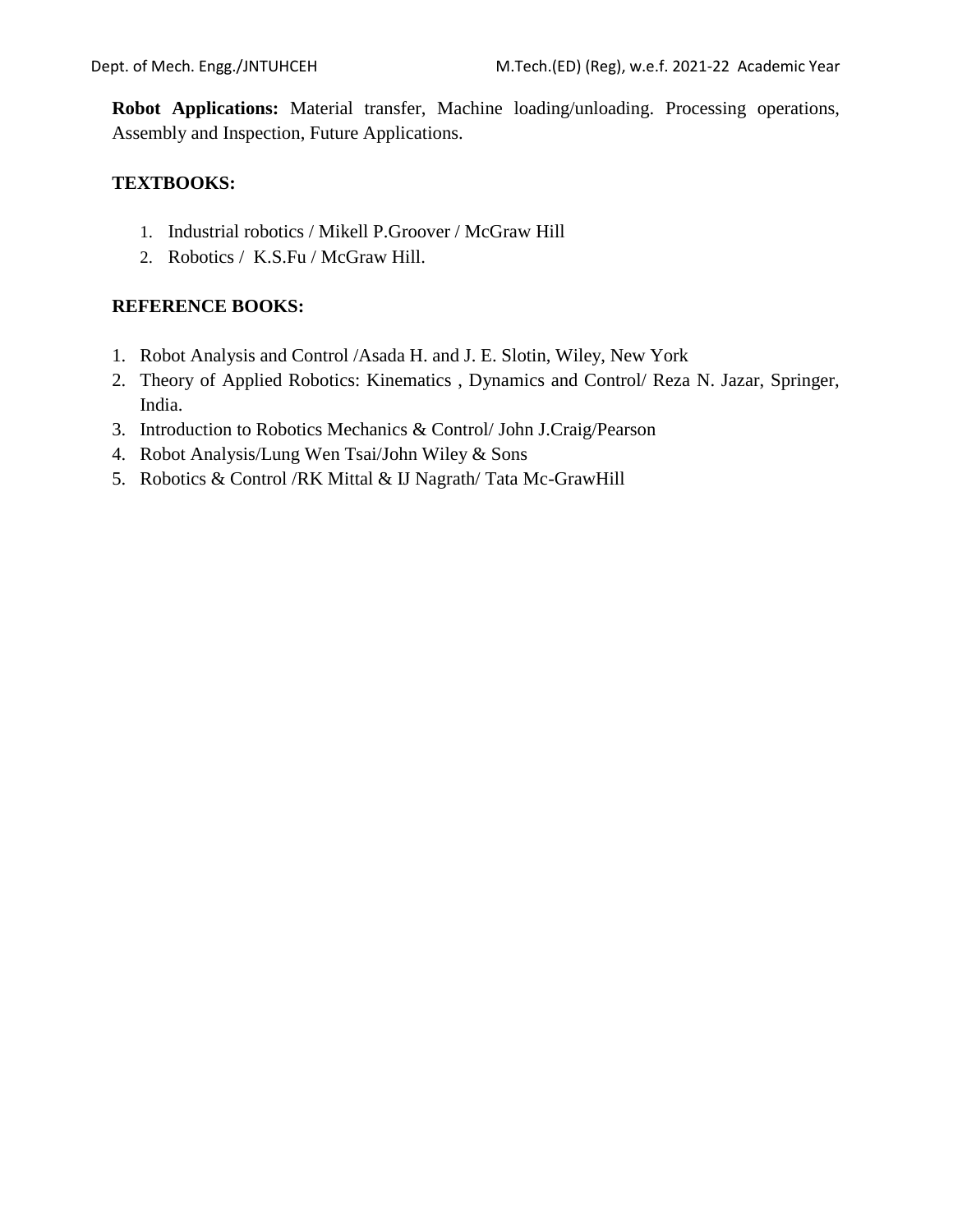#### **ADVANCED TOOL DESIGN**

 $(PE - III)$ 

M.Tech. (TE) (FT) I Year II Sem

**Prerequisite:** Production Technology

| ◡ |  | <b>Credits</b> |
|---|--|----------------|
|   |  |                |

#### **Course Objectives:**

- To reveal the essential properties, selection and recent progress in cutting tool materials.
- To select suitable single point cutting tool and multipoint cutting tool for machining process.
- To develop skill on design Jigs and Fixtures for holding tool and work price respective.
- To create expertise in press tool design and fixtures.

**Course Outcomes:** At the end of the course the students will be able to

- Develop the conceptual design, manufacturing framework and systematic analysis of design problems on the machine tools apply the design procedures for different types of design problems such as gear box design, guide way
- Design, shaft loading and its associated parts, rolling bearings, die design and jigs and fixtures and so on.

### **UNIT-I:**

**Tool Materials**: Properties of materials, Tool steels, Cast Iron, Mild or low carbon steels, Non metallic and nonferrous materials, Heat treating.

**Design of Cutting Tools**: Single point cutting tools, Milling cutters, Drills, Selection of carbide steels.

#### **UNIT-II:**

Determination of shank size for single point carbide tools, determining the insert thickness for carbide tools.

**Design of Jigs and Fixtures:** Basic principles of location and clamping; Locating methods and devices. Jigs – Definition, Types.

#### **UNIT-III:**

General considerations in the design of Drill jigs, Drill bushing, Methods of Construction. Fixtures – Vice fixtures, Milling, Boring, Lathe Grinding fixtures.

**Design of Sheet Metal Blanking and Piercing Dies:** Fundamentals of Die cutting operations, Power press types, General press information, Material Handling equipment.

#### **UNIT-IV:**

Cutting action in Punch and die operations. Die clearance, Types of Die construction. Die design fundamentals – Blanking and piercing die construction, pilots, stripper and pressure pads presswork material, Strip layout, Short run tooling for piercing.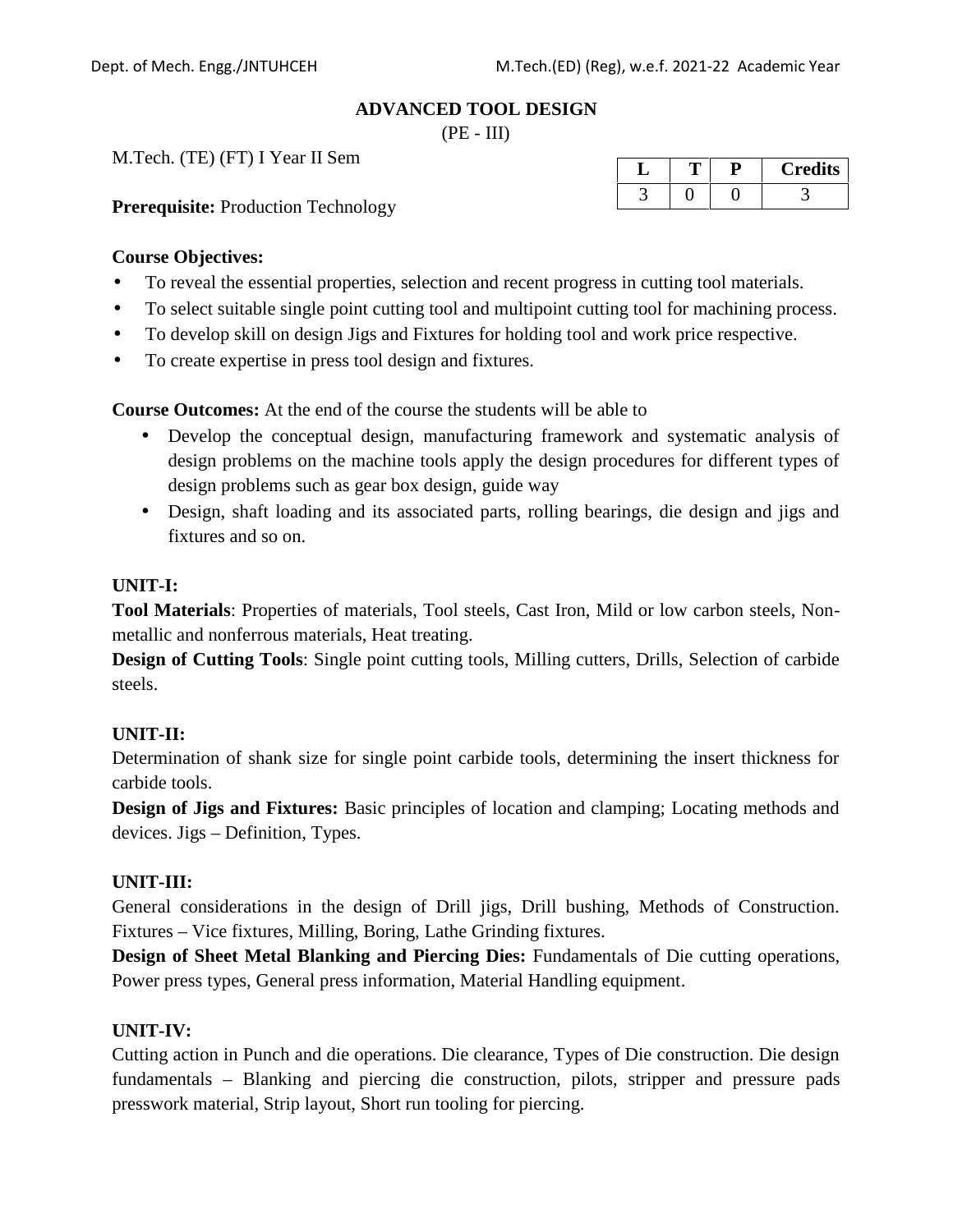### **UNIT-V:**

**Design of Sheet Metal Bending, Forming and Drawing Dies:** Bending dies, Drawing dies, Forming dies, Drawing operations, Variables that effect metal flow during drawing. Determination of blank size, Drawing force, single and double action draw dies.

### **Text Books:**

- 1. Tool Design by Donaldson, Tata Mc Graw Hill.
- 2. Mechanical Metallurgy by George E Dieter, Tata McGraw Hill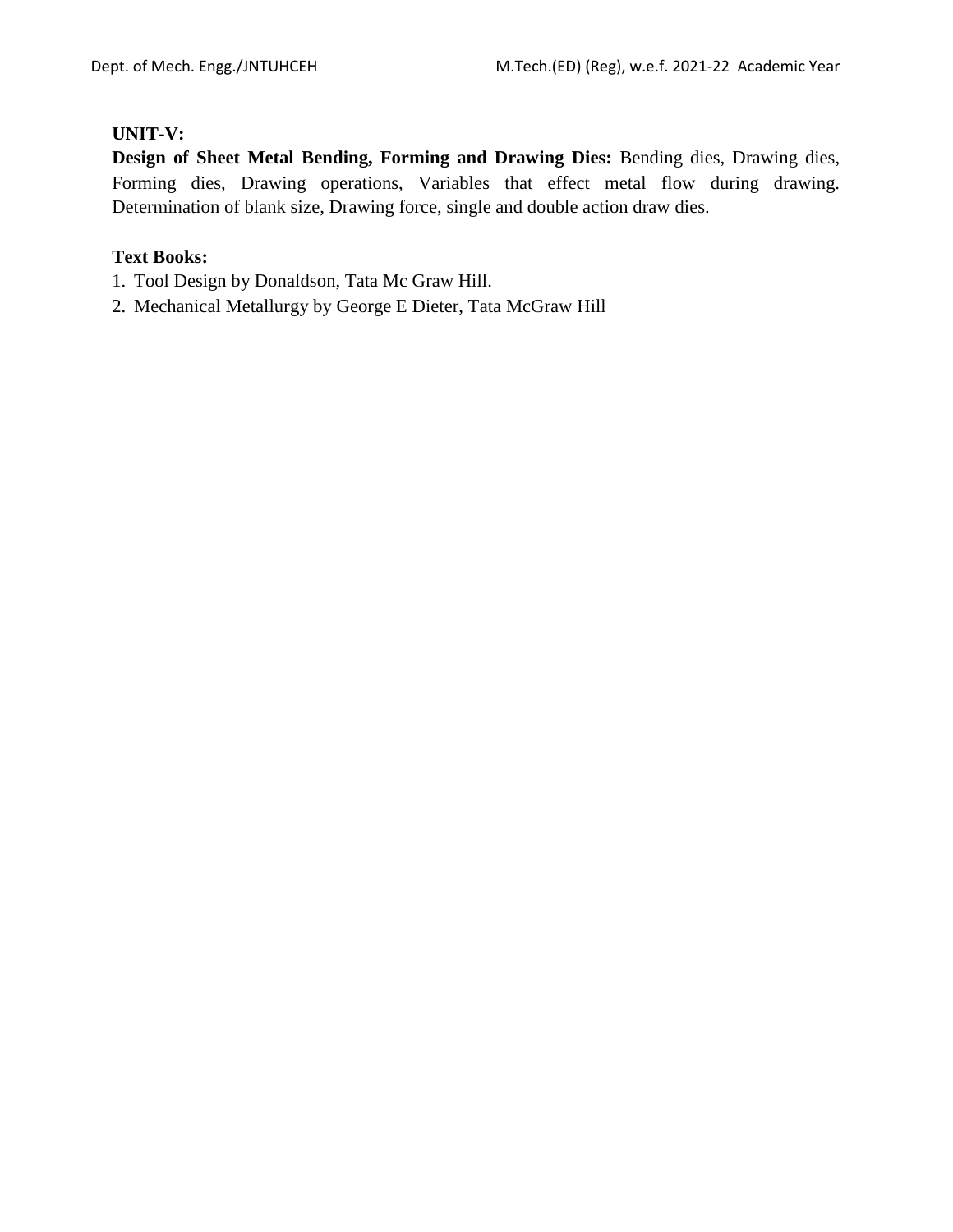### **EXPERIMENTAL STRESS ANALYSIS**

 $(PE - IV)$ 

M.Tech. (TE) (FT) I Year II Sem

|  |  | <b>Credits</b> |
|--|--|----------------|
|  |  |                |

**Prerequisite:** Strength of Materials, Theory of Elasticity desirable

### **Course objectives:**

To provide an introduction to the basic principles and methods of experimental stress analysis that includes enhancive treatment of the most versatile teaching like photo elasticity and strain gauges. It also provides the sin different experimental teaching such as more brittle coatings, thermo elastic stress analysis and NW time.

**Course Outcomes:** At the end of the course the students will be able to

- Know the working principle of strain gauges and do the model analysis using different theorems.
- Know the concepts of photo elasticity and its applications.
- Use the various Non-destructive testing methods.

### **UNIT-I:**

Strain Gauges - Mechanical and optical strain gauges – Description and operation –Electrical resistance- Inductance and capacitance gauges – Detailed treatment on Resistance gauges – Measurement of static and dynamic strains – Strain rosettes – Effect of transverse strains – Use of strain recorders and load cells.

### **UNIT-II**:

Model Analysis - Structural similitude – Use of models – Structural and dimensional analysis – Buckingham Pi Theorem – Muller Breslau's principle for indirect model analysis – Use of Begg's and Eney's deformeters – Moment indicators – Design of models for direct and indirect analysis.

### **UNIT-III**:

Two dimensional photo elasticity - Stress optic law – Introduction to polariscope – Plane and circular polariscope – Compensators and model materials – Material and model fringe value – Calibration of photo elastic materials – Isochromatic and isoclinic fringes – Time edge effects.

### **Unit-IV**:

Three dimensional photo elasticity - Introduction – Stress freezing techniques – Stress separation techniques – Scattered light photo elasticity – Reflection polariscope.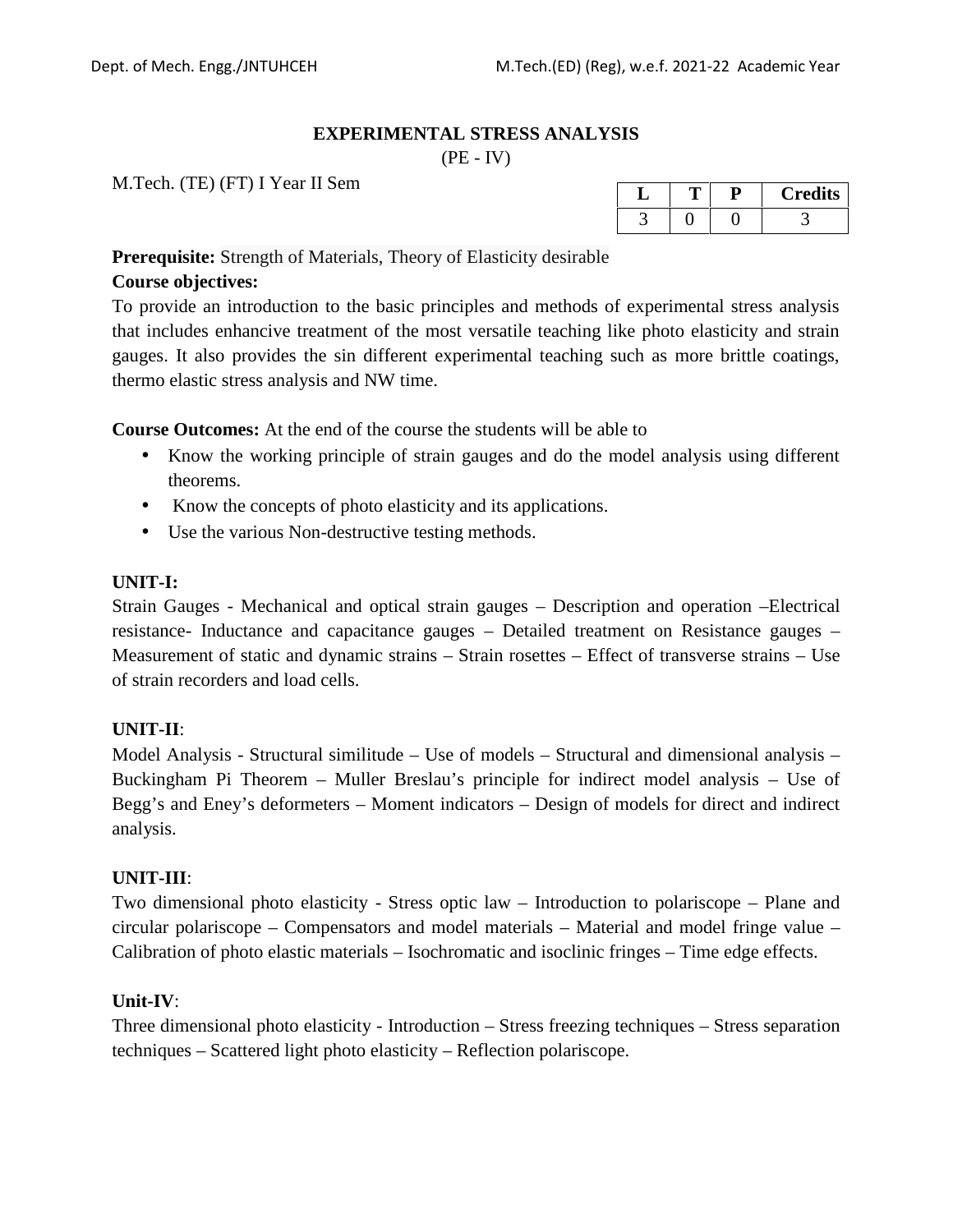### **Unit-V**:

Miscellaneous Methods - Brittle coating method – Birefringence techniques – Moire fringe method – Non-destructive testing – Ultrasonic pulse velocity technique – Rebound hammer method – X-ray method – Gamma-ray method.

### **Text Books:**

1. Experimental stress analysis by Dally and Riley, Mc Graw-Hill

- 1. Experimental stress analysis by Sadhu singh, Danapathi rai publications
- 2. Handbook of Experimental Stress Analysis by Heteny M, John Wiley and Sons, New York.
- 3. Photo elasticity by Frocht M.M., Vol. I & II, John Wiley and Sons, New York.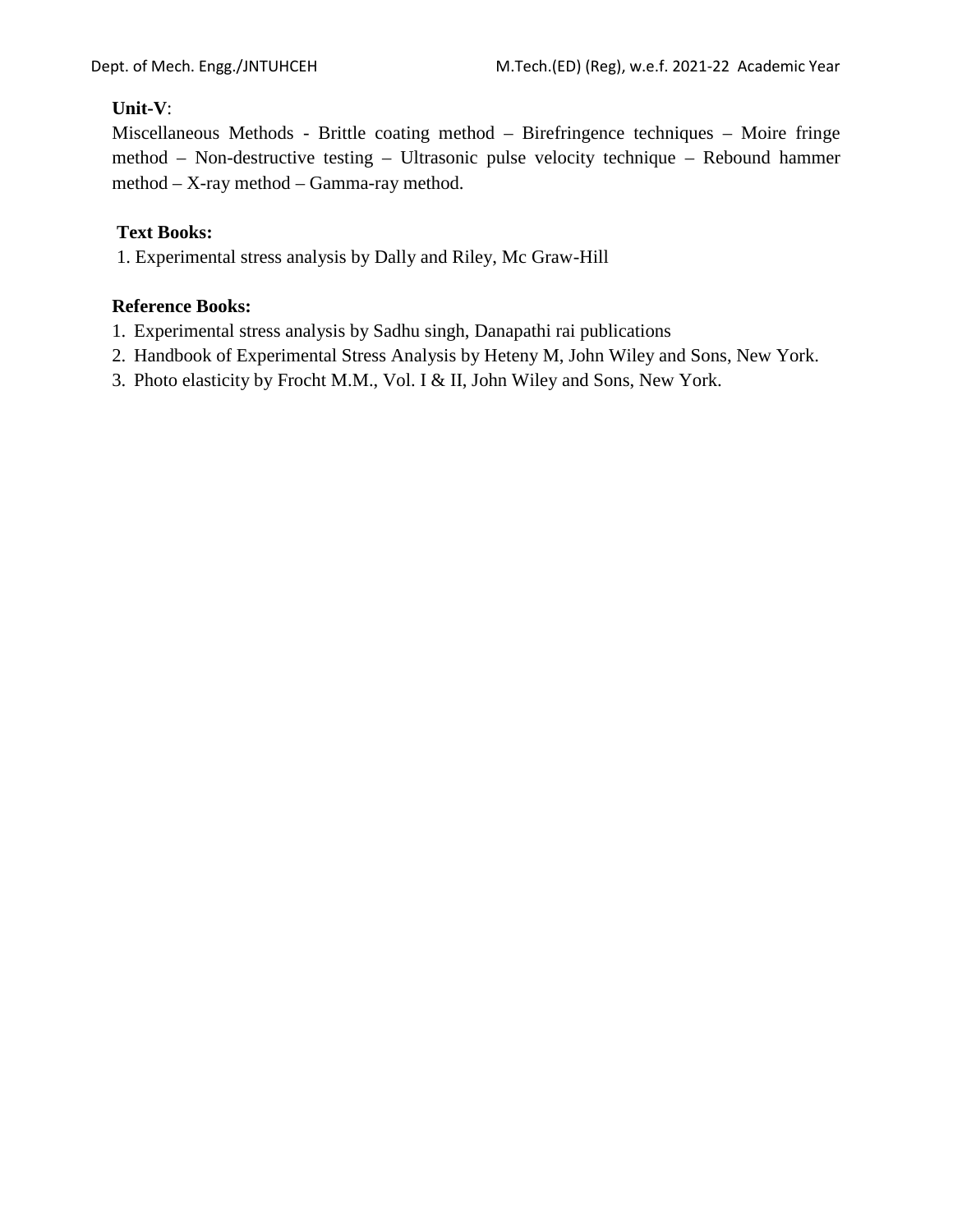#### **FRACTURE MECHANICS**

 $(PE - IV)$ 

M.Tech. (TE) (FT) I Year II Sem

| ↵ |  | <b>Credits</b> |
|---|--|----------------|
|   |  |                |

**Prerequisite:** Strength of Materials, Theory of Elasticity desirable.

#### **Course Objectives:**

- Acquire fundamental understanding of the fracture of solid materials.
- Develop detailed understanding of fracture mechanics, creep, and fatigue.
- Obtain fundamental knowledge of corrosion and environmentally-assisted cracking.
- Acquire basic understanding of the techniques used to perform failure analysis.

**Course Outcomes:** At the end of the course the students will be able to

- Predict material failure for any combination of applied stresses.
- Estimate failure conditions of a structure
- Determine the stress intensity factor for simple components of simple geometry
- Predict the likelihood of failure of a structure containing a defect

### **UNIT-I:**

**Introduction to fracture Mechanics**: The Crack Tip Plastic Zone, Methods for Measuring Fracture Toughness.

### **UNIT-II:**

Strength of cracked bodies- potential energy and surface energy – Griffith's theory – Irwin – Orwin extension of Griffith's theory to ductile materials – Stress analysis of cracked bodies – Effect of thickness on fracture toughness – Stress intensity factors for typical geometries.

### **UNIT-III:**

### **PHYSICAL ASPECTS OF FATIGUE:**

Phase in fatigue life - Crack initiation – Crack growth - Final fracture - Dislocation – Fatigue fracture surfaces. Safe Life and Fail safe design philosophies Importance of Fracture Mechanics in Aerospace structure – Applications to composite materials and structures.

### **UNIT-IV:**

# **STATICAL ASPECTS OF FATIGUE BEHAVIOUR:**

Low cycle and high cycle fatigue - Coffin- Manson's Relation –Transition Life – Cyclic strain hardening and softening – Analysis of load histories – Cycle counting techniques – Cumulative damage – Miner's theory, other theories.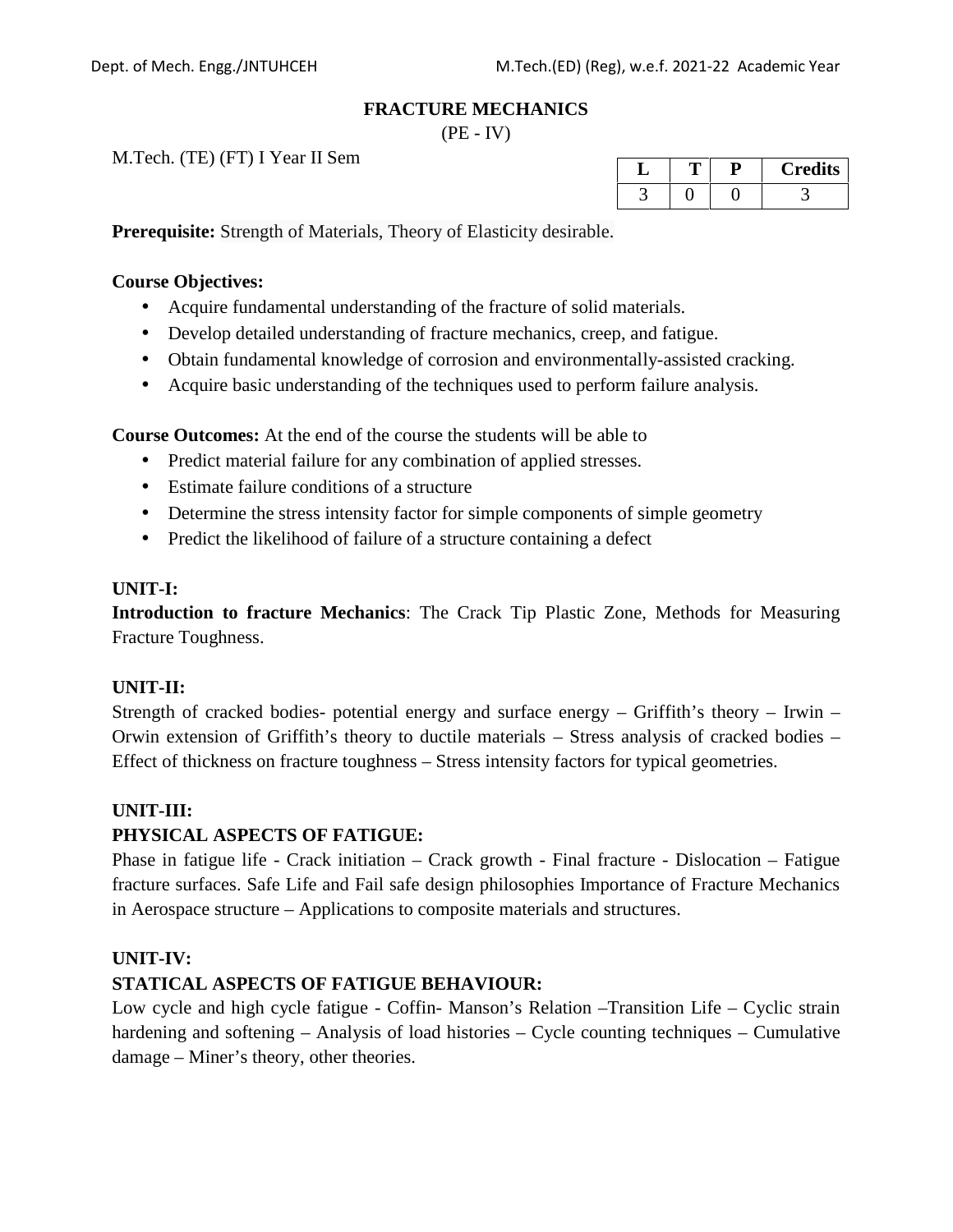# **UNIT-V:**

Dynamic Fracture, Stress Corrosion Cracking, Corrosion Fatigue, Fatigue - Crack Propagation under Variable - Amplitude Load Fluctuation, Fatigue - Crack Initiation, Fatigue - Crack Propagation under Constant - Amplitude Load Fluctuation.

### **Text Books**:

- 1. Introduction to Fracture Mechanics by Hellan K, McGraw Hill
- 2. Fracture Vol II by Liebowitz, H.Editor, Academic Press
- 3. The Practical Use of Fracture Mechanics by Broek.D, Kluwer Academic Publisher.
- 4. Elementary Engineering Fracture Mechanics IV th Edition– Broek.D, Martinus Nijhoff.

- 1. Fatigue of Aircraft Structures by Barrpos. W., and Ripley, E.L., Pergamon Press, Oxford, 1983.
- 2. Mechanics of Fracture by Sih, C.G., Vol. 1 Sijthoff and Noordhoff International Publishing Co., Netherlands, 1989.
- 3. Fundamentals of Fracture Mechanics by Knott, J.F., Butterworth & Co., (Publishers) Ltd., London. 1983.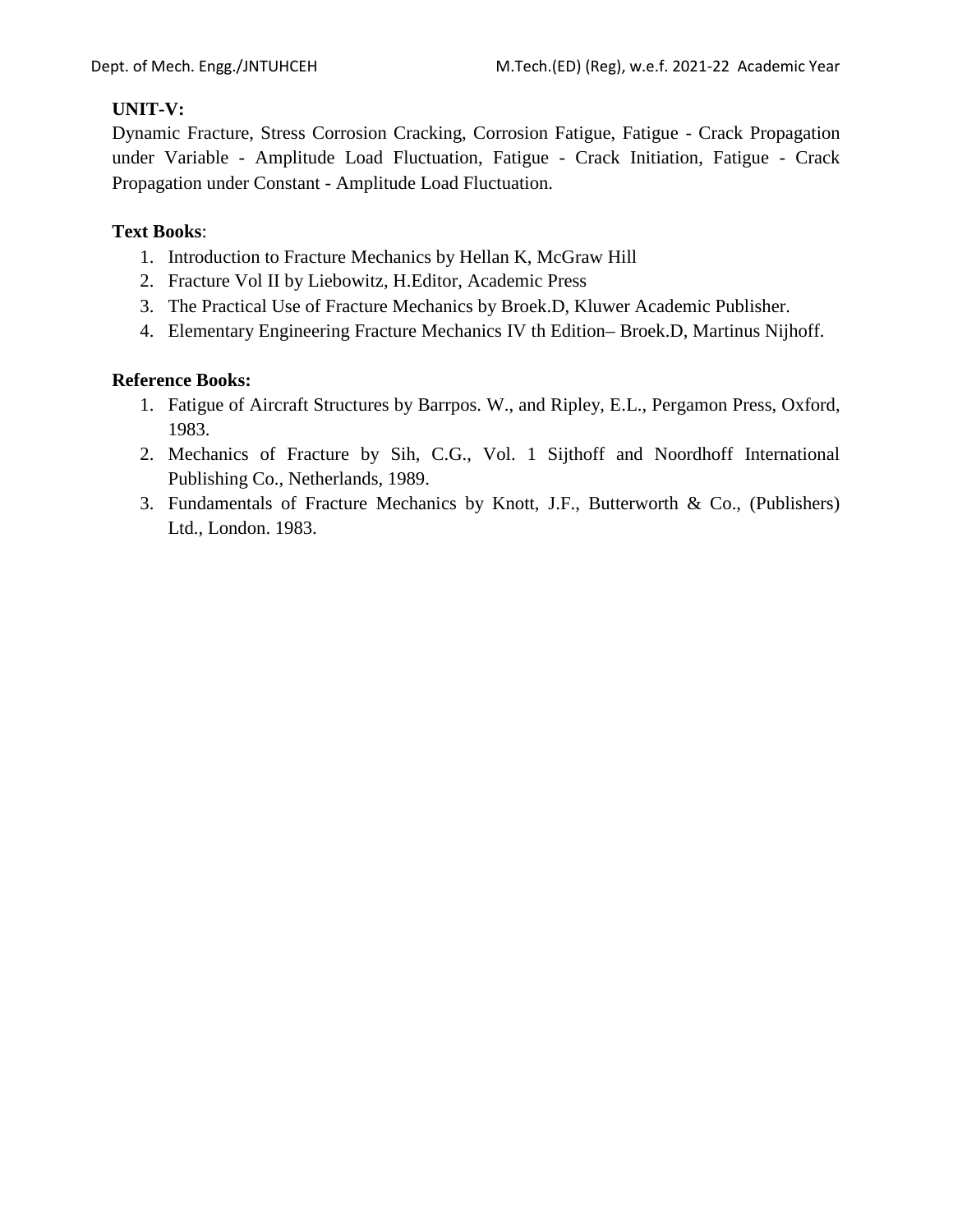### **MECHANICAL BEHAVIOR OF ENGINEERING MATERIALS**

 $(PE - IV)$ 

M.Tech. (TE) (FT) I Year II Sem

**Prerequisite:** Physical Metallurgy

| <b>U</b> |  | <b>Credits</b> |
|----------|--|----------------|
|          |  |                |

**Course Objectives**: The main objectives are to provide students with basic understanding of phase transformation by heat treating and stress-induced hardening, linear and nonlinear elastic behavior, deformation under multi-axial loading, plastic deformation and yield criteria, dislocation plasticity and strengthening mechanisms, creep, stress concentration effects, brittle versus ductile fracture, fracture mechanisms at different scales, fatigue, contact deformation, and wear

**Course outcomes**: After completing this course, the student should be able to

 Understand the different modes of failures like fracture, fatigue and creep of ductile and brittle materials

### **UNIT-I:**

**Fracture:** Introduction, Types of Fracture in Metals, Griffith Theory of Brittle Fracture, Fracture of Single Crystals, Ductile Fracture, Concept of the Fracture Curve.

### **UNIT-II:**

**Fracture Mechanics:** Strain Energy Release rate, Fracture Toughness and Design, Crack Opening Displacement, J-Integral, R Curve.

### **UNIT-III:**

**Fatigue-I:** Introduction, Stress Cycles, S-N Curve, Effect of Mean Stress on Fatigue, Cyclic Stress strain curve, Low Cycle Fatigue, Strain Life Equation, Structural Features of Fatigue, Fatigue Crack Propagation, Effect of Metallurgical Variables on Fatigue.

### **UNIT-IV:**

**Fatigue-II:** Effect of stress concentration on Fatigue, Size Effect, Surface effects on Fatigue, Fatigue under Combined stresses, Design for Fatigue, Machine Design approach-Infinite life design, Local strain approach, Corrosion Fatigue, Effect of Temperature on fatigue.

#### **UNIT-V:**

**Creep deformation:** The evolution of creep damage, primary, secondary and tertiary creep, Micro mechanisms of creep in materials and the role of diffusion, Ashby creep deformation maps. Stress dependence of creep – power law dependence. Comparison of creep performance under different conditions – extrapolation and the use of Larson-Miller parameters, Creep-fatigue interactions, Examples.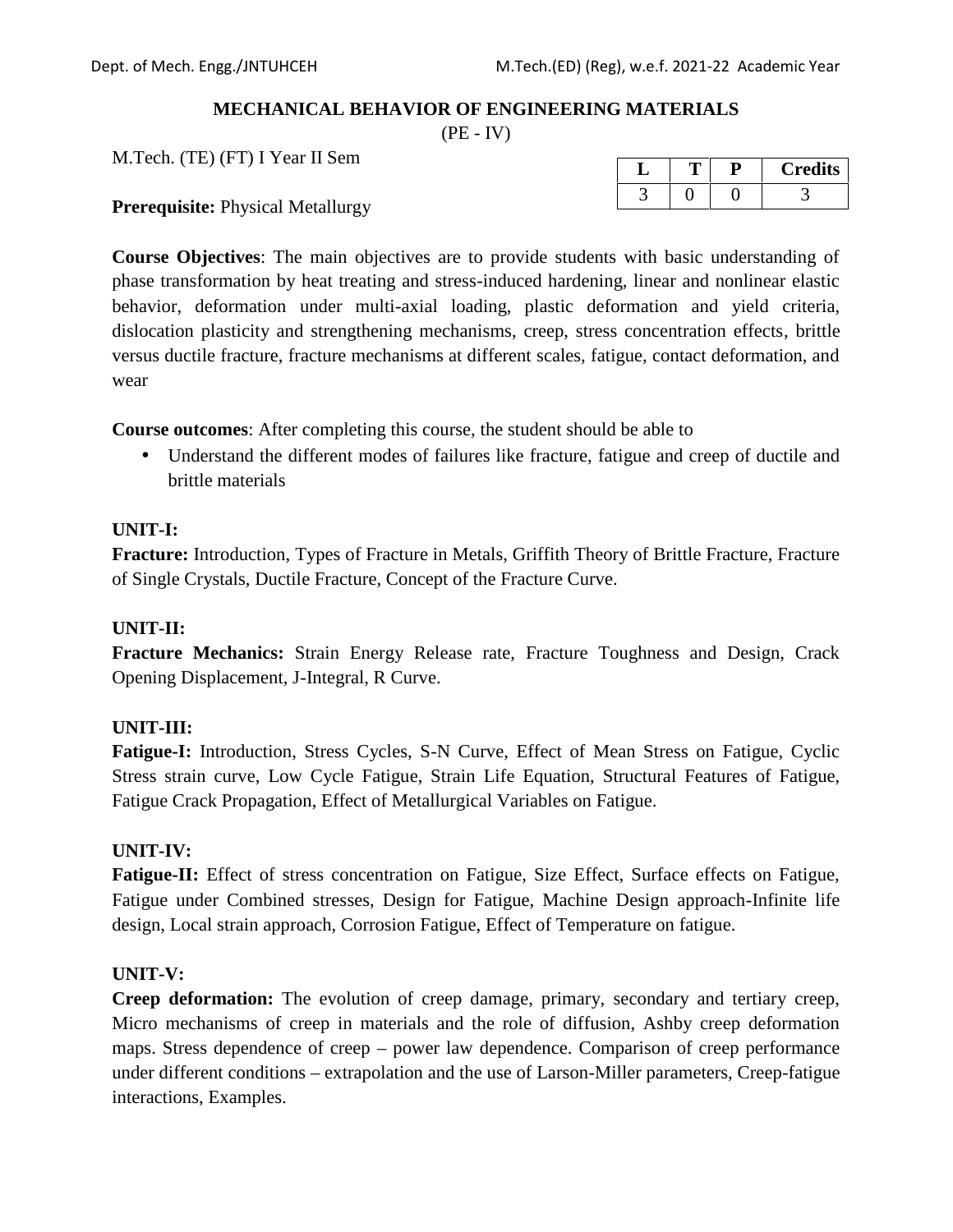# **Text Books**

- 1. Mechanical Metallurgy by G. E. Dieter, McGraw Hill, (1988)
- 2. Thin Film Materials L.B. Freund and S. Suresh, Cambridge University Press (2003).

# **Reference Books:**

1. Fracture Mechanics Fundamentals and Applications by T.L. Anderson, 2<sup>nd</sup> Ed. CRC press, (1995)

- 2. Fracture of Brittle Solids by B. Lawn, Cambridge Solid State Science Series 2<sup>nd</sup> ed1993.
- 3. Fundamentals of Fracture Mechanics by J.F. Knott, Butter worths (1973)
- 4. Worked examples in Fracture Mechanics by J.F. Knott, P Withey, Institute of Materials.
- 5. Fracture Mechanics by H.L.Ewald and R.J.H. Wanhill, Edward Arnold, (1984).
- 6. Fatigue of Materials by S. Suresh, Cambridge University Press, (1998)
- 7. Inelastic Deformation of Metals by D.C. Stouffer and L.T. Dame, Wiley (1996)
- 8. The Physics of Creep by F.R.N. Nabarro, H.L. de Villiers, Taylor and Francis, (1995)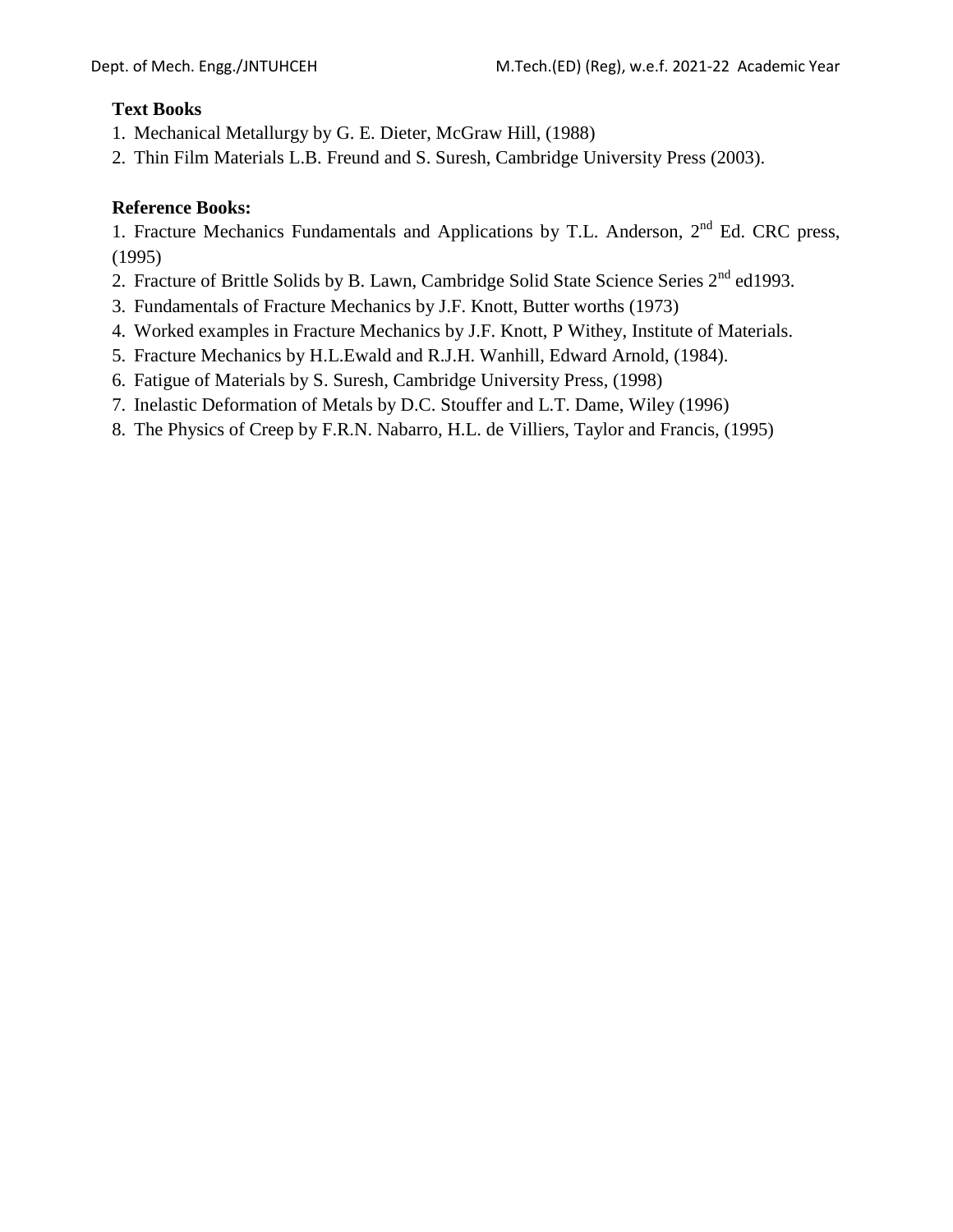### **ADVANCED COMPUTER AIDED MODELING LAB**

(Laboratory -III)

M.Tech. (TE) (FT) I Year II Sem

**L T P Credits**  $0 \mid 0 \mid 4 \mid 2$ 

**Prerequisite:** CAD, FEM

**Course Outcomes:** At the end of the course the students will be able to

- Students should be able to use CATIA and Pro-E and software for modeling, tolerance  $\&$ GD&T analysis of a product.
- Students should be able to use CATIA software to model a consumer product and industrial robot.

### **DRAFTING**:

1. Development of part drawings for various components in the form of orthographic and isometric.

# **PART MODELING**:

- 1. Generation of various 3D Models through pad, shaft, shell sweep.
- 2. Feature based and Boolean based modeling surface and Assembly Modeling. Design simple components.
- 3. Setting up of drawing environment by setting drawing limits, drawing units, naming the drawing, naming layers, setting line types for different layers using various type of lines in engineering drawing, saving the file with .dwg extension.
- 4. To make an isometric dimensional drawing of a connecting rod.
- 5. Draw Different type's bolts and nuts with internal and external threading in Acme and Square threading standards. Save the bolts and nut as blocks suitable for insertion.
- 6. To model and assemble the flange coupling as per the dimensions given and also convert the 3D model into different views
- 7. To model and assemble the Screw jack as per the dimensions given and also convert the 3D model into different views.
- 8. To model and assemble the strap joint of Gib & cotter as per the dimensions given and also convert the 3D model in to different view.
- 9. Various Dimensioning and tolerancing techniques on typical products using CAD software.
- 10. Simulation of Kinematic Mechanism using MS Adams Package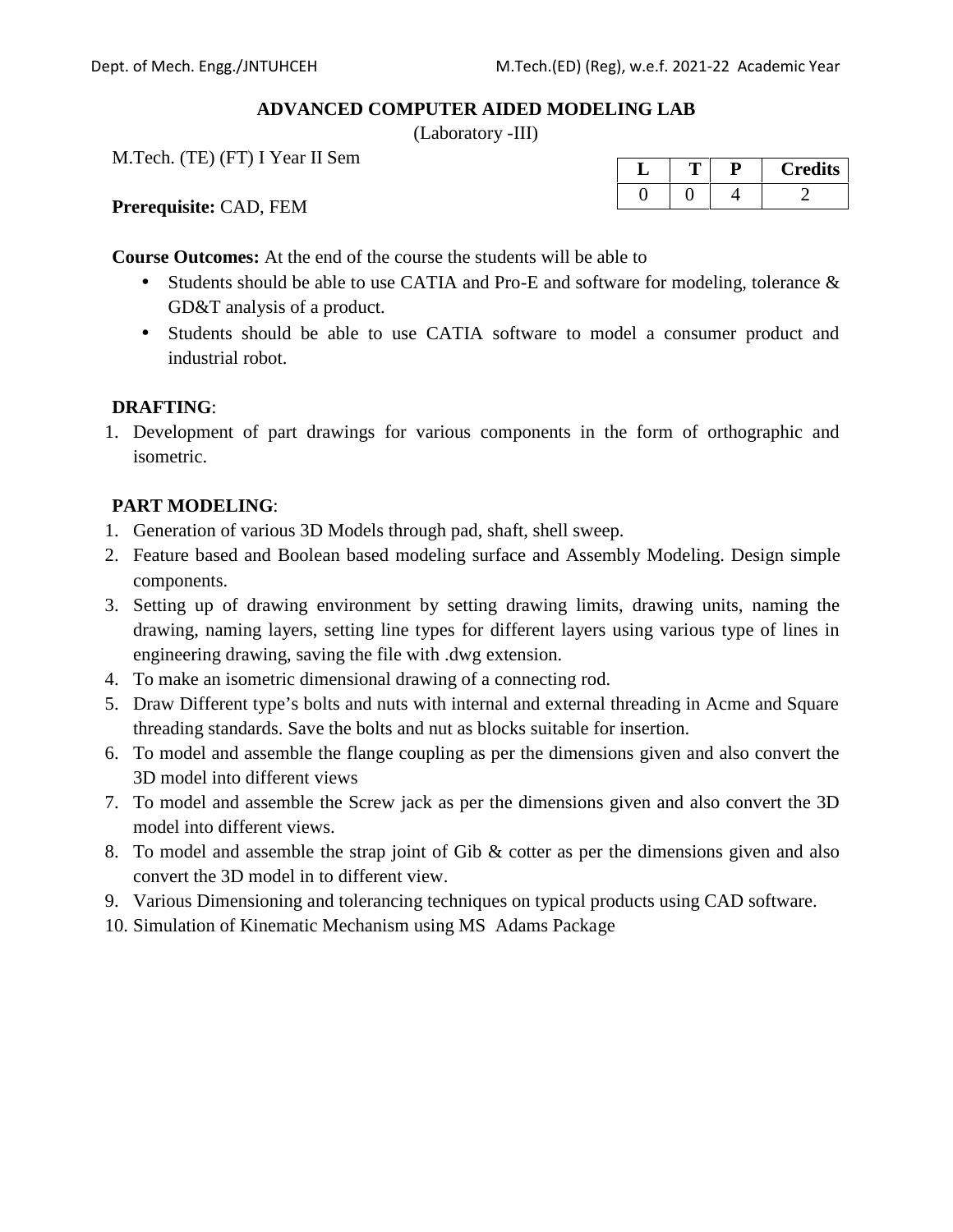#### **ADVANCED COMPUTER AIDED ANALYSIS LAB**

(Laboratory - IV)

M.Tech. (TE) (FT) I Year II Sem

**L T P Credits**  $0 \mid 0 \mid 4 \mid 2$ 

**Prerequisite:** CAD, FEM

**Course Outcomes:** At the end of the course the students will be able to

 Students should be able to carry out structural, Harmonic and fracture analysis using FEA software for real time applications.

**Note:** Conduct any **Ten** exercises from the list given below:

- 1. Analysis of Framed structures using FEA software.
- 2. Perform Fracture analysis for simple problem using FEA software.
- 3. Analysis of laminated composite structures using FEA software.
- 4. Perform a simple modal analysis for a cantilever beam using FEA software.
- 5. Perform Harmonic analysis for a given cantilever beam using FEA.
- 6. Perform a simple transient analysis for different beams.
- 7. **Non-Linear Analysis:** Find the geometric non linearity behavior for a cantilever beam subjected to a large moment.
- 8. **Buckling analysis:** Solve simple buckling problems using eigen value and non linear methods
- 9. Stress analysis of a rectangular plate with a circular hole.
- 10. Thermal Analysis of 1D & 2D problem with conduction and convection boundary conditions. (Minimum 4 exercises)
- 11. Design optimization of unknown parameters for a given beam.
- 12. Use of contact elements to simulate two given beams when they are in contact with each other.
- 13. **Flow Over a Flat Plate:** Solve a classical flat plate 2-D air flow problem
- 14. **Using Coupled Structural/Thermal Analysis:** solve a simple structural/thermal problems
- 15. **Substructuring**: Solve a simple problems using Substructuring method in ANSYS.
- 16. **Melting Using Element Death**: Using element death procedure model melting of a material.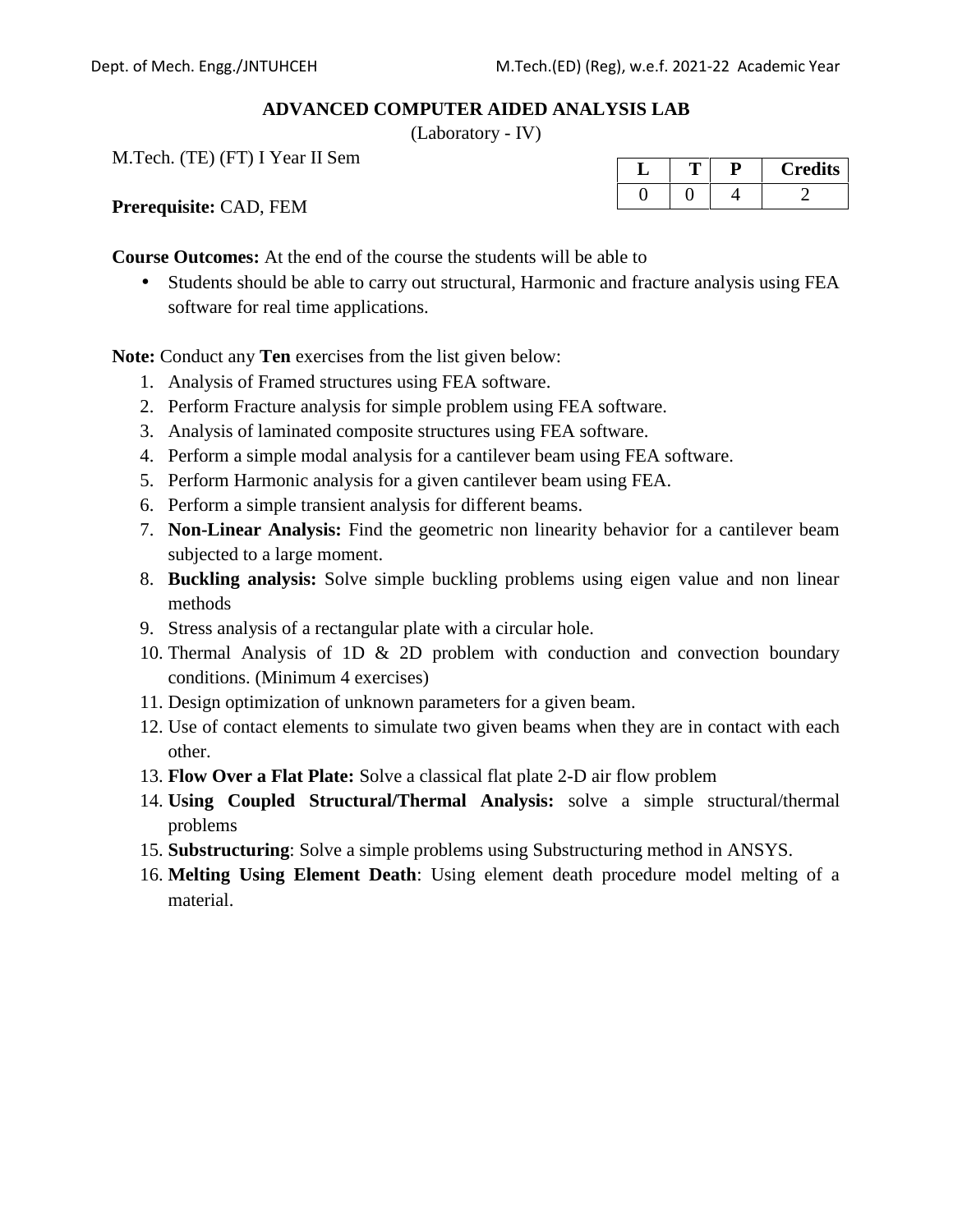### **VALUE EDUCATION (Audit Course-II )**

| M.Tech. (TE) (FT)–I Year II Sem |  |  | $L$ T P C |  |  |
|---------------------------------|--|--|-----------|--|--|
|---------------------------------|--|--|-----------|--|--|

| $\mathbf{L}$            | $\mathbf{T}$ | $\mathbf{P}$ | $\bullet$ C |  |
|-------------------------|--------------|--------------|-------------|--|
| $\overline{\mathbf{2}}$ | $\mathbf{0}$ | $\mathbf{0}$ | - 0         |  |

**Course Objectives**: To help the students:

- 1. Understand value of education and self- development
- 2. Imbibe good values
- 3. Know about the importance of character

**Course outcomes:** Students will be able to:

- 1. Acquire knowledge about self-development
- 2. Learn the importance of Human values
- 3. Develop the overall personality

**Unit I:** Values and Self-development – Social Values and Individual Attitudes. Work Ethics, Indian Vision of Humanism. Ethical Standards and Principles. Value Judgments.

**Unit II:** Importance of Cultivating Values. Sense of Duty. Devotion, Self-reliance, Confidence, Concentration. Truthfulness, Cleanliness. Honesty, Humanity. National Unity. Patriotism. Love for Nature, Discipline.

**Unit III:** Personality and Behavior Development - Soul and Scientific Attitude- Integrity and Discipline. Punctuality- Compassion and Benevolence - Positive Thinking- Composure and Equipoise- Dignity of Labour.

**Unit IV:** Universal Brotherhood and Religious Tolerance. True Friendship. Happiness Vs Suffering- Aware of Self-destructive Habits. Association and Cooperation. Eco-friendly Consciousnes.

**Unit V:** Character and Competence – Values of Scriptures- Self-management and Good health. Science of Reincarnation. Equality, Nonviolence, Humility, Role of Women- Secular Thinking- Mind your Mind, Self-control- Non Ethnocentric Behavior.

### **Suggested Readings**

- 1. Chakroborty, S.K. "*Values and Ethics for organizations Theory and practice*", Oxford University Press, New Delhi. 1998.
- 2. Dostoyevsky, Fyodor, Constance Garnett, and Ernest J. Simmons. *Crime and Punishment*. New York: Modern Library, 1950. Print.
- 3. Galsworthy, John. *Justice.* Czechia, Good Press, 2019.
- 4. TED Talks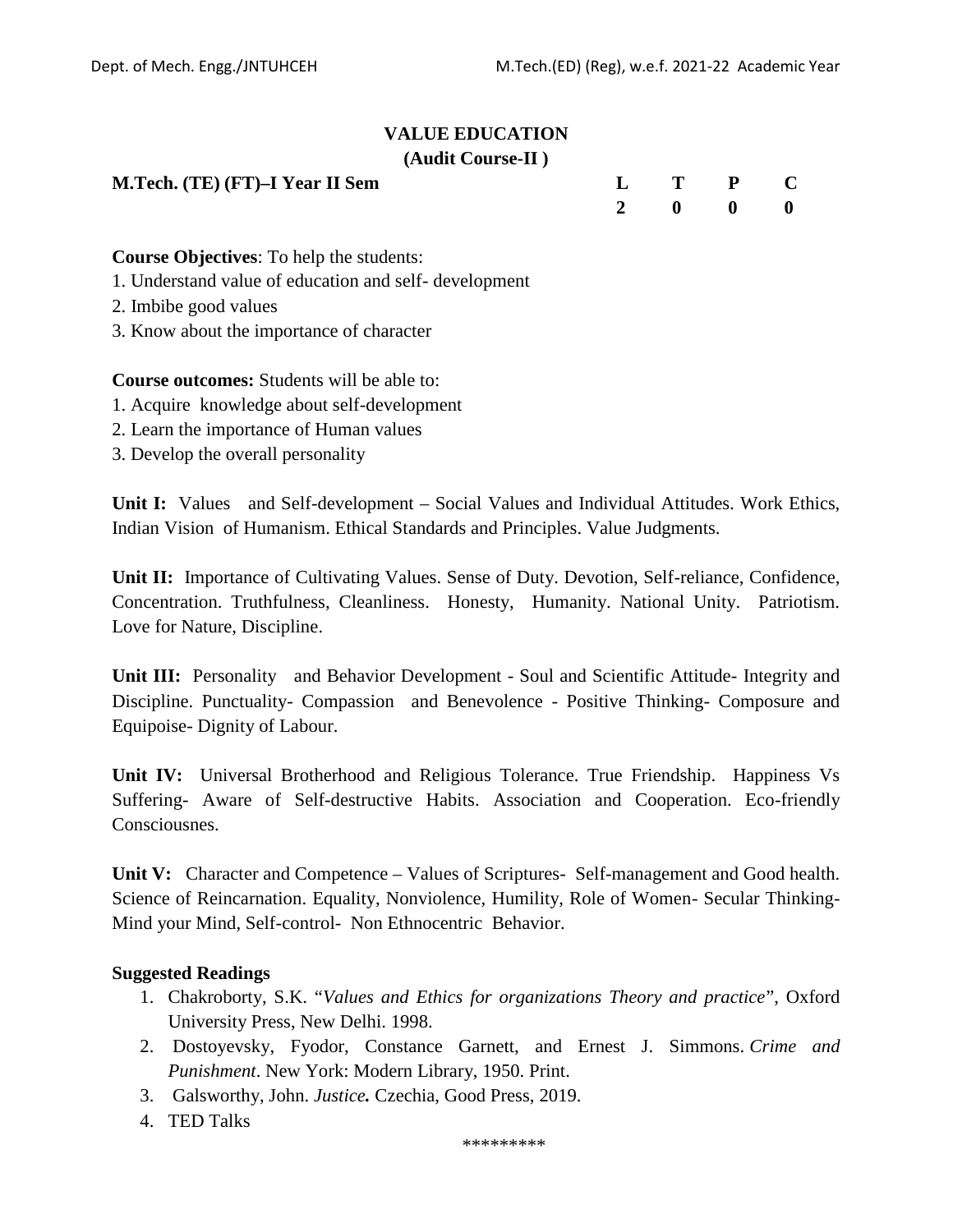#### **GEOMETRIC MODELING**

 $(PE - V)$ 

M.Tech. (TE) (FT) II Year I Sem

#### **Prerequisites: CAD/CAM**

#### **Course Objectives:**

- Learn modeling curves (B-splines and Bezier)
- Learn modeling Bezier and B-spline surfaces
- Familiarity with NURBS
- Familiarity with advanced techniques such as subdivision and reconstruction
- Mastery of object construction and manipulation methods including lofting, surface of revolution, and tubularization.
- Mastery of Reconstruction from PCD and Mesh generation

**Course Outcomes:** After doing this course, the student should be able to do

- $\bullet$  2D & 3D transformations
- Develop cubic splines, Bezer curves and B-spline curves
- Write equations of surfaces, quadratic surfaces and analyze mathematically

#### **UNIT–I:**

**Geometrical Modeling:** Introduction, History, Geometrical representation, Linear Algebra Boolean Algebra, Vectors, Matrices, Equations for curves- Intrinsic and Explicit ,parametric equations of curves, conic curves and points on curves, Problems

#### **UNIT–II:**

**Transformations:** 2-D and 3D Transformations, translation, Rotation, Homogeneous space, Scaling, stretching, Mirror reflection, Composite Transformations and problems

#### **UNIT–III:**

**Cubic Splines:** Algebraic and geometric force of cubic spline, parametric space of a curve, blending functions, Problems

**Bezier Curves:** Berustein's polynomials, equations, control points, convex hull property, truncating and subdividing composite and Rational Bezier curves, Problems

**B-Spline Curves:** Uniform and non-uniform B-Spline basis functions, quadratic and cubic B spline basis functions, NURBS, Problems

#### **UNIT–IV:**

**Surfaces:** Explicit and Implicit equations of surfaces, quadratic surfaces, parametric equation of surfaces, Curve Nets and Embedded Curves, Generation, Mathematical Analysis, Applications of Bezier and B-Spline Surfaces, Surface patches. Problems

| ◡ |  | <b>Credits</b> |
|---|--|----------------|
|   |  |                |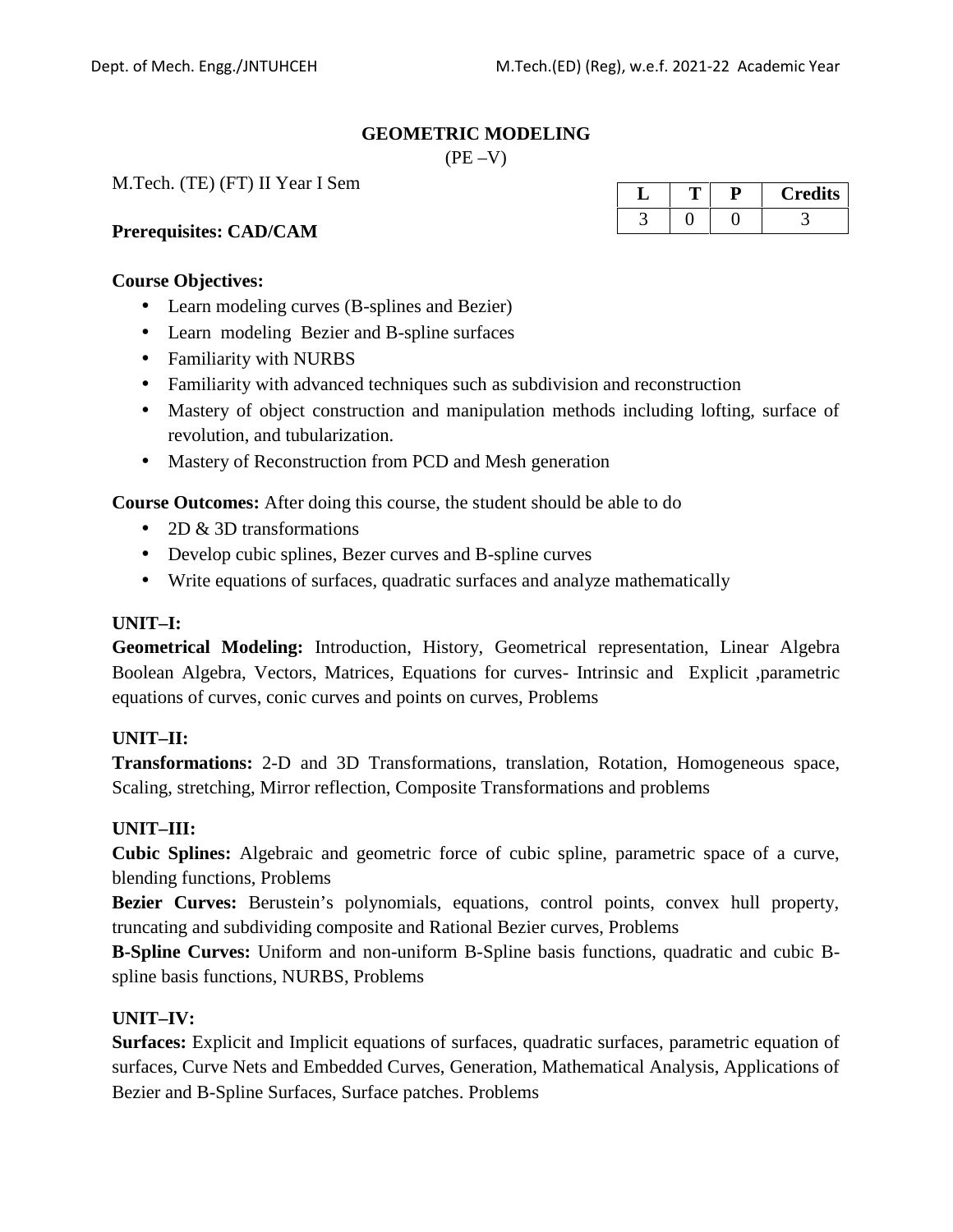### **UNIT–V:**

**Solids:** Parametric and Tricubicsolids, sweep solids, Topology of models, graph and boolean based models. Constructive solid Geometry (CSG), B-rep models. Problems; Feature modeling, rendering, lighting, animation.

### **Text Books:**

- 1. Geometric Modeling by Micheal E. Mortenson, Third Edition, McGraw Hill Publishers
- 2. CAD/CAM concepts and Applications by Alavala, PHI

- 1. Curves and surfaces for CAGD, Fifth Edition by Gerald Farin, Elsevier, India
- 2. Computer Graphics by Alavala, PHI, New Delhi
- 3. CAD/CAM by Ibrahim Zeid, Tata McGraw Hill.
- 4. Elements of Computer Graphics by Roger & Adams, Tata McGraw Hill.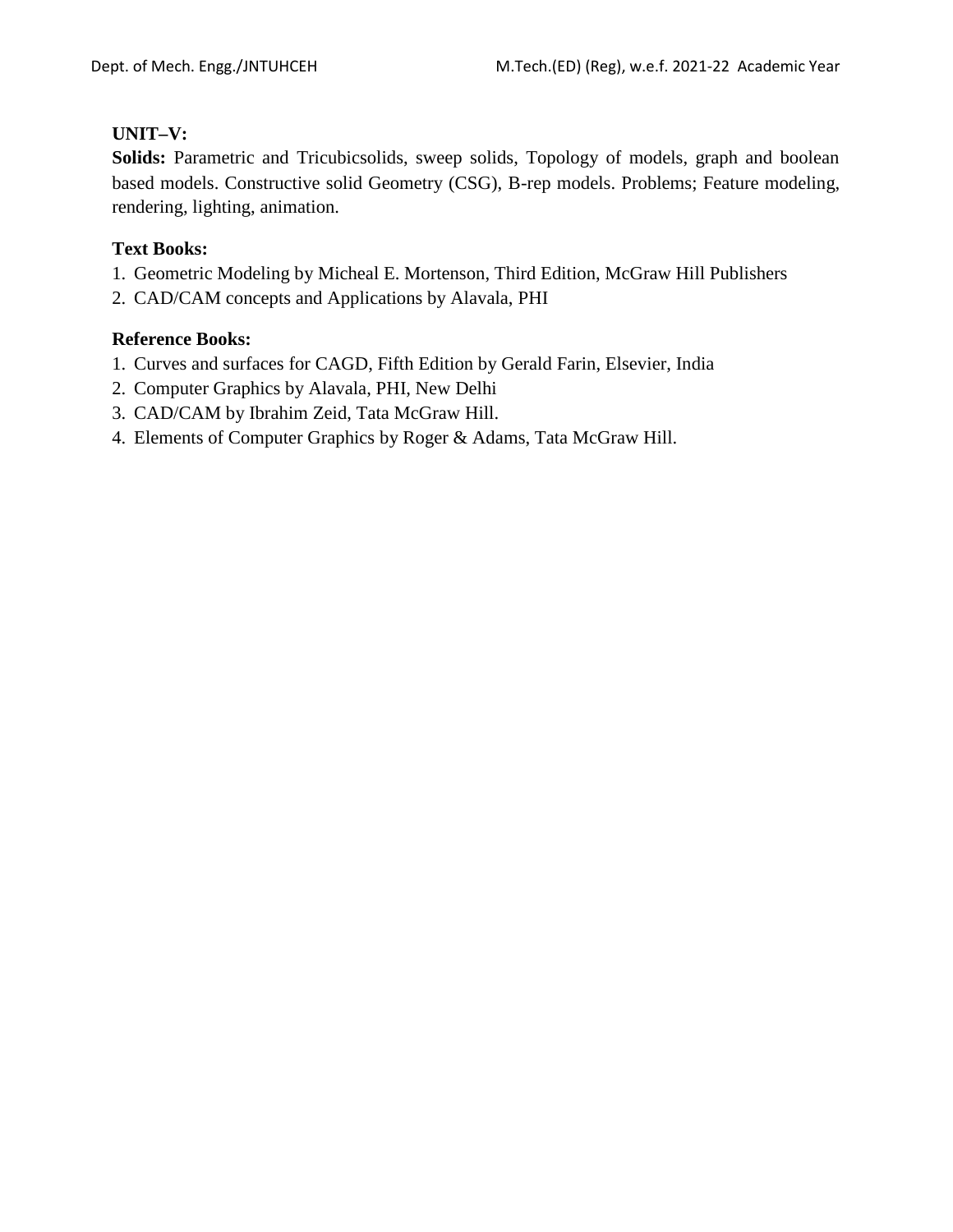#### **CONCURRENT ENGINEERING**

 $(PE -V)$ 

M.Tech. (TE) (FT) II Year I Sem

| ◡ |  | <b>Credits</b> |
|---|--|----------------|
|   |  |                |

### **Prerequisites:**Computer-Aided Design

**Course objective:** To provide a systematic approach to the integrated, concurrent design of products and their related processes, including manufacture and support.

#### **Course Outcomes:**

- Understand the need of concurrent engineering and strategic approaches for product design.
- Apply concurrent design principles to product design.
- Design assembly workstation using concepts of simultaneous engineering.
- Design automated fabricated systems Case studies.

### **UNIT-I:**

**Introduction:** Extensive definition of CE - CE design methodologies - Organizing for CE - CE tool box collaborative product development

**Use Of Information Technology:** IT support - Solid modeling - Product data management - Collaborative product commerce - Artificial Intelligence - Expert systems - Software hardware co-design.

### **UNIT-II:**

**Design Stage:** Life-cycle design of products - opportunity for manufacturing enterprises modality of Concurrent Engineering Design.

Automated analysis idealization control - Concurrent engineering in optimal structural design - Real time constraints.

### **UNIT-III:**

**Manufacturing Concepts and Analysis:** Manufacturing competitiveness - Checking the design process - conceptual design mechanism – Qualitative, physical approach - An intelligent design for manufacturing system.

### **UNIT-IV:**

JIT system - low inventory - modular - Modeling and reasoning for computer based assembly planning - Design of Automated manufacturing.

**Project Management:** Life Cycle semi realization - design for economics - evaluation of design for manufacturing cost.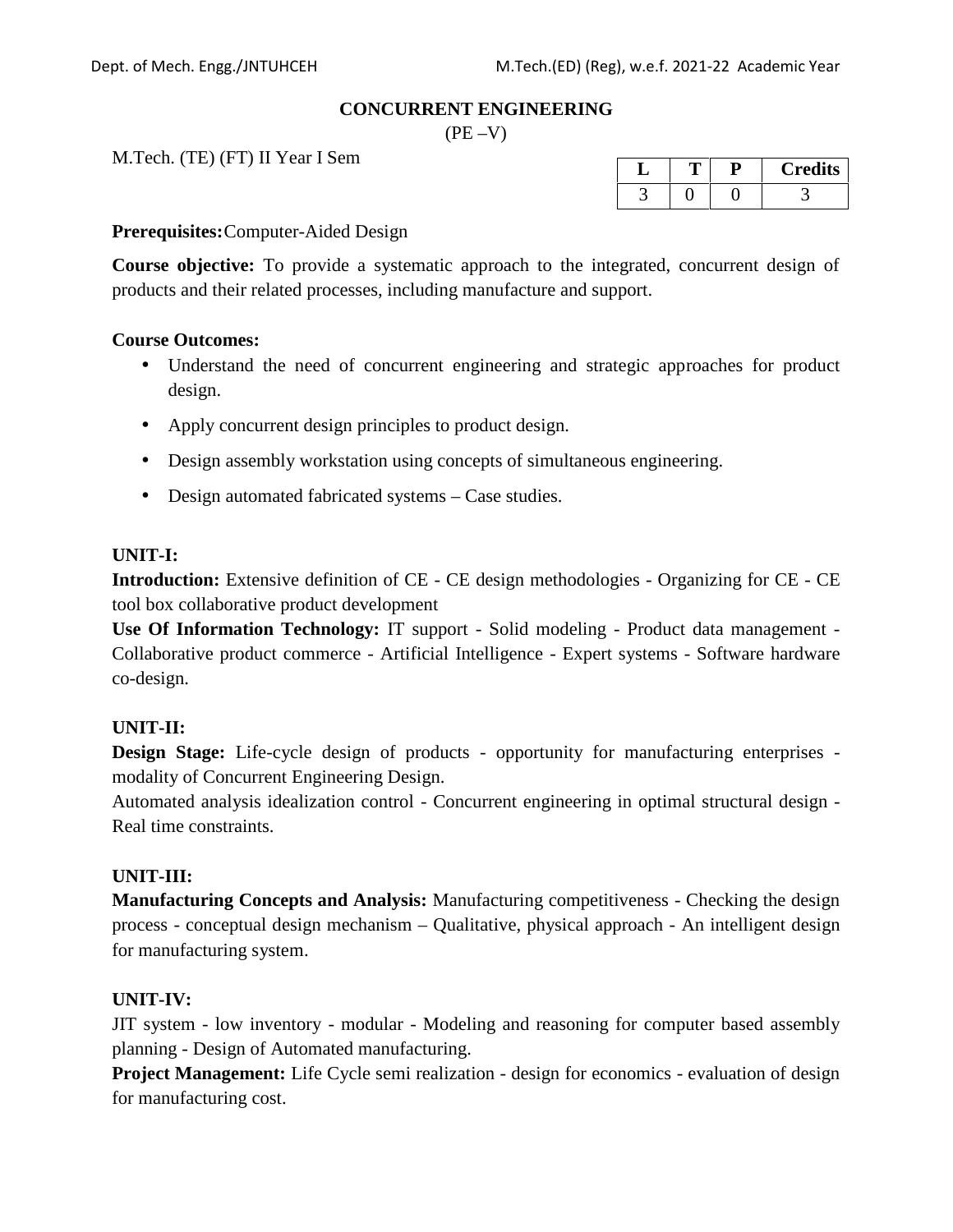### **UNIT-V:**

Concurrent mechanical design - decomposition in concurrent design - negotiation in concurrent engineering design studies - product realization taxonomy - plan for Project Management on new product development – bottleneck technology development.

### **Text Books:**

1. Concurrent Engineering: Automation Tools and Technology by Andrew Kusaik, Wiley John and Sons Inc., 1992.

- 1. Integrated Product Development by Anderson MM and Hein, L. Berlin, Springer Verlog, 1987.
- 2. Design for Concurrent Engineering by Cleetus, J.Concurrent Engineering Research Centre, Morgantown W V, 1992.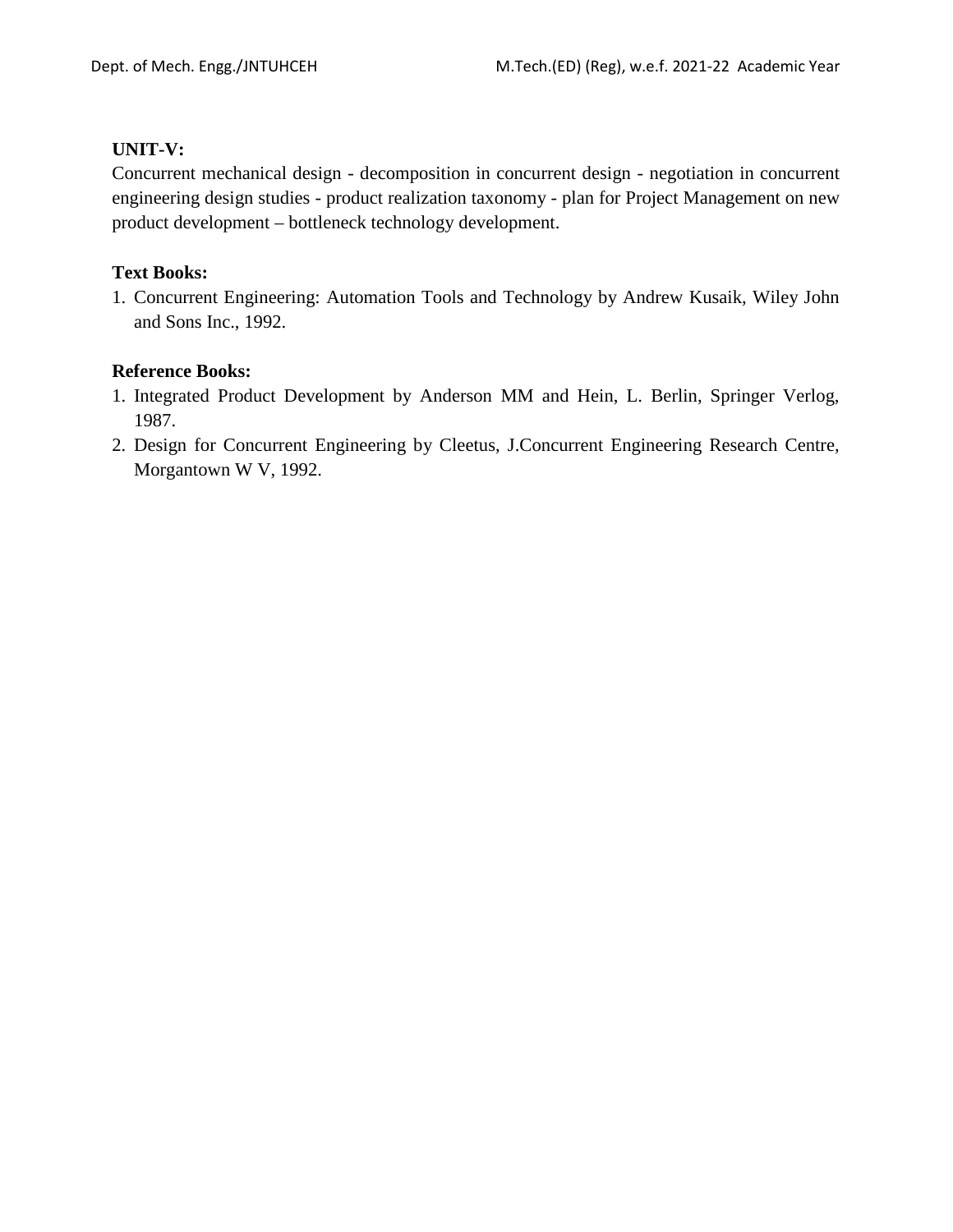### **DESIGN FOR PROCESS AND PRODUCT DEVELOPMENT**

 $(PE - V)$ 

M.Tech. (TE) (FT) II Year I Sem

| ້ |  | <b>Credits</b> |
|---|--|----------------|
|   |  |                |

**Prerequisite:** Engineering Science

**Course Objectives:** The objective of this course is to introduce the students about the basic product design process based on mechanical aspects applying innovative thinking and fundamentals of mechanical engineering.

### **Course Outcomes:**

- Confidence to create new product based on mechanical design engineering.
- Students will have knowledge of all mechanical aspects of product design by incorporating concept, creativity, structural, manufacturing, esthetic etc.
- Students will have ability to solve open-ended problem belongs to design engineering that meet the requirements.
- Students will have ability to understand contemporary issues and their impact on provided solution

### **UNIT- I:**

Introduction to Product Design, Product Development Versus Design, Types of Design and Redesign, Customer Satisfaction- Voice of the Customer, Customer Populations , types of Customer Needs, Customer Need Models, Gathering Customer Needs Need Gathering Methods, Organizing and Prioritizing Customer Needs, Grouping Interpreted Needs, Grouping the Needs- Affinity Diagram Method.

### **UNIT- II:**

Establishing Product Function - Why Functional Decomposition? Motivation, Function Modeling Basics, Functions and Constraints, Modeling Process.

### **UNIT- III:**

Generating Concepts, Concept Generating Process, Basic Methods; Information Gathering and Brainstorming, Information Gathering – Conventional Aids, Traditional Brainstorming, Advanced Methods, Directed search, systematic search with physical principles, systematic search with classifying schemes, theory of inventive problem solving, Morphological Analysis - Develop concepts for each product function, Combining Solution Principles - Digression function sharing, Product Application fingernail clipper, Concept Selection - Introduction, Factors that determine effective decision making, design evaluations, information quality, estimating technical risibility, concept selection process.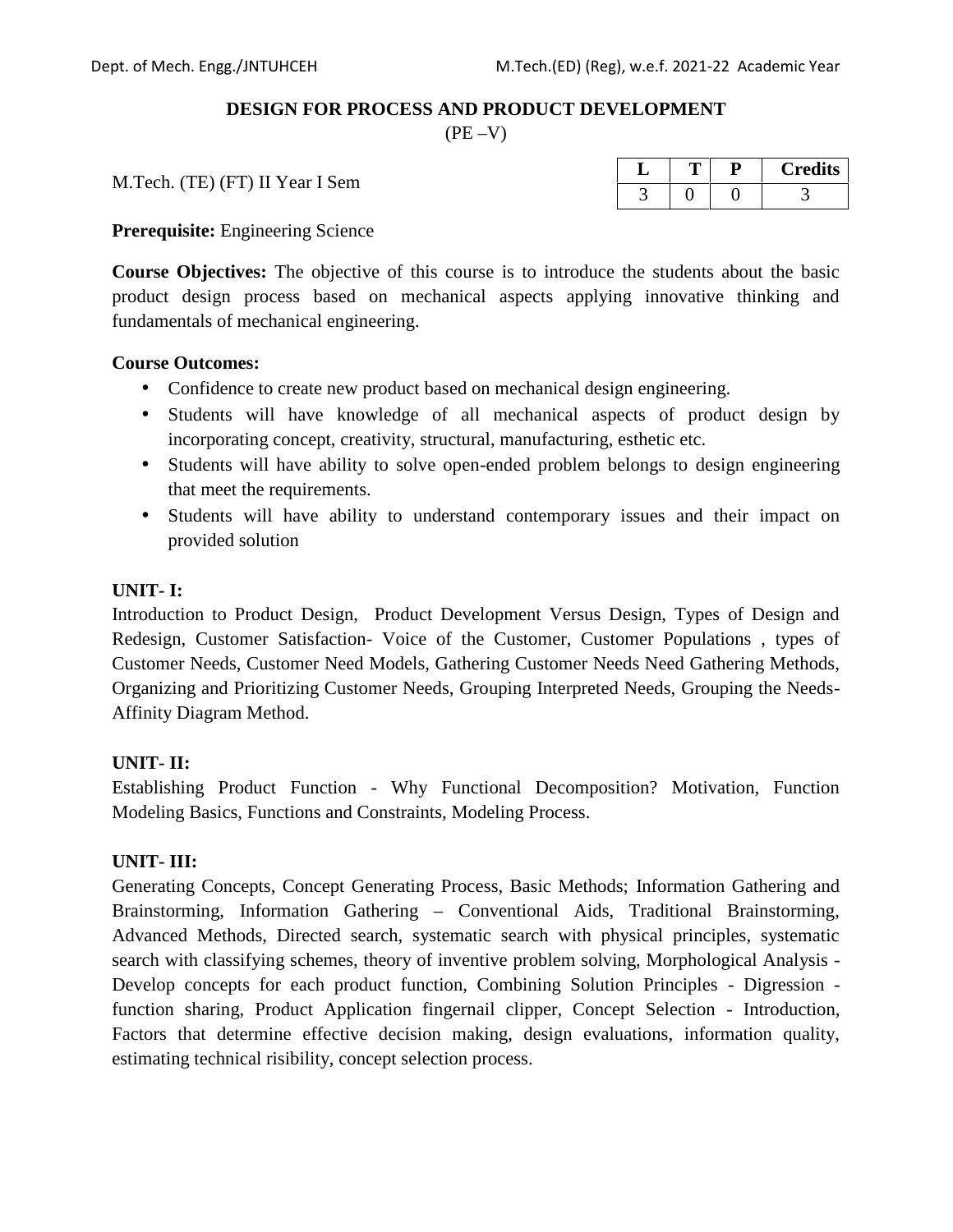### **UNIT- IV:**

Environmental Objectives, global issues, Regional and Local issues. Basic DFE Methods; Design Guidelines, application. Life cycle assessment, weighted sum assessment methods. Life cycle assessment method. Techniques to reduce environmental impact - design to minimize material usage, design for disassembly design for recyclability and design for remanufacturing design for high - impact material reduction design for energy efficiency.

### **UNIT- V:**

**Physical Models and Experimentation**: Design of experiments - basic of designed experiments, basic method - two factorial experiments , extended method – interactions, Design of experiments: Reduced tests and fractional experiments, full factorial inefficiencies, orthogonality, base design method, Higher dimensions fractional factorial designs. Stastical analysis of experiments - degrees of freedom, correlation coefficient.

**Design for Robustness**: Quality design theory, general robust design model, robust design model construction. Basic method: Taguchi's method, noise variable matrix, design variable matrix, experimental matrix, single to noise ratios, selection of a target design, parameter design and the Taguchi philosophy. Advantage analysis - Probability Theory Sizing the variation, general robust design Problem formulation.

### **Text Books**:

- 1. Integrated product and process design and development by Edward B.Magrab, Satyandra K Gupta et al, CRC Press, 2<sup>nd</sup> Edition.
- 2. Engineering Design by George E. Dieter, Linda C. Schmidt, McGraw- Hill, International Edition,  $4<sup>th</sup>$  Edition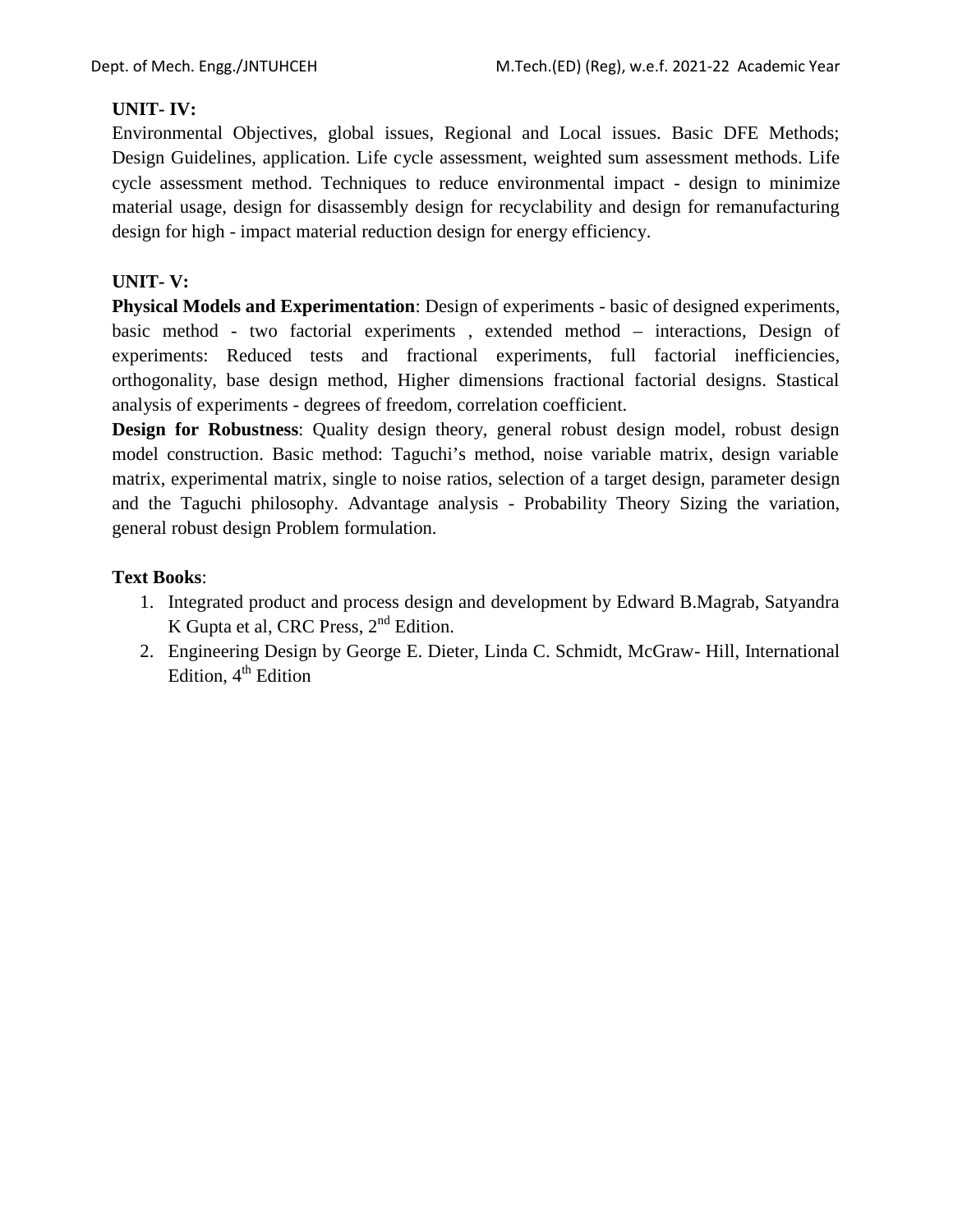### **ADVANCED MECHANICS OF COMPOSITES MATERIALS AND STRUCTURES**

### **(Open Elective)**

M.Tech. (TE) (FT) II Year I Sem

| ┙ |  | <b>Credits</b> |
|---|--|----------------|
|   |  |                |

### **UNIT – I** : BASIC CONCEPTS AND CHARACTERISTICS:

Geometric and Physical definitions, natural and man-made composites, Aerospace and structural applications, types and classification of composites. Reinforcements: Fibres – Glass, Silica, Kevlar, carbon, boron, silicon carbide, and born carbide fibres. Particulate composites, Polymer composites, Thermoplastics, Thermosetts, Metal matrix and ceramic composites.

### **UNIT – II** : MICROMECHANICS:

Introduction to composite materials, polymer matrix composites, fiberglass/carbon epoxy composites, volume fractions, fiber-matrix properties, rule of mixtures, representative volume element, Halpin– Tsai equations.

Manufacturing methods: Autoclave, tape production, moulding methods, filament winding, man layup, pultrusion, RTM.

### **UNIT – III** : COORDINATE TRANSFORMATION:

Hooke's law for different types of materials, Hooke's law for two dimensional unidirectional lamina, Transformation of stress and strain, Numerical examples of stress strain transformation, Graphic interpretation of stress – strain relations. Off – axis, stiffness modulus, off – axis compliance.

Elastic behavior of unidirectional composites: Elastic constants of lamina, relationship between engineering constants and reduced stiffness and compliances, analysis of laminated composites, constitutive relations.

#### **UNIT- IV**: Macro Mechanics, Strength and Failure of Lamina:

Deformations of unidirectional laminate, lamina material transformations, engineering constants for generally orthotropic lamina, lamina invariants, hygrothermal effects, failure mechanisms: maximum strain/stress, Tsai–Hill, Tsai-Wu criterions etc

#### **UNIT – V**: ANALYSIS OF LAMINATED COMPOSITE PLATES & BEAMS:

Macro Mechanics of Laminate Laminate notation, classification, laminate types, classical lamination theory, stress resultants, plate constitutive relations, thermo mechanical analysis Introduction thin plate theory, especially orthotropic plate, crosses and angle ply laminated plates, problems using thin plate theory.

Governing equations of Euler-Bernoulli beam for laminated composite structures, analytical solutions to laminated beam bending, buckling, vibrations, interlaminar stresses from equilibrium equations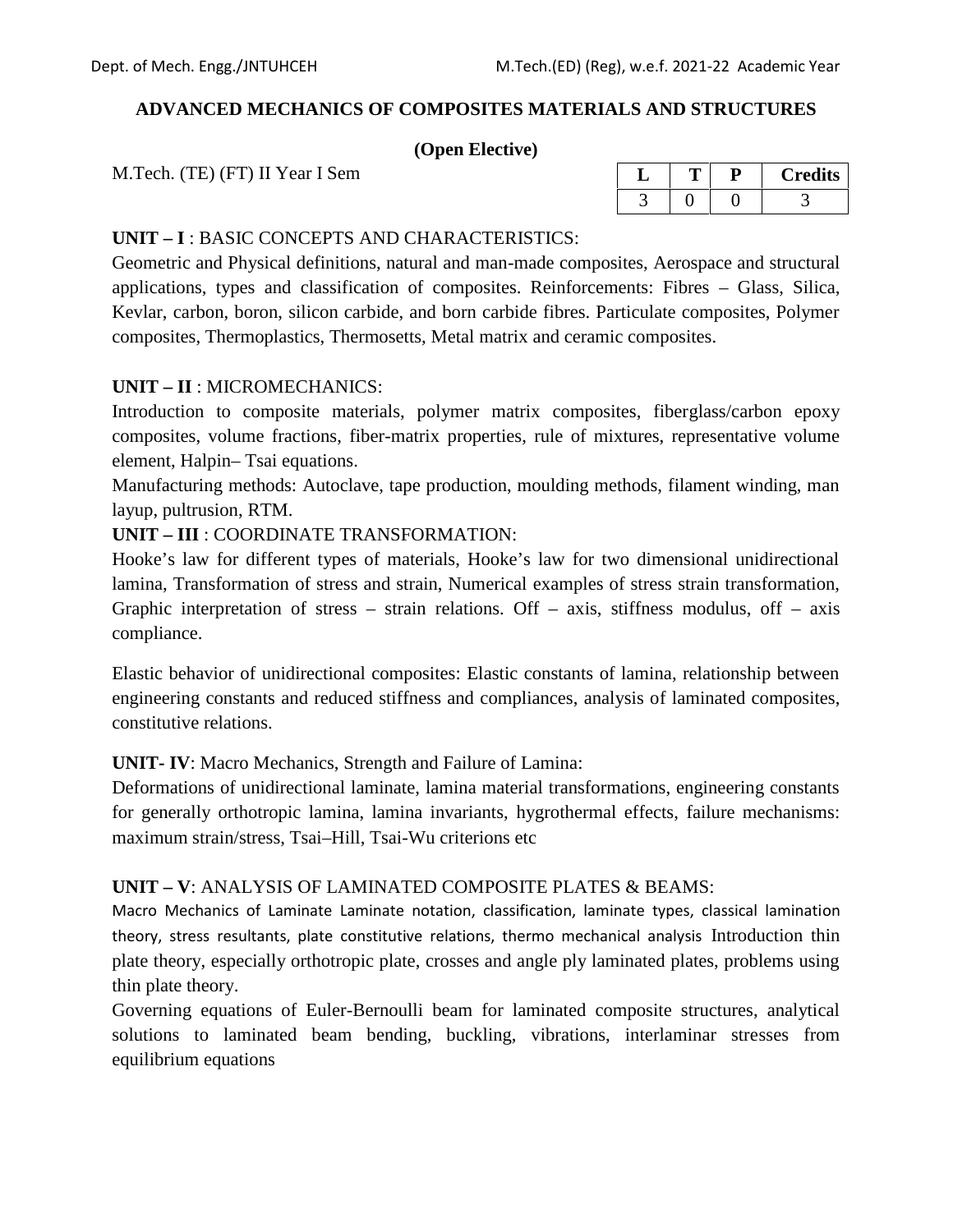### **Text Books:**

- 1. Mechanics of Composite Materials/ R. M. Jones/ McGraw Hill Company, New York, 1975.
- 2. Engineering Mechanics of Composite Materials by Isaac and M Daniel, Oxford University Press, 1994.
- 3. Analysis and performance of fibre Composites/ B. D. Agarwal and L. J. Broutman/ WileyInterscience, New York, 1980.
- 4. Mechanics of Composite Materials/ Second Edition (Mechanical Engineering)/ Autar K. Kaw,Publisher: CRC
- 5. Analysis of Laminated Composite Structures/ L. R. Calcote/ Van Nostrand Rainfold, New York, 1969.
- 6. Advanced Mechanics of Composite Materials/ Vasiliev & Morozov/Elsevier/Second Edition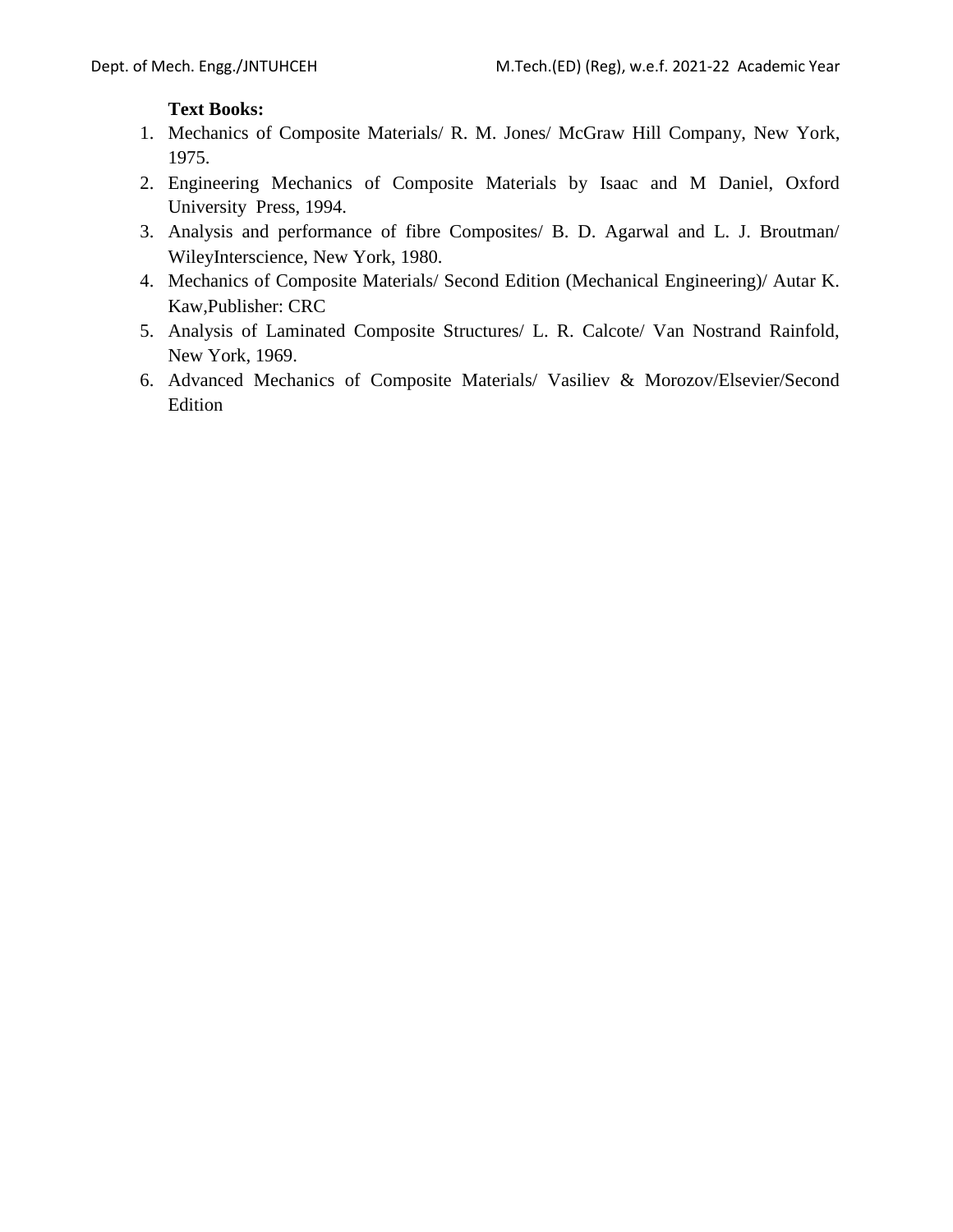### **TRIBOLOGY AND BEARING DESIGN**

**(Open Elective)**

|  | <b>Credits</b> |
|--|----------------|
|  |                |

M.Tech. (TE) (FT) II Year I Sem

### **Unit-I:**

Introduction to Tribology: Introduction, Friction, Wear, Wear Characterization, Regimes of lubrication Classification of contacts, lubrication theories, Effect of pressure and temperature on viscosity. Newton's Law of viscous forces, Flow through stationary parallel plates. Hagen's Poiseuille's theory, viscometers. Numerical problems, Concept of lightly loaded bearings, Petroff's equation, Numerical problems.

### **Unit-II**:

Hydrodynamic Lubrication: Pressure development mechanism. Converging and diverging films and pressure induced flow. Reynold"s equation in two dimensions with assumptions. Introduction to idealized slide bearing with fixed shoe and Pivoted shoes. Expression for load carrying capacity. Location of center of pressure, effect of end leakage on performance, Numerical problems Journal Bearings:Introduction to idealized full journal bearings. Load carrying capacity of idealized full journal bearings, Sommerfeld number and its significance, short and partial bearings, Comparison between lightly loaded and heavily loaded bearings, effects of end leakage on performance, Numerical problems.

### **Unit-III:**

Hydrostatic Bearings: Hydrostatic thrust bearings , hydrostatic circular pad, annular pad, rectangular pad bearings, types of flow restrictors, expression for discharge, load carrying capacity and condition for minimum power loss, numerical problems, and hydrostatic journal bearings. EHL Contacts: Introduction to Elasto - hydrodynamic lubricated bearings. Introduction to 'EHL' constant. Grubin type solution.

### **Unit-IV:**

Antifriction bearings: Advantages, selection, nominal life, static and dynamic load earing capacity, probability of survival, equivalent load, cubic mean load, bearing Mountings. Porous Bearings: Introduction to porous and gas lubricated bearings. Governing differential equation for gas lubricated bearings,Equations for porous bearings and working principal, Fretting phenomenon and its stages.

### **Unit-V:**

Magnetic Bearings: Introduction to magnetic bearings, Active magnetic bearings. Different equations used in magnetic bearings and working principal. Advantages and disadvantages of magnetic bearings, Electrical analogy, Magneto-hydrodynamic bearings.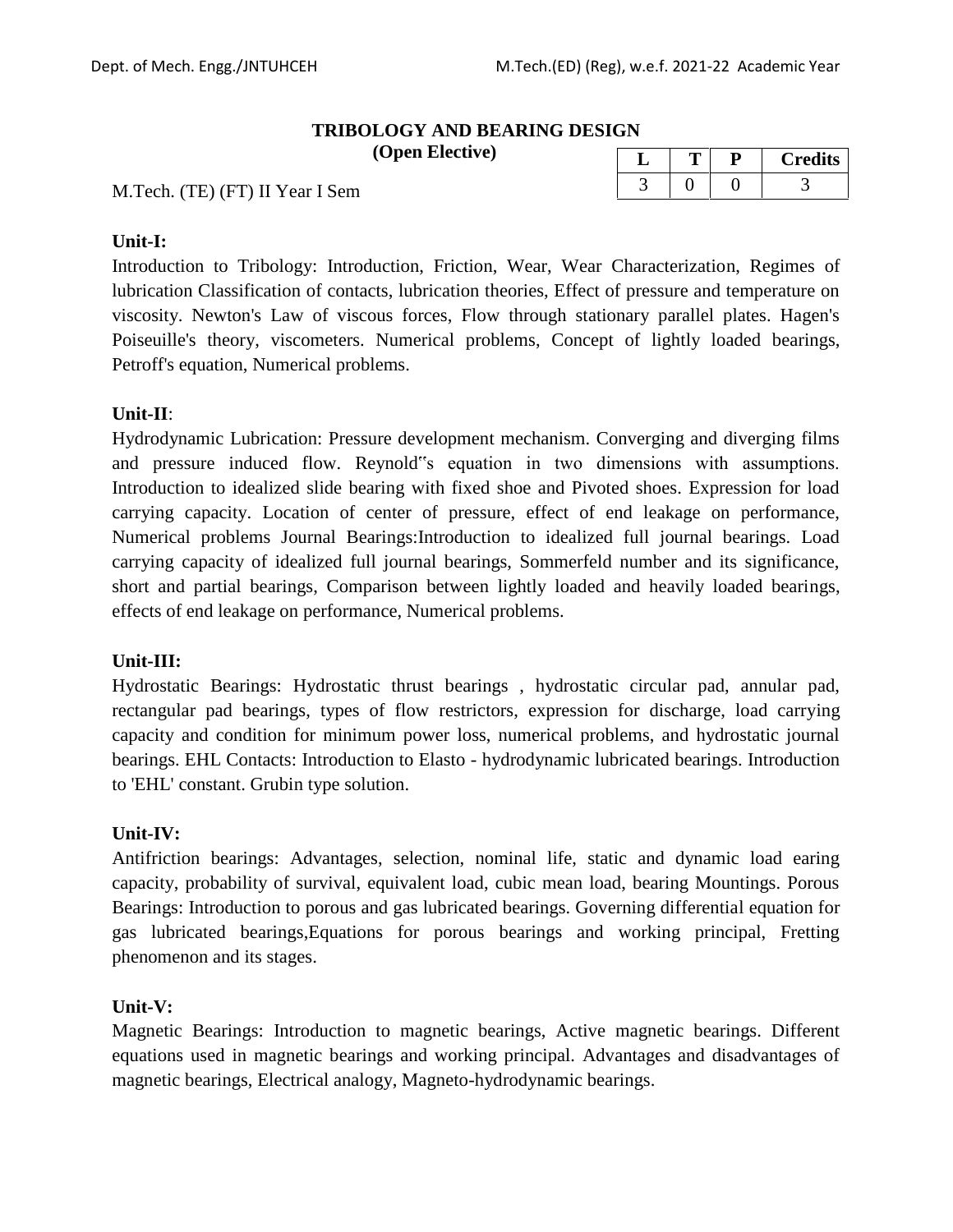### **Text Books:**

1. Dudley D.Fulier " Theory and practice of Lubrication for Engineers", New York Company.1998

- 2. Moore "Principles and applications of Tribology", Pergamon press, 1975.
- 3. Oscar Pinkus, BenoSternlicht, "Theory of hydrodynamic lubrication", McGraw-Hill, 1961.
- 4. G W Stachowiak, A W Batchelor ,"Engineering Tribology", Elsevier publication 1993.
- 5. Hydrostatic and hybrid bearings, Butterworth 1983.
- 6. F. M. Stansfield, Hydrostatic bearings for machine tools and similar applications, Machinery Publishing, 1970.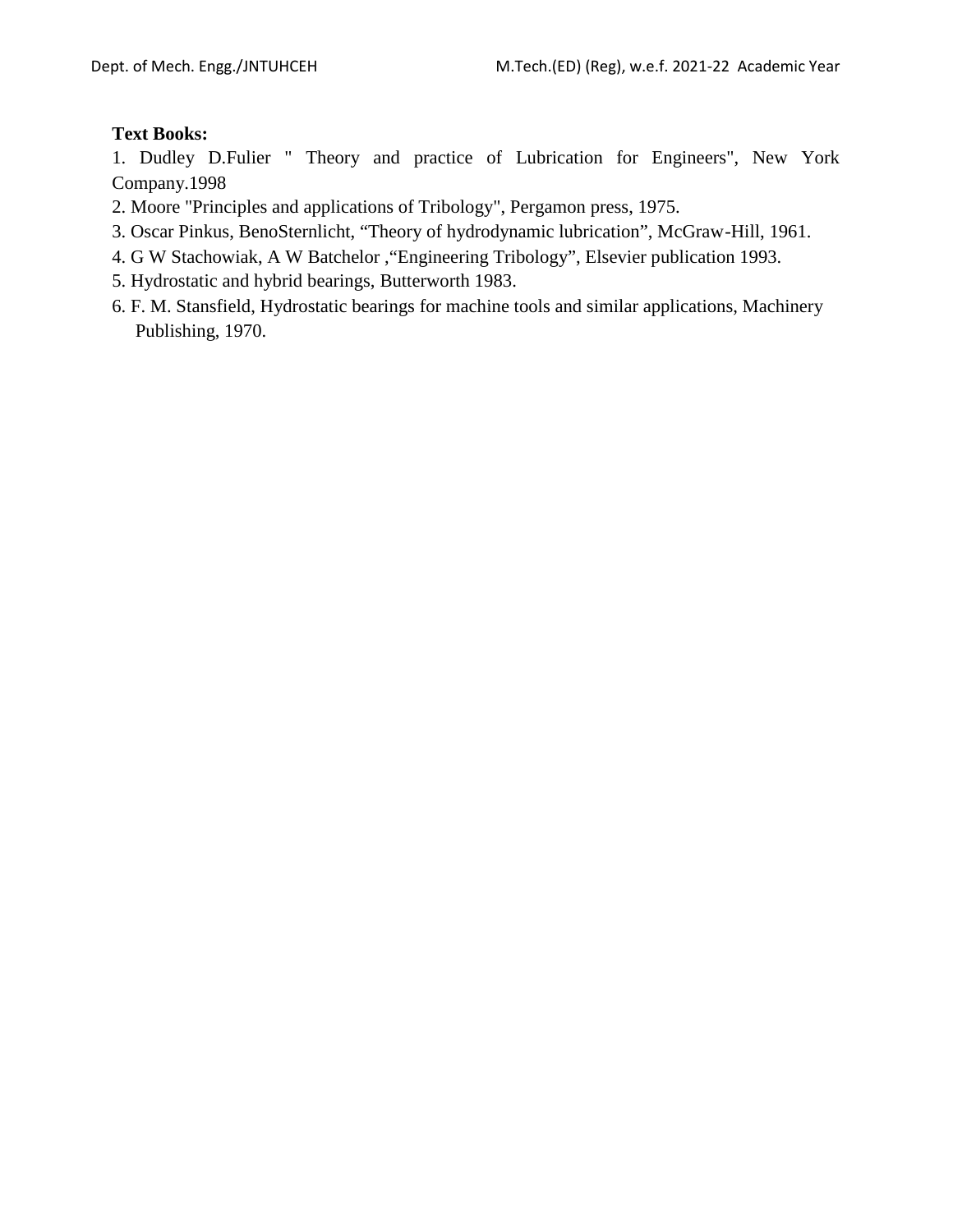# **SMART MATERIALS AND STRUCTURES**

| (Open Elective) |  |
|-----------------|--|

| ے |  | <b>Credits</b> |
|---|--|----------------|
|   |  |                |

M.Tech. (TE) (FT) II Year I Sem

### **Unit-I**

Smart Structures: Types of smart structures, potential feasibility of smart structures, key elements of smart structures, applications of smart structures. Piezoelectric materials, properties, piezoelectric constitutive relations, depoling and coersive field, field strain relation. Hysteresis, creep and strain rate effects, inchworm linear motor.

Beam modeling: Beam modeling with induced strain rate effects, inchworm linear motor beam modeling with induced strain actuation-single actuators, dual actuators, pure extension, pure bending harmonic excitation, Bernoulli-Euler beam model, problems, piezo-electrical applications.

### **Unit-II**

Shape memory Alloy: Experimental phenomenology, shape memory effect, phase transformation, Tanaka"s constitutive model, testing of SMA wires, vibration control through SMA, multiplexing. Applications of SMA and problems. ER and MR fluids: Mechanisms and properties, fluid composition and behavior, the Bingham plastic and related models, pre-yield response, post-yield flow applications in clutches, dampers and others.

### **Unit-III**

Vibration absorbers: Series and parallel damped vibrations (overview), active vibration absorbers, fiber optics, physical phenomena, characteristics, sensors, fiber optics in crack detection, applications. Control of structures: Modeling, control strategies and limitations, active structures in practice.

### **Unit-IV**

MEMS: Mechanical Properties of MEMS Materials, Scaling of Mechanical Systems, Fundamentals of Theory, The Intrinsic Characteristics of MEMS, Miniaturization, Microelectronics Integration.

### **Unit-V**

Devices: Sensors and Actuators, conductivity of Semiconductors, crystal planes and orientation, Stress and Strain Relations, Flexural Beam Bending Analysis under simple loading conditions, polymers in MEMS, optical MEMS.